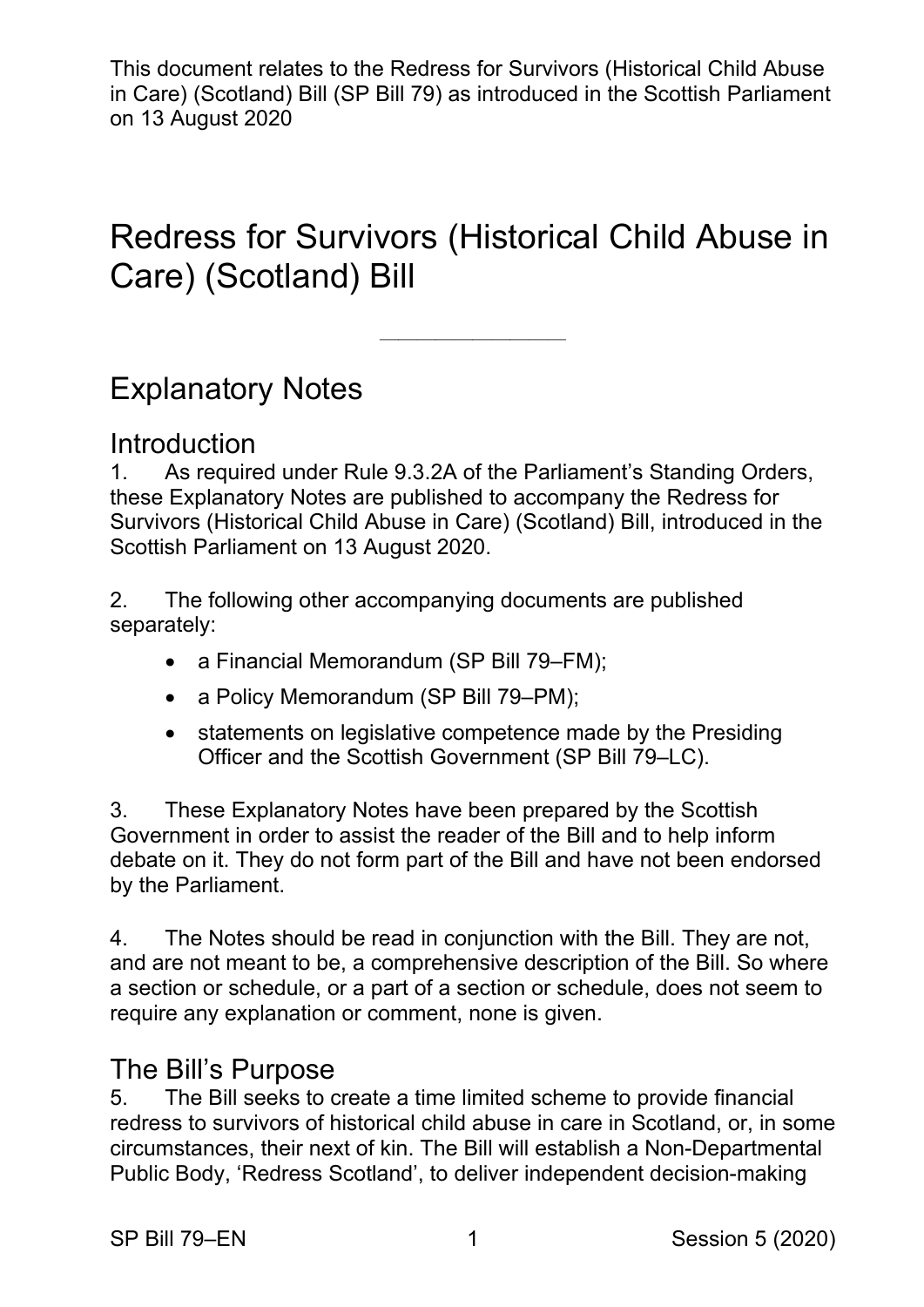on applications for financial redress. The administration of the scheme will be carried out by a division within the Scottish Government. The Bill will also provide eligible survivors of abuse access to elements of non-financial redress including emotional and psychological support. The Bill enables the Scottish Ministers to accept 'fair and meaningful' financial contributions to the scheme from third parties in exchange for the extension to those third parties of waivers, granted by the recipients of redress payments, of rights to continue or raise subsequent civil actions such as actions for damages.

# Detailed Provisions

## Part 1: Overview and meaning of "redress scheme" Section 1: Overview of Act

- 6. This section sets out how the Bill is arranged.
	- Part 1 contains an overview of all the redress activity the Bill provides for and defines the "redress scheme";
	- Part 2 establishes Redress Scotland and sets out its functions and the support it will receive from the Scottish Ministers. It also requires that a list of contributors to the redress scheme be established and maintained, and facilitates charities becoming scheme contributors to the scheme where they wish to do so;
	- Part 3 sets out eligibility criteria for all applicants to the redress scheme, including for applications by next of kin;
	- Part 4 sets out how the application process will function, and makes provision about the requirements that will apply to applications, how they will be determined, types of redress payments, treatment of previous payments in respect of abuse, waiver, the time period during which offers are to remain valid, payment, review mechanisms, determination of applications where the applicant or person in respect of whom the payment is sought has a serious criminal conviction, the process if an applicant dies, recovery of payments made in error and the reconsideration process, and information sharing and confidentiality;
	- Part 5 makes provision with respect to the support available to applicants during the application process, including general support with the application, wider support for applicants and certain others in particular circumstances, reimbursement of costs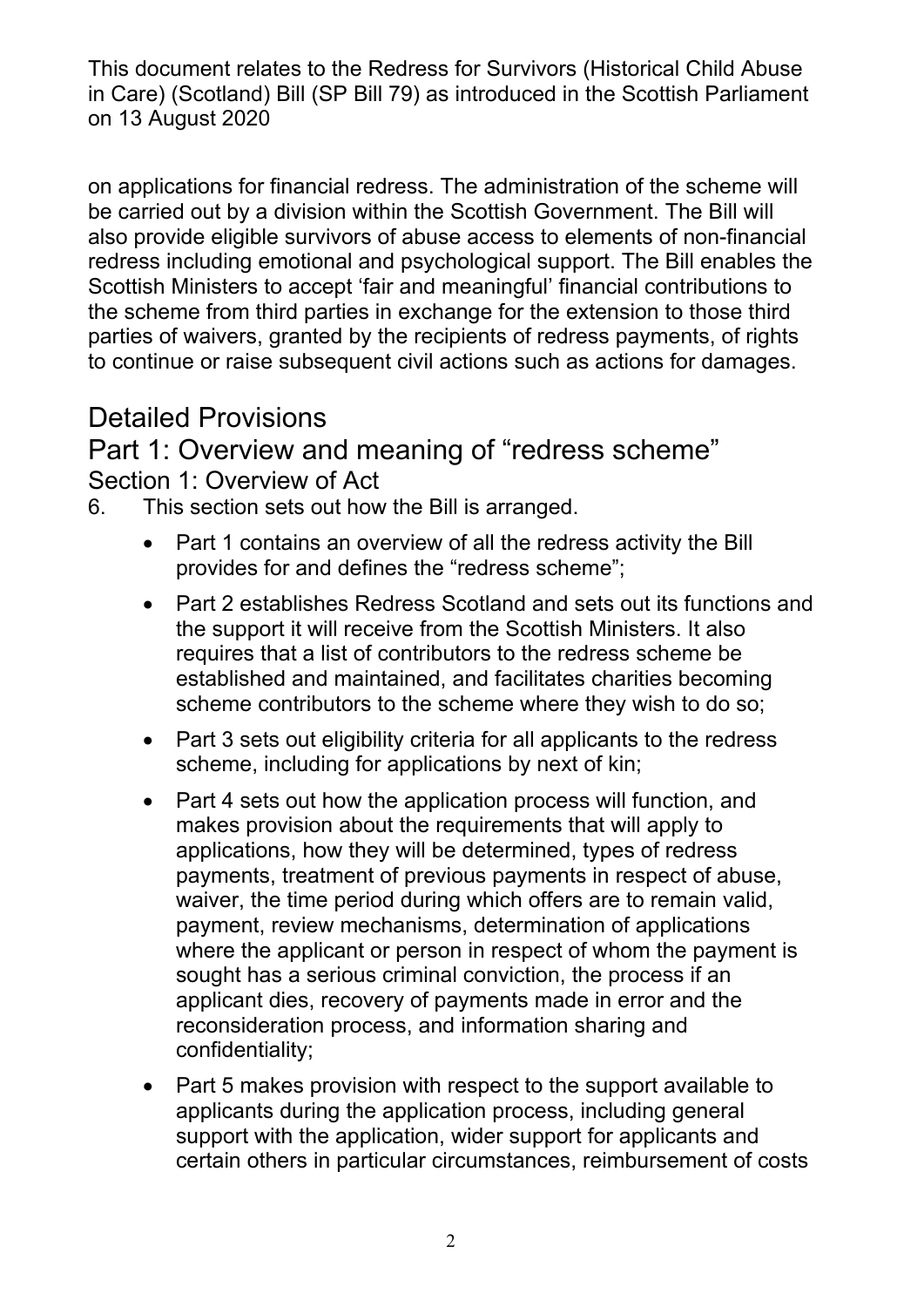> incurred during the application process, and payment of legal fees;

- Part 6 creates a requirement for contributors to the redress scheme to report on their wider activity in connection with redress;
- Part 7 provides for the dissolution of the National Confidential Forum, the eventual dissolution of Redress Scotland, the interpretation of this Act, the issuing of guidance and making of regulations, and the commencement of this Act and its short title.

### Section 2: Meaning of "redress scheme"

7. This section defines the "redress scheme" for the purposes of the Bill. This includes not just the redress payments but also all other support provided for by the Bill by way of redress.

# Part 2: Operation of the redress scheme Redress Scotland

### Section 3: Establishment

8. Section 3(1) provides for the creation of a new body to be known as 'Redress Scotland'. The Gaelic name Ceartaich Alba has equal legal status.

9. Subsection (2) states that it is a body corporate. This means that it has a legal personality separate from that of the people who comprise it.

10. Subsection (3) provides that Redress Scotland has the functions conferred on it under or by virtue of this Bill and any other enactment.

### Section 4: Status

11. Section 4(1) provides that Redress Scotland is not a servant or agent of the Crown. The Crown, which for this purpose broadly means the executive branch of government, enjoys certain privileges and immunities in law. Redress Scotland is not to be regarded as a government body and therefore none of the particular legal rules that apply to government bodies apply to it.

12. Subsection (2) states that Redress Scotland's members and staff are not to be regarded as civil servants. This means that none of the statutes that make provision about the civil service (see, for example, Part 1 of the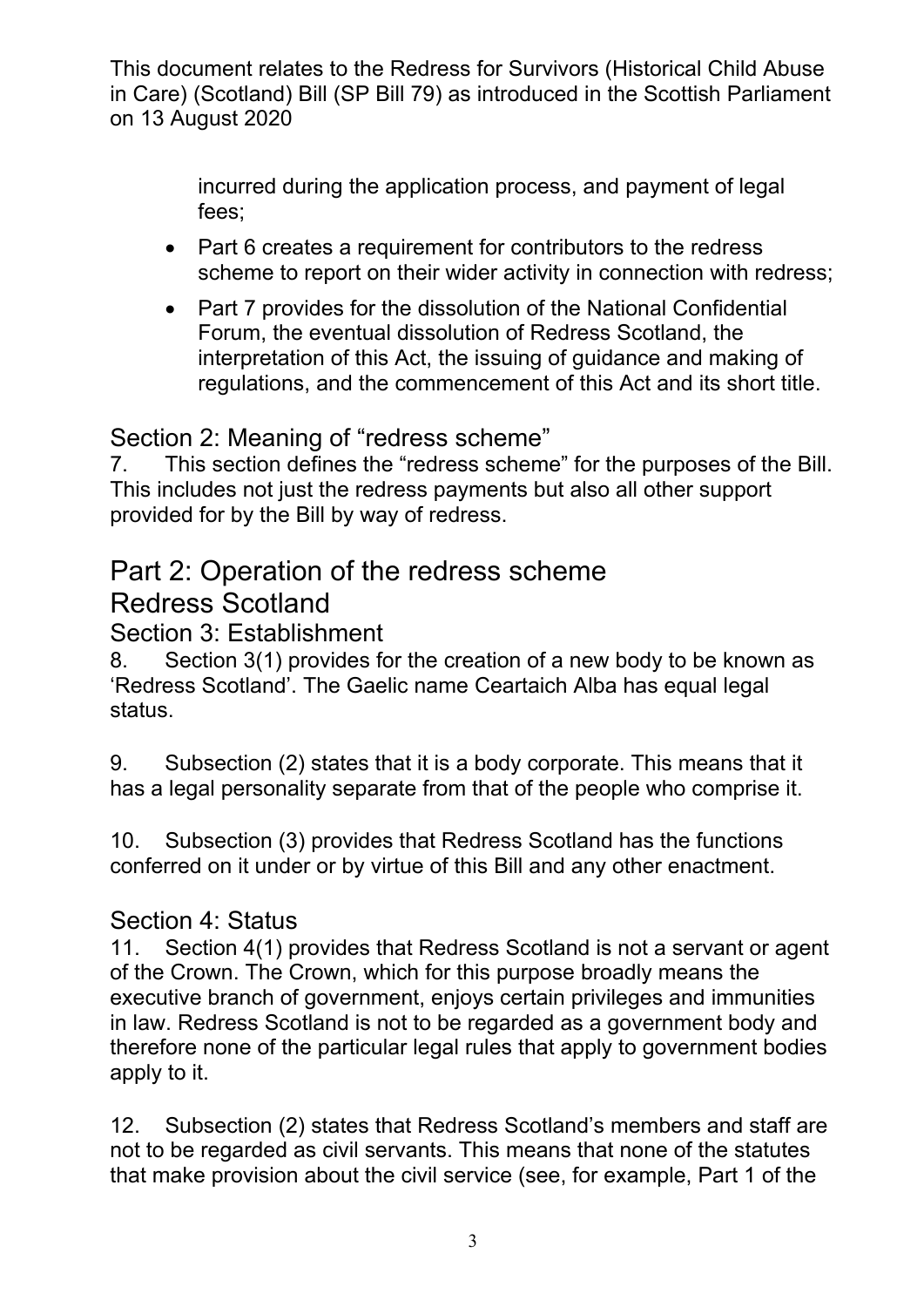Constitutional Reform and Governance Act 2010) apply to the people who comprise, and work for, Redress Scotland.

#### Section 5: Membership, procedures and powers etc.

13. Section 5 introduces schedule 1 to the Bill, which makes provision about the membership, staff, procedures, powers and duties of Redress Scotland. It also modifies some legislation which applies to public bodies so as to apply those rules to Redress Scotland. Further notes on schedule 1 are given in paragraphs 273 to 300 of these Notes.

#### Section 6: Independence

14. Section 6 provides that in performing its functions under the Bill, Redress Scotland is not subject to the direction or control of any member of the Scottish Government (subject to any contrary statutory provision). This is to ensure its operational independence in relation to the exercise of those functions.

# Functions in relation to the redress scheme

#### Section 7: Functions of Redress Scotland

15. Section 7 of the Bill sets out the general function of Redress Scotland. The function is making decisions in connection with applications for redress payments under the scheme, including determining those applications and reviewing or reconsidering those determinations (for example, in the case of error).

### Section 8: Functions of the Scottish Ministers

16. This section sets out the general functions that the Scottish Ministers have in relation to the redress scheme. They must make administrative arrangements for the establishment and operation of the scheme and provide information, guidance and support for applicants to the scheme in connection with their applications.

### Section 9: Provision of administrative support to Redress **Scotland**

17. This section sets out that the Scottish Ministers must provide such administrative support as they consider necessary to Redress Scotland in order to allow Redress Scotland to perform its functions under the Bill.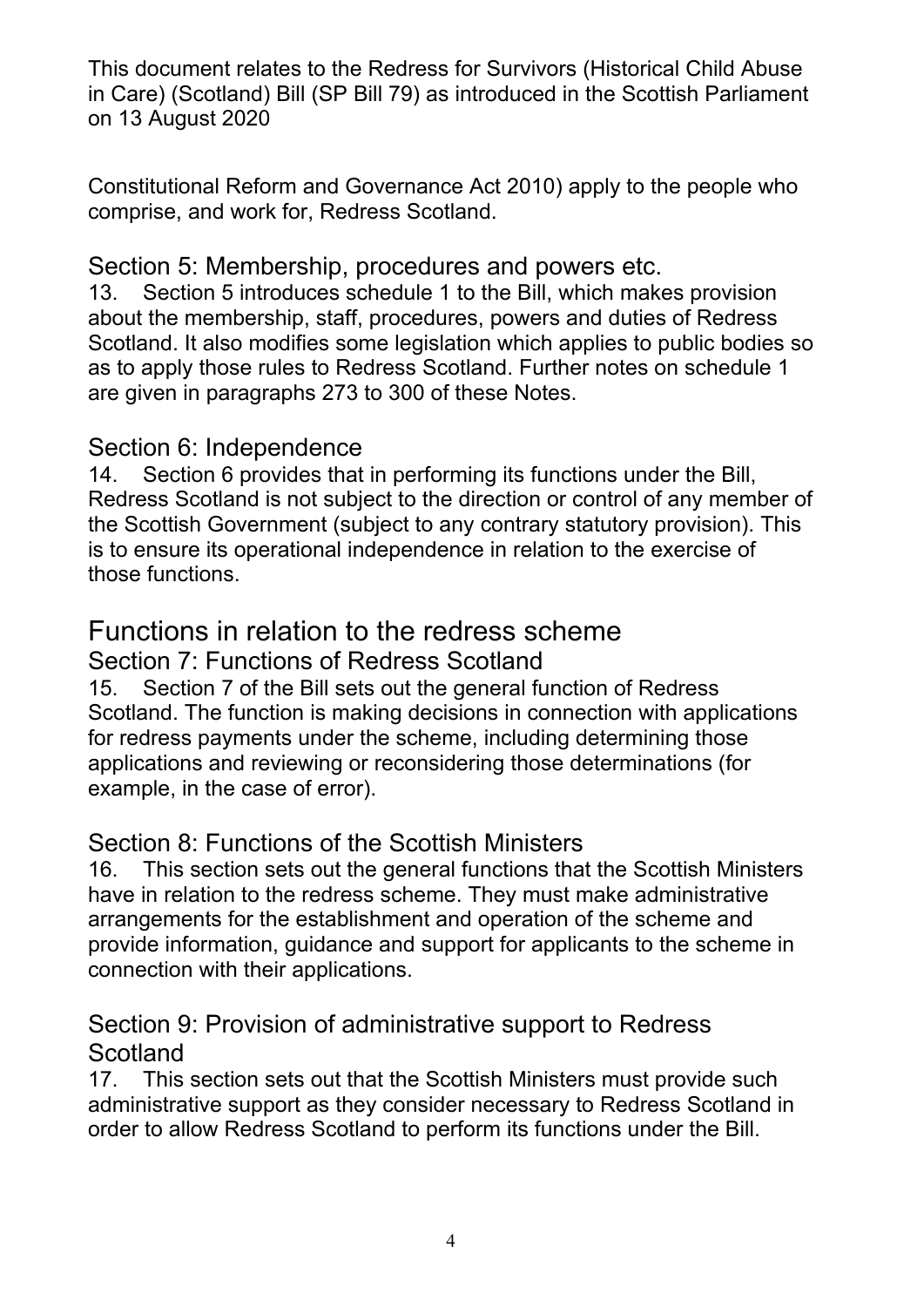### Section 10: Duty on the Scottish Ministers and Redress Scotland to co-operate

18. This section provides that the Scottish Ministers and Redress Scotland must co-operate with one another when exercising their respective functions under or by virtue of the Bill. However, they may only share information with each other as provided for in section 11.

### Section 11: Sharing of information between the Scottish Ministers and Redress Scotland

19. This section provides that the Scottish Ministers and Redress Scotland may share information with each other in certain circumstances, such as where it is necessary to allow either of them to exercise their functions, or where necessary to allow the scheme to operate effectively. This is subject to data protection law.

# Contributions to the redress scheme

### Section 12: Scheme contributors

20. Section 12 relates to those making financial contributions towards the funding of redress payments under the redress scheme. This places a requirement on the Scottish Ministers to keep, maintain and publish a list of organisations who currently carry out, or have in the past carried out, functions in relation to the safeguarding, protection or care of children, and who are making fair and meaningful financial contributions to the scheme (scheme contributors). The contributor list will contain information about when a scheme contributor is included in the list and, where a scheme contributor is removed from the list, that date. The contributor list may include such other information as the Scottish Ministers consider appropriate, including, in so far as known, details of relevant care settings the scheme contributor was responsible for (section 12(4)).

21. Subsection (5)(b) requires the Scottish Ministers to ensure that applicants to the redress scheme are made aware of the contributor list and of the effect of section 45. Section 45 makes provision for waiver, including that a waiver applies to scheme contributors included on the contributor list on the date Redress Scotland determines an individual's eligibility for a redress payment.

22. Subsection (6) sets out that the Scottish Ministers may revise the list by including an organisation on the list, varying descriptions of scheme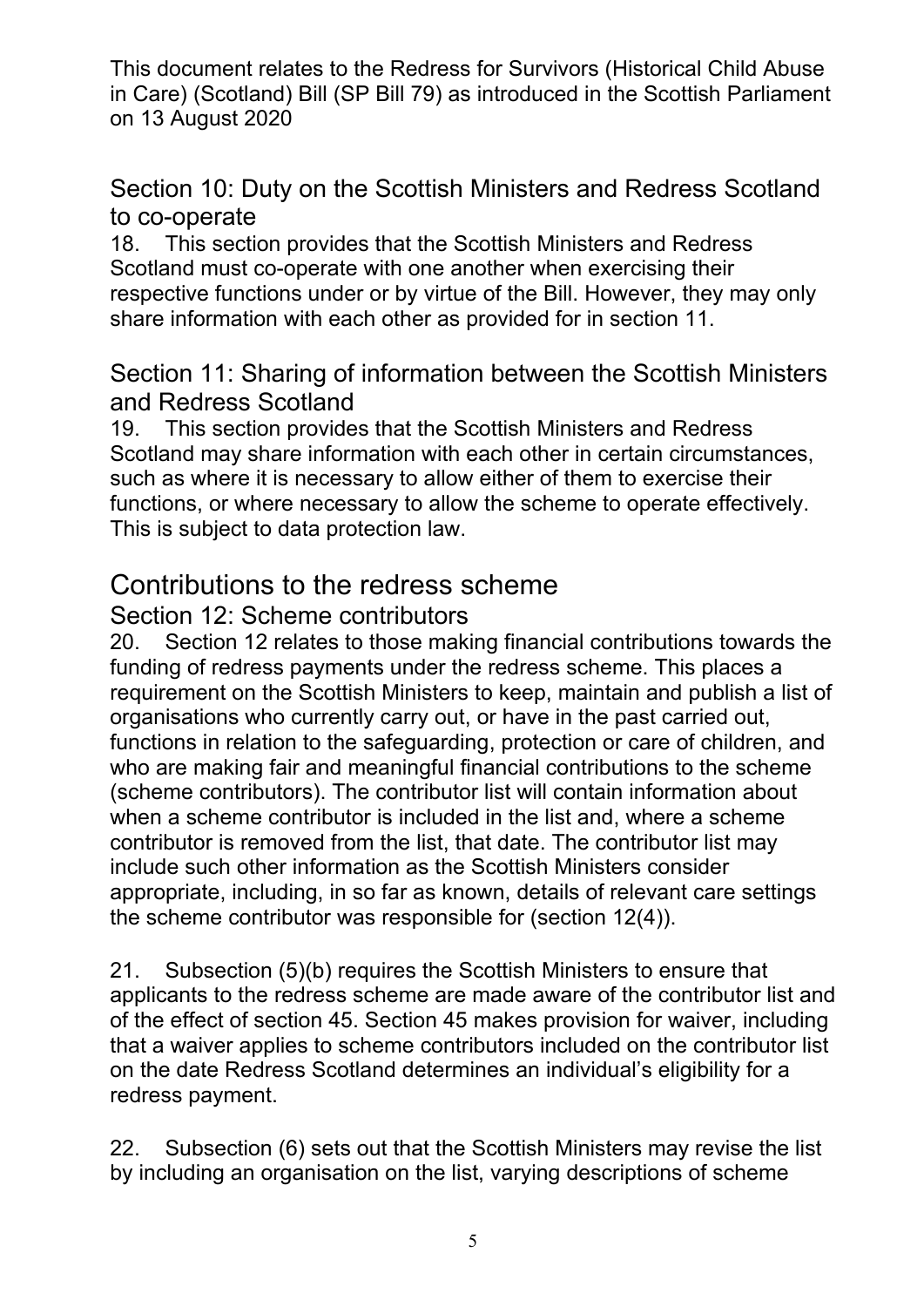contributors, removing a scheme contributor, or by varying other information on the list.

23. Subsection (7) clarifies that the removal of a scheme contributor from the list does not affect any waiver signed under section 45.

24. Subsection (8) states that where a scheme contributor fails to pay the financial contribution committed to in subsection (1)(b), the contribution which has not been paid is recoverable as a debt due to the Scottish Ministers. This puts beyond doubt that there is a requirement to pay the agreed fair and meaningful contribution, and failure to do so constitutes a debt to the Scottish Ministers, recoverable by them in the normal way through civil proceedings. Subsection (9) also expressly preserves any other available methods of enforcement.

Section 13: Statement of principles in relation to contributor list 25. Section 13 requires the Scottish Ministers to prepare and publish a statement of principles on which they will determine whether a contributor should be included in, or removed from, the scheme contributor list. Subsection (2) ensures that this obligation can be complied with by this being done in advance of the requirement coming into force.

### Section 14: Financial contributions by charities

26. This section applies where a charity makes a financial contribution to the redress scheme. Financial contributions made by charities will be treated as being in furtherance of the charity's charitable purposes and consistent with the charity's constitution, providing public benefit, not being contrary to the interests of the charity, and being within the powers exercisable by the charity trustees of the charity. However, this section does not authorise the use of restricted funds for this purpose (as to which, see section 15). In addition, charity trustees will still have to comply with their duties under section 66 of the Charities and Trustee Investment (Scotland) Act 2005, although those duties must be considered in light of the modifications made by section 14(2) of the Bill.

Section 15: Financial contributions by charities: restricted funds 27. This section allows the Scottish Ministers to make regulations regarding charities' use of restricted funds to make financial contributions to the redress scheme. Restricted funds are assets or monies which have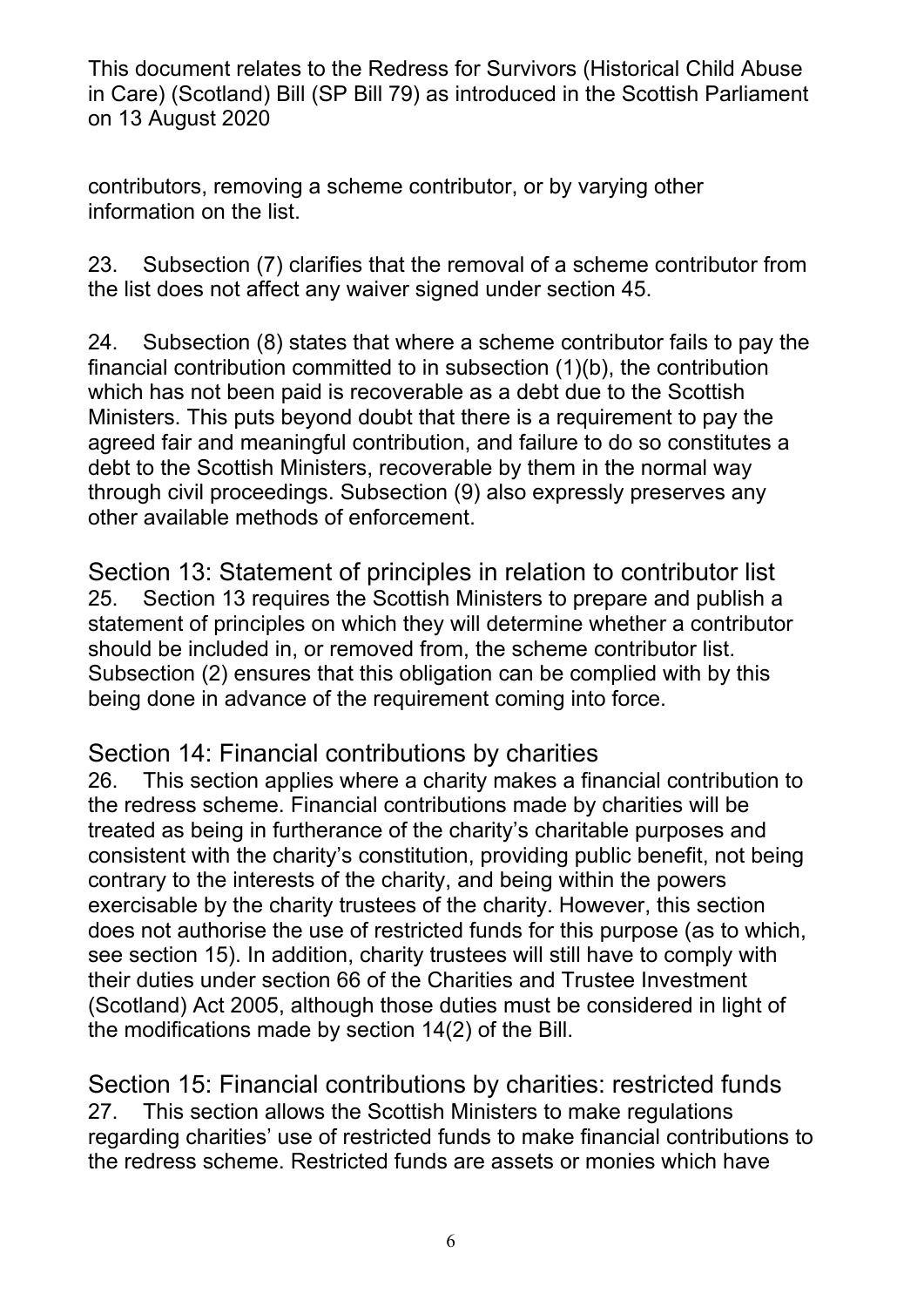been given to the charity for a specific purpose and which can only be used under particular conditions. The regulations might provide for an application to someone in relation to the use of restricted funds, or this might just be permitted by automatic operation of law - it will depend on the detail of the regulations (if any) approved by the Parliament. The regulations could set out the circumstances in which restricted funds may or may not be used. This could include, for example, provisions in relation to the wishes of the person who donated the restricted funds, or criteria that charity trustees or others would have to consider before using restricted funds in this manner.

28. Before making the relevant regulations, the Scottish Ministers must consult the Office of the Scottish Charity Regulator. Regulations under this section are subject to the affirmative procedure. For details of the affirmative procedure, see section 29 of the Interpretation and Legislative Reform (Scotland) Act 2010 ("ILRA").

# Part 3: Eligibility and key concepts

# Eligibility to apply for redress payments

Section 16: Eligibility to apply for a redress payment 29. This section sets out who may apply for a payment under Part 4 of this Act (a "redress payment"). Subject to section 21 (power to create exceptions to eligibility), it provides that, to apply, the person to whom the application relates must have been abused whilst a child and resident in a relevant care setting in Scotland, and that the abuse must have occurred before 1 December 2004. A "child" in this context means a person under the age of 18. "Relevant care setting" is defined in section 18.

30. Subsection (4) clarifies that the definition of a "child" as meaning a person under the age of 18 does not apply to references to "a child of a deceased person" in relation to applications for next of kin payments.

31. Under section 97 of the Bill, the Scottish Ministers may issue and publish guidance, including in relation to the eligibility criteria under this Part of the Bill. This would include, for example, interpretative guidance in relation to the definition of "abuse" or in relation to "relevant care setting".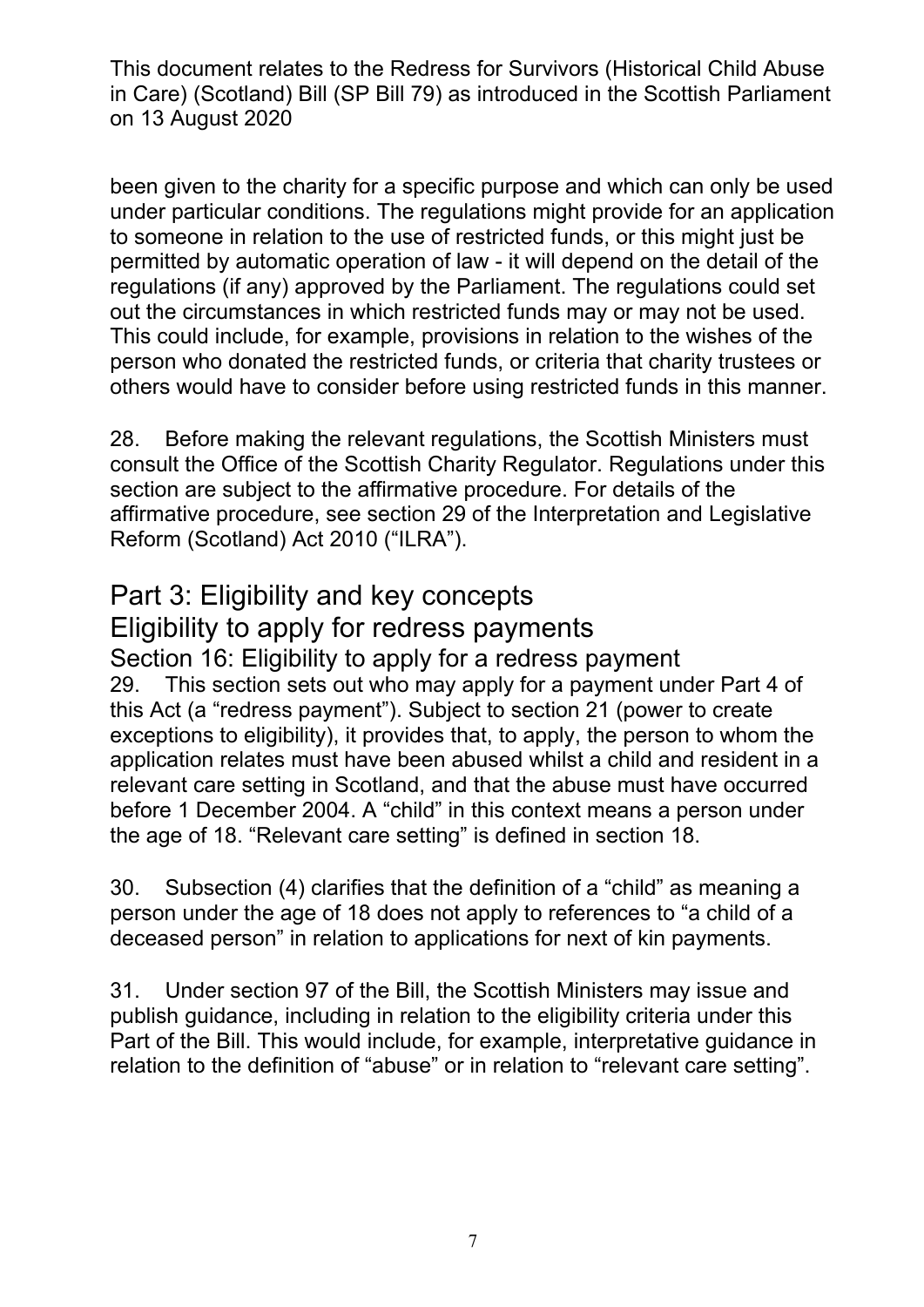# Meaning of "abuse"

### Section 17: Meaning of "abuse"

32. This section sets out the meaning of "abuse" as meaning sexual, physical and emotional abuse and abuse which takes the form of neglect. As read with section 16, this would include abuse by peers within a relevant care setting. Corporal punishment that was lawful at the time it was administered does not constitute physical abuse for the purposes of the Bill.

# Meaning of "relevant care setting"

Section 18: Meaning of "relevant care setting"

33. Section 18 defines "relevant care setting" for the purposes of the redress scheme under this Bill. Relevant care settings are either residential institutions in which the day-to-day care of children was provided by or on behalf of a person other than a parent or guardian of the children resident there, or places other than residential institutions where children lived while being boarded-out or fostered. But the latter does not include where a child was boarded-out or fostered with a relative or guardian of the child, or under arrangements between a parent or guardian and another person unless that person was a public authority or a voluntary organisation exercising functions in relation to the safeguarding or promotion of the welfare of the child or furthering of the child's interests.

34. "Residential institution" is defined in subsection (3) to mean a children's home, a penal institution, a residential care facility, school-related accommodation, and secure accommodation. These terms are further defined in section 19.

35. Subsection (4) enables the Scottish Ministers by regulations (subject to the affirmative procedure) to modify the meaning of "residential institution" by adding to or varying the above categories of institution or the definitions which relate to them.

Section 19: Meaning of "residential institution": further provision 36. Section 19 defines each of the categories of residential institution as well as "voluntary organisation" for the purpose of section 18. It also provides that a residential institution may form part of another establishment.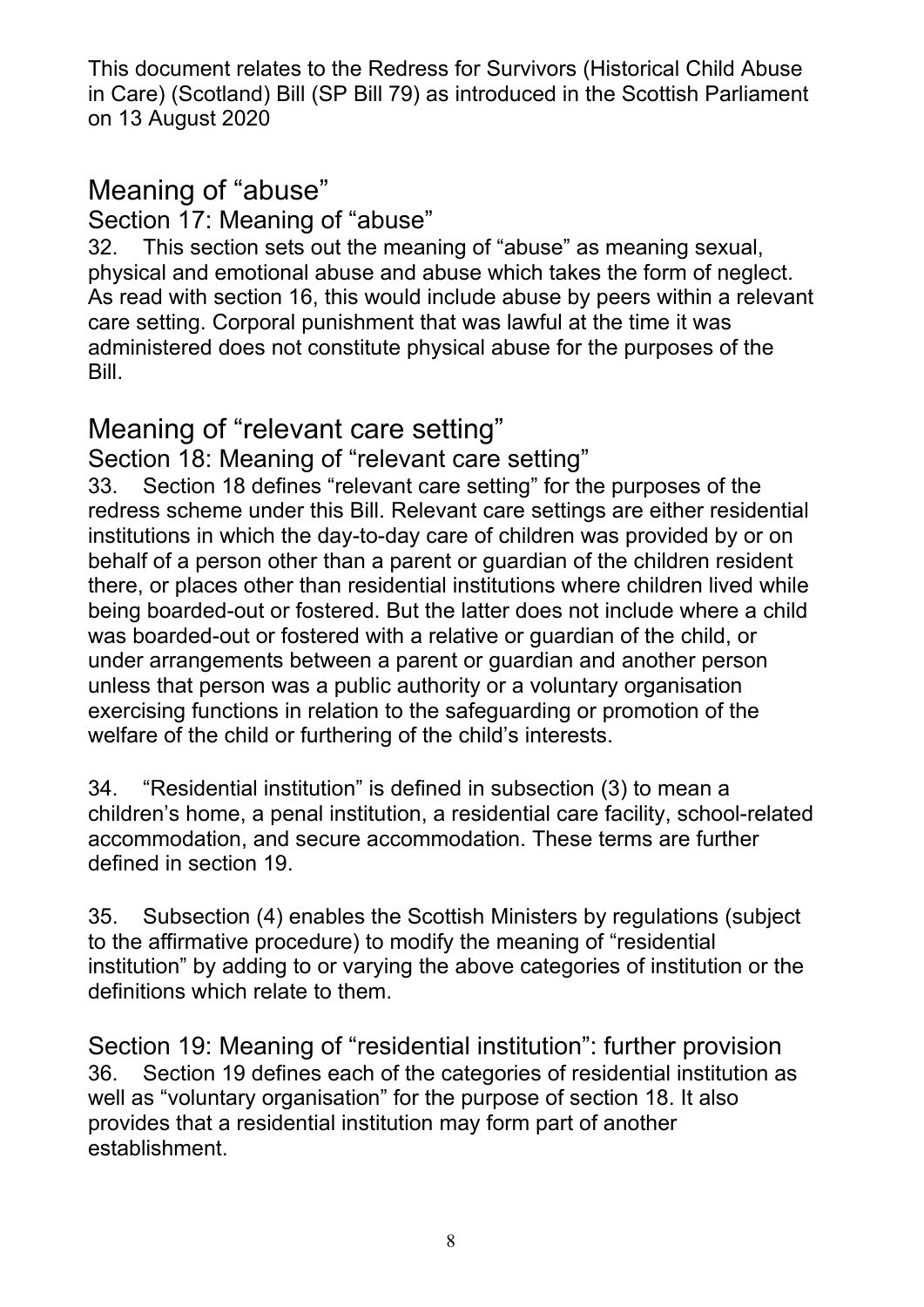### Section 20: Meaning of "resident"

37. This section defines "resident" in relation to a relevant care setting. This could include, for example, circumstances where a child was absent from the care setting while still under the care of the relevant care provider (or someone authorised by them), such as during a day excursion.

# Exceptions to eligibility

Section 21: Power to create exceptions to eligibility 38. This section provides a power for the Scottish Ministers by regulations (subject to the affirmative procedure) to make provision about specific circumstances in which an applicant would not be eligible to apply to the redress scheme. This could, for example, be in relation to certain types of abuse (such as certain types of peer abuse – e.g. a one-off fight between peers which was not known about by the residential institution) or in relation to the circumstances in which a person abused came to be resident in a relevant care setting (such as short-term private respite care in a children's home).

# Eligibility to apply for next of kin payments

Section 22: Eligibility to apply for a next of kin payment 39. This section sets out the circumstances in which an application for a next of kin payment may be made: this will normally be where the criteria for a next of kin application are met, but an application can also be made where permission is granted due to exceptional circumstances (see section 23).

40. The criteria for a next of kin application require that the applicant must be the next of kin of a person who would have been eligible to apply for a redress payment, and who died on or after 17 November 2016 (section 22(2)(a) and (b)). Whether someone is the next of kin of a deceased person is determined in accordance with section 26.

41. In addition, the deceased person must either not have applied for a fixed rate or individually assessed redress payment by the date of their death or have applied but died while the application was ongoing with certain other conditions being met. It should be noted for this purpose that, under section 31(5), if the deceased person made an application but then withdrew it, that is to be treated as though no application had been made –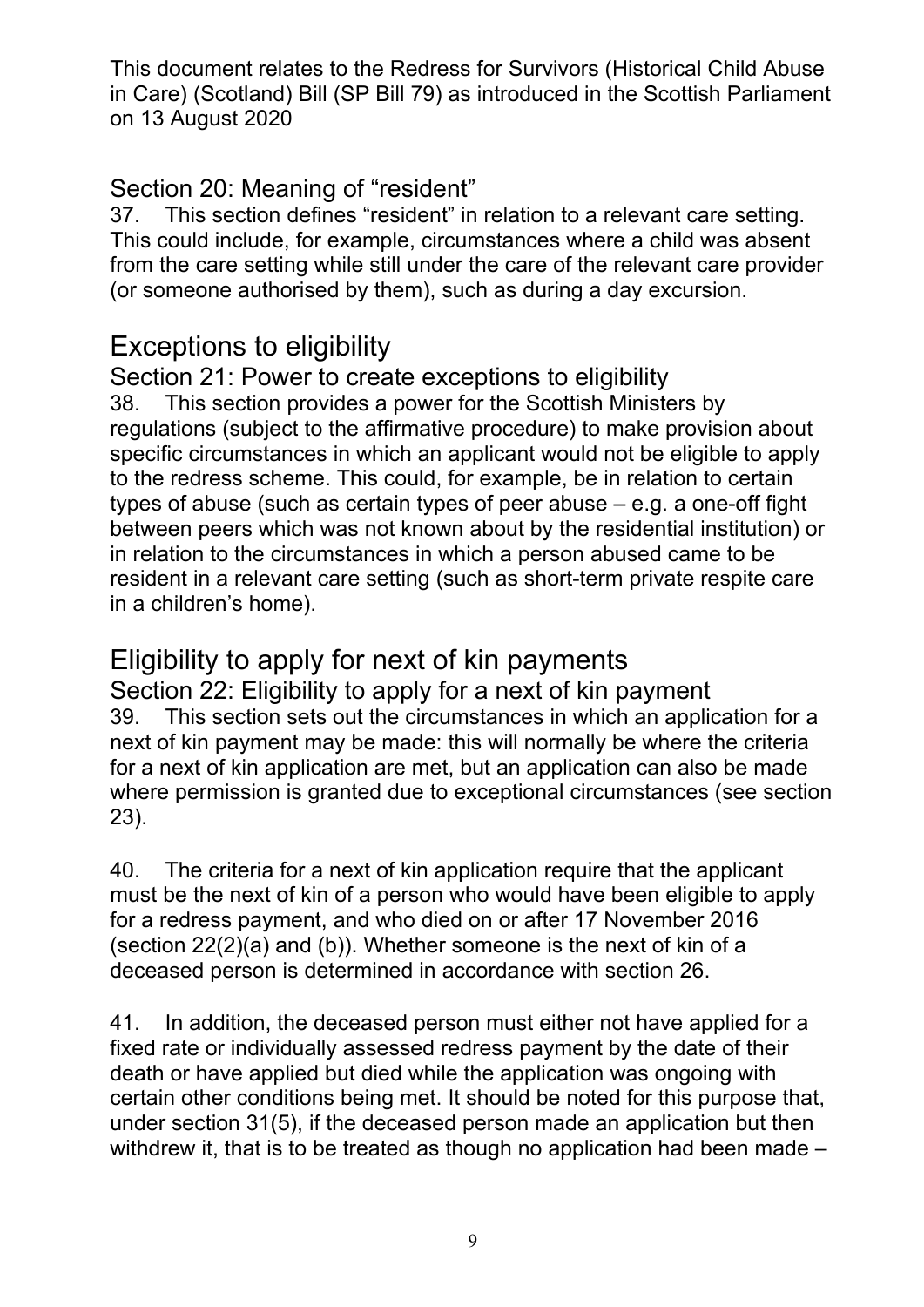unless the application was withdrawn after a payment had already been made.

42. Where such an application was made, the conditions which must be met are set out in subsection (3)(b); broadly speaking, these amount to the person dying while the application was ongoing and without any redress payment being paid out. Accordingly, where the application was for an individually assessed payment, the deceased person must have died without a fixed rate payment having already been paid – whether under a previous application for a fixed rate payment or under an initial determination. In addition, if the deceased person had already accepted (but not yet received) an offer of a redress payment under an initial determination then that sum would become payable to their estate, meaning that an application for a next of kin payment could not be made. Finally, where a nominated beneficiary was named in relation to the application, this would preclude a next of kin application from being made unless the nominated beneficiary either did not take over the application or, if they did, they themselves then died while the application was still ongoing and without having accepted a redress payment. As such, if the nominated beneficiary took over the application and either no offer was made under it or they opted to reject the offer, that would prevent a next of kin application from being made.

43. Section 22(4) clarifies that an application is considered to be ongoing from the time it is made until whichever is applicable of the following occurs: the application is withdrawn; a determination is made that the applicant is not eligible for a redress payment and either the period for seeking a review expires without one being sought or the review is unsuccessful or is withdrawn; or an offer made under the application (other than under an initial determination) is either accepted or allowed to expire.

44. Where an application has been brought to an end but a person has made efforts to restart it again, it will once again be considered to be an ongoing application. Accordingly, an application is also ongoing from the time that a request to revive it is made or it is revived under section 47(4) or 56(4) without a request being made, or where a late request for a review is made in relation to it. Such an application is ongoing until the point that the attempt to restart it is made until either that attempt fails or, if the attempt is successful, the application is brought to an end in a way described in paragraph 43.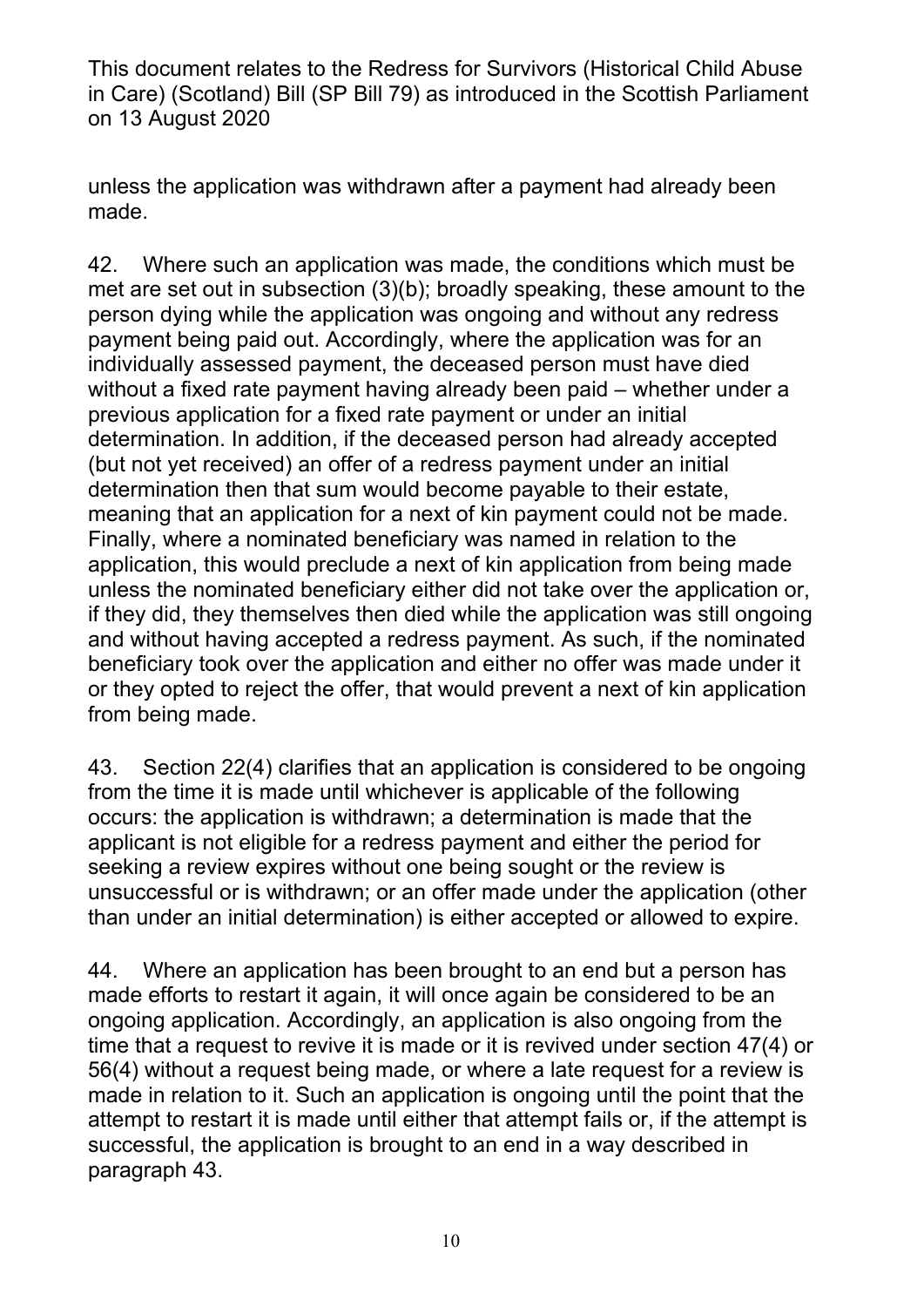Section 23: Eligibility to apply for a next of kin payment: exceptional circumstances

45. This section provides that a person may apply for permission to apply for a next of kin payment due to exceptional circumstances.

46. This type of permission can only be sought where the person making the application is the next of kin of the deceased person (see section 26). In addition, it must be the case that the deceased person had applied for and been offered a redress payment (either a fixed rate or individually assessed payment) but the offer had not been accepted during the time it was valid and the person then died. Further, where the application was for an individually assessed payment, the deceased person must have died without a fixed rate payment having already been accepted under a previous application for one.

47. In these circumstances, section 23 provides that an application can be made to the Scottish Ministers, in such form as the Scottish Ministers may require, setting out the exceptional circumstances as a result of which permission is being sought and including any relevant information. The Scottish Ministers must then pass on the application and any accompanying information to Redress Scotland for a determination.

48. Any application submitted under subsection (1) must be determined by a panel of at least two members of Redress Scotland. The procedure for this will be determined by Redress Scotland. The panel may grant the applicant permission to apply for a next of kin payment only where it considers there are exceptional circumstances which merit it. For example, this might be because the deceased person allowed the offer to expire because they were in hospital and then died shortly thereafter. Once the panel has determined the application, the Scottish Ministers must notify the applicant of the outcome and the panel's reasons for the decision.

49. In accordance with the definition of "notify" in section 96, this notification – as with other determination processes in the Bill – must be given in writing. However, in accordance with schedule 1 of ILRA, that requirement could be satisfied using electronic communication such as email.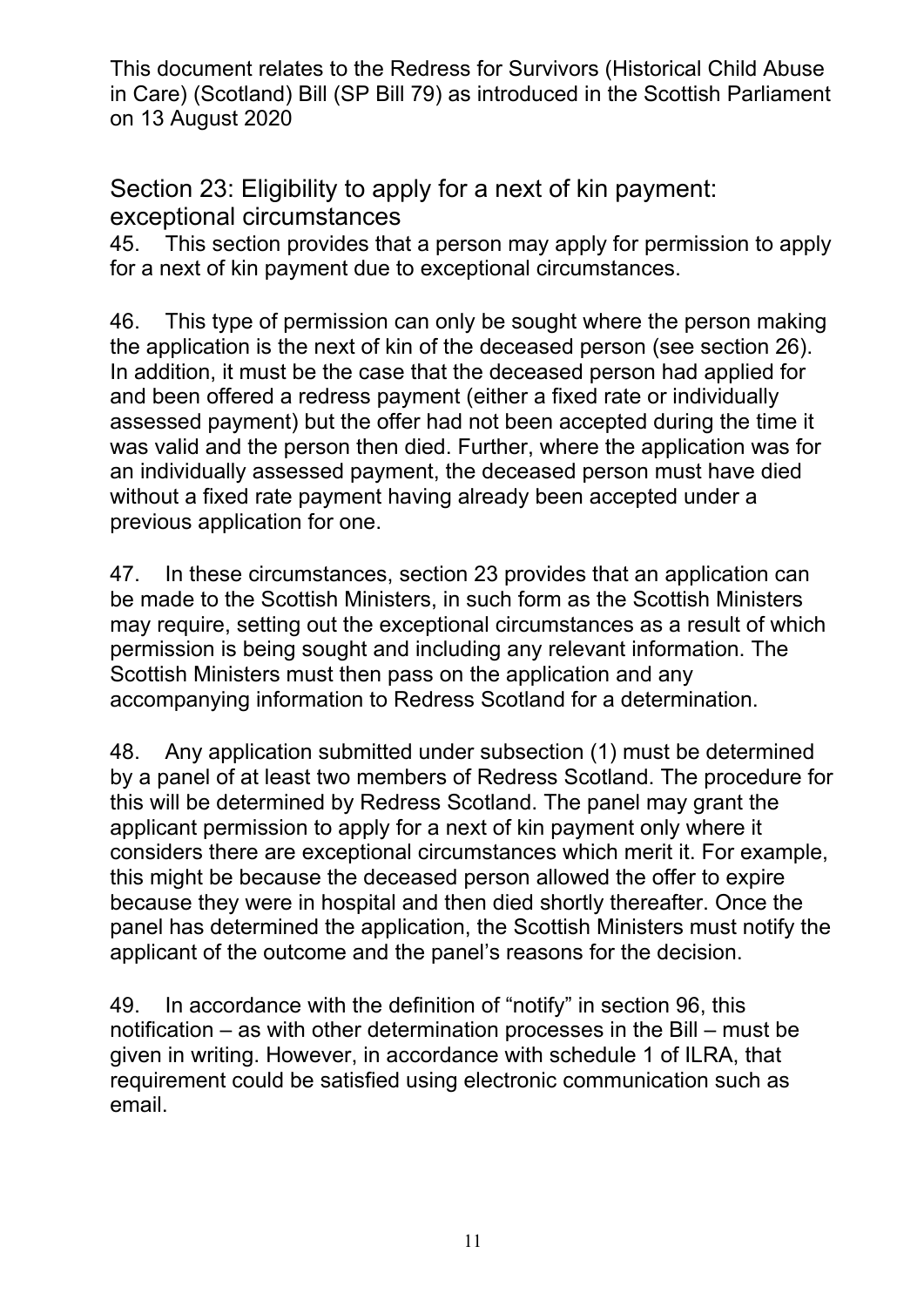Section 24: Review of determination made under section 23 50. This section provides that an applicant who has received notice of a determination under section 23 that permission to apply for a next of kin payment due to exceptional circumstances is not being granted may request a review of that determination.

51. In accordance with subsection (2), such a request must be made to the Scottish Ministers before the end of the period of four weeks beginning with the date on which notice of the determination was received and be made in such form as the Scottish Ministers may require (and, under subsection (5), the Scottish Ministers must publicise any requirements for the form of applications). Section 26(5) and (6) of ILRA provides for when an applicant is to be assumed to have received notice of the determination. The request must also specify why a review is being sought, and should contain or be accompanied by any other information the applicant considers relevant.

52. Subsection (3) states that the Scottish Ministers must provide the request and any accompanying information to Redress Scotland as soon as practicable. Subsection (4) permits Redress Scotland to conduct a review despite it not being requested within the timescale specified in subsection (2)(b), if it is satisfied that the applicant has a good reason for not requesting it sooner.

53. Subsection (6) applies sections 53 (review panels), 54 (procedure for reviews) and 57(1) to (5) (withdrawal of review request) to reviews under this section. However, any withdrawal of a request for a review can only happen before the review is determined under section 25.

### Section 25: Outcome of a section 24 review

54. Subsection (1) sets out that a panel conducting a review under section 24 must consider whether the panel that made the original determination ought to have reached a different determination, and, where additional evidence is provided to or obtained by the panel conducting the review, whether as a result the application should now be determined differently. In either case, the review panel may uphold or reverse the original determination.

55. Subsection (2) requires Redress Scotland to inform the Scottish Ministers, who must then notify the applicant of the review panel's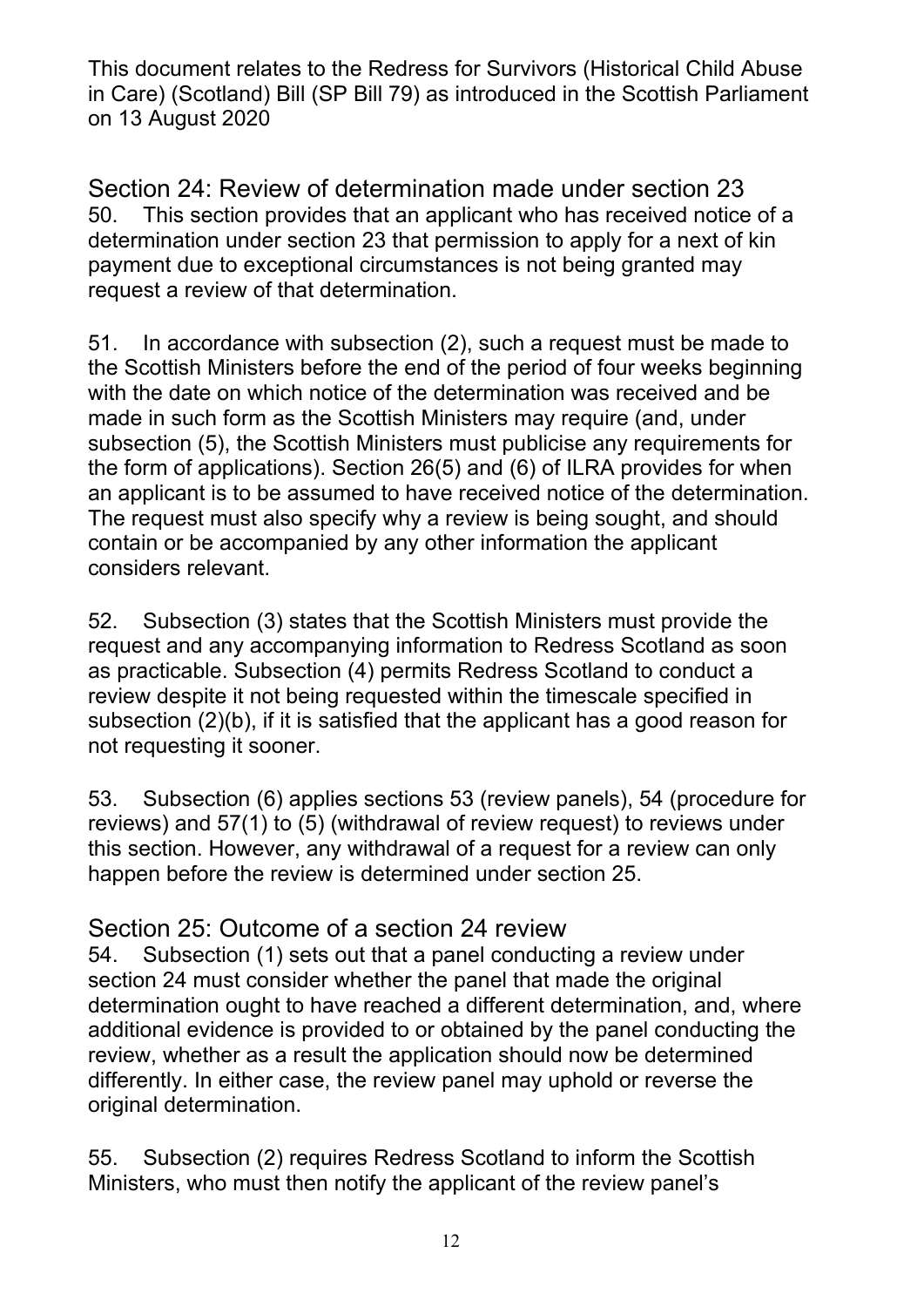determination as soon as reasonably practicable, and provide the applicant with a summary of the panel's reasons for reaching that determination. Paragraph 49 of these Notes applies equally to the form of notice of the outcome of a review under this section.

56. In accordance with subsection (3), the determination of a review panel under this section is final. This means that there is no further right of review or appeal in respect of this decision.

Section 26: Meaning of "specified next of kin"

57. This section sets out who is to be considered the 'specified next of kin' in relation to a deceased person for the purpose of a next of kin application.

58. Subsection (1) provides that specified next of kin is the person who immediately before the death of the deceased person was the spouse, civil partner or a cohabitant of the deceased person. "Cohabitant of the deceased person" is defined in subsection (4) to mean a person who was neither married to nor in a civil partnership with the deceased person but who was living with the deceased person as if they were married to each other.

59. Subsection (2) deals with circumstances where the deceased person has both a spouse or civil partner, and a different person who they lived with immediately before their death (for example, because they had separated from their spouse and were in a new relationship). Where that is the case, the specified next of kin will be the cohabitant of the deceased person, provided they had lived together for at least six months immediately before the death. If they had not lived together for those six months, the specified next of kin will be the spouse or civil partner of the deceased person.

60. If the deceased person had neither a spouse, civil partner nor cohabitant, or where any such partner has themselves since died without having accepted an offer under the redress scheme for a next of kin payment, the specified next of kin will be the child or children of the deceased person (subsection (3), as read with subsection (1)(b)). The term "child" includes a stepchild, or a person treated as a child of the deceased person by them (subsection (4)), and the right to apply for a next of kin payment will pass to them.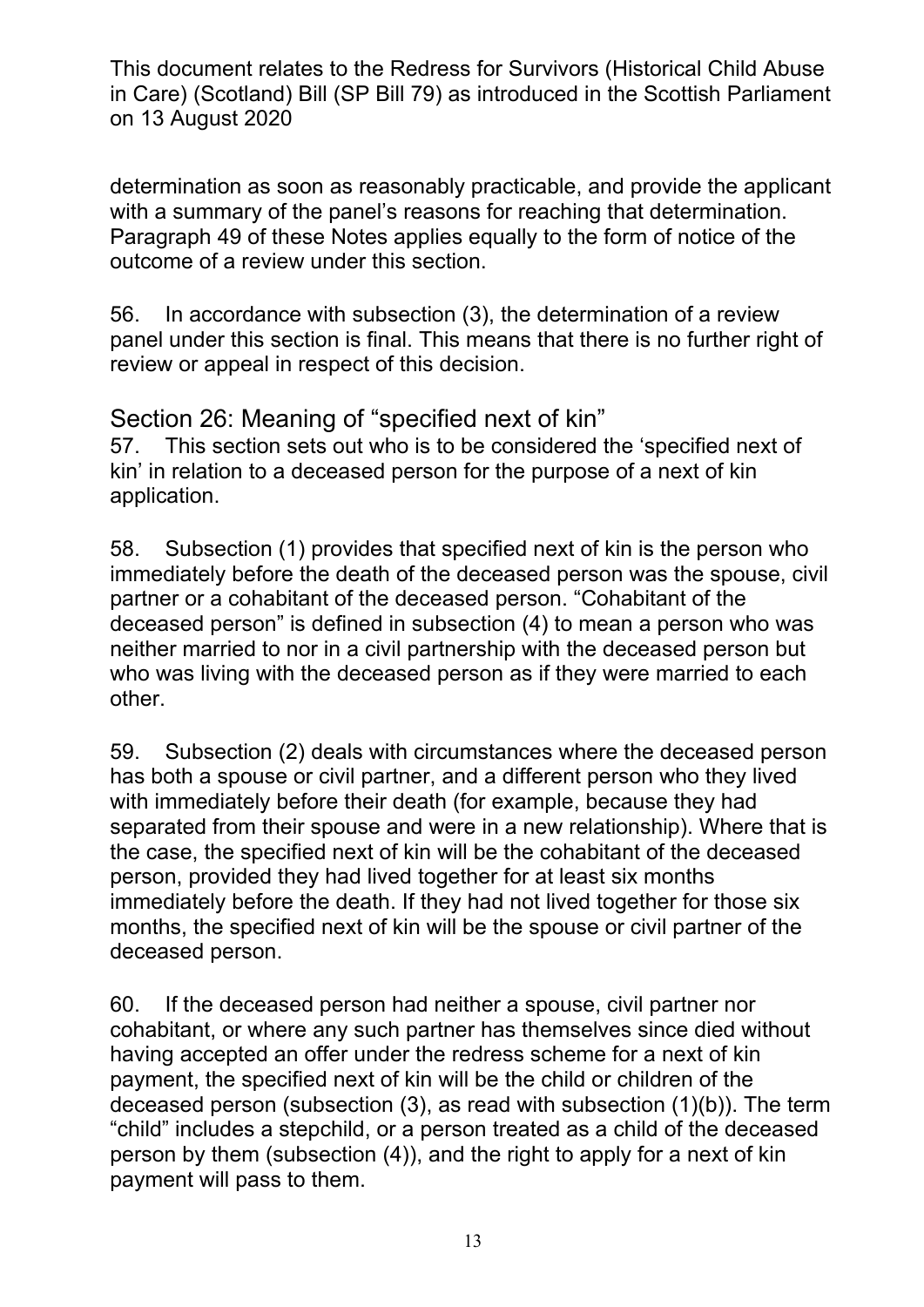61. Therefore, for example, if a person who would have been eligible to apply for a redress payment under the scheme, but had not done so, dies and they were married but separated from their spouse and had been living with another person for at least six months immediately before they died, it is the person they had been living with who could apply for a next of kin payment under the redress scheme. If that person decides not to do so and then dies, the right to make the application passes to the child or children of the abuse survivor who died.

62. In assessing for the purposes of these provisions whether a person was a "cohabitant" of the deceased person, Redress Scotland would be able to take into account relevant case law in relation to other legislation such as, for example, under the Family Law (Scotland) Act 2006. For example, there is case law which provides that a person does not cease being someone's cohabitant simply because they were hospitalised for a period immediately before death.

# Part 4: Financial redress: redress payments Chapter 1: Determination of applications for redress payments

# Applications

## Section 27: Application for a redress payment

63. This section sets out the three types of redress payment for which an application can be made to the Scottish Ministers during the time that the redress scheme is open for applications. These payments are: a fixed rate payment, an individually assessed payment and a next of kin payment. The Scottish Ministers must set out the requirements in relation to the form in which the application must be made as well as the evidential requirements. These requirements must be publicised by the Scottish Ministers.

64. As a general rule (subject to section 28), only one application may be made for a redress payment in respect of a person who was abused, but applications can relate to one or more relevant care settings. This means that a person applying for a redress payment can normally only make one application, but that the application can relate to all of their time spent in care (where eligible for the redress scheme). As the rule about the number of applications is tied to the person who was abused, this would allow someone who had been abused in care and whose now deceased spouse had also been abused in care to make both an application in respect of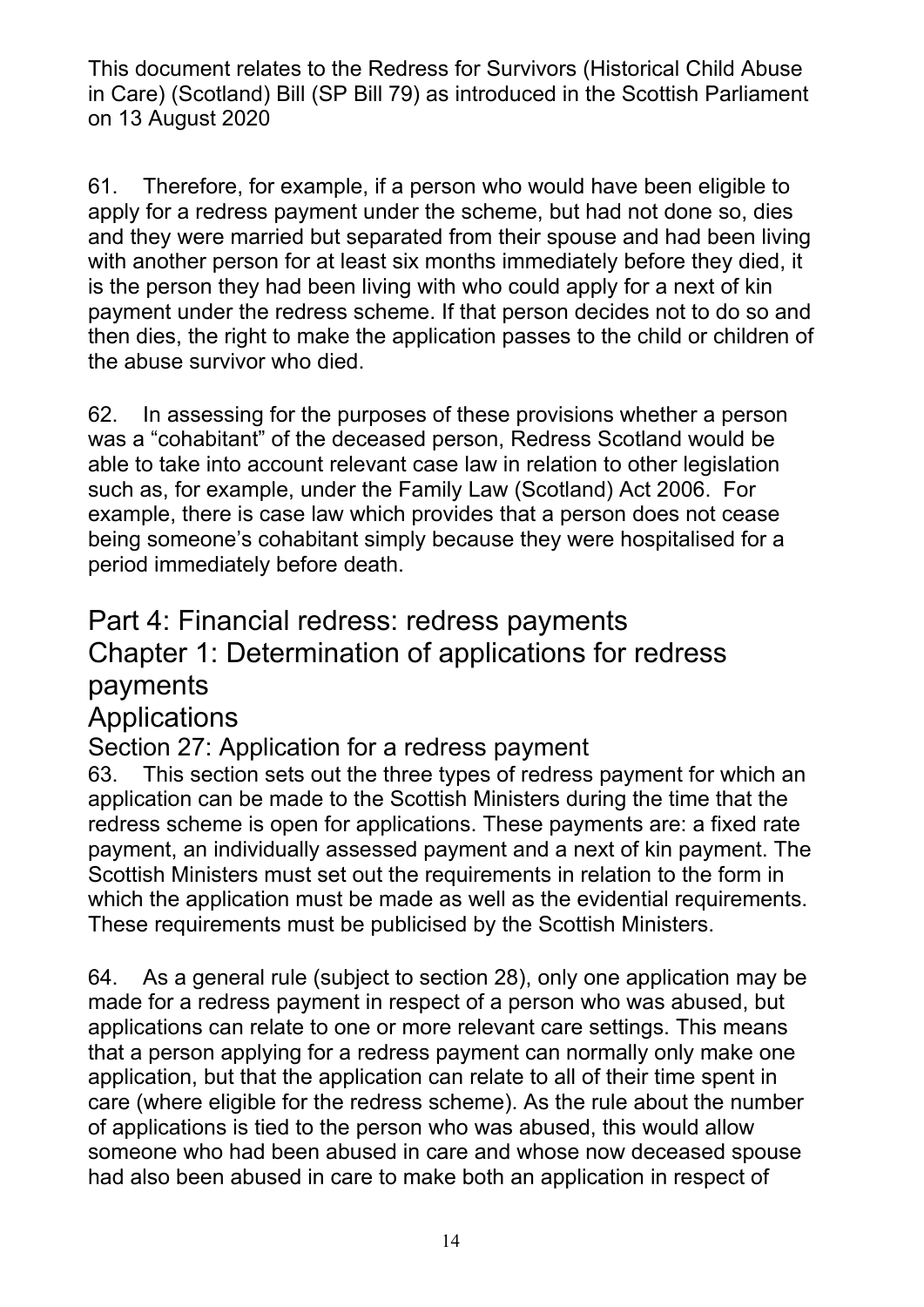their own abuse and a next of kin application in respect of their deceased spouse (subject to the rest of the eligibility criteria).

65. The Scottish Ministers must provide any application received, and the accompanying information, to Redress Scotland.

Section 28: Cases where more than one application permitted 66. This section explains that in certain circumstances more than one application to the redress scheme is permitted.

67. Subsection (2) allows for an individually assessed application to be submitted where the person previously successfully applied for a fixed rate payment. This is, however, subject to the rule in section 38(3) which ensures that any fixed rate payment which was previously paid is taken into account in determining the subsequent application for an individually assessed payment.

68. Subsection (3) states that a next of kin application may be made by a person where a deceased person previously applied for a fixed rate payment or an individually assessed redress payment and the circumstances allow the person to apply for a next of kin payment under section 22(1). The circumstances are set out in more detail in paragraphs 39 to 46 of these Notes but such an application is only permitted where the deceased person's application did not result in a redress payment being made.

69. Subsection (4) allows a further next of kin application to be made by another child of the deceased for a proportion of the next of kin payment in order to ensure that separate applications by children can be accommodated.

70. Subsection (5) allows for an application to be made where an application has been withdrawn under section 31 and the application is for a type of redress payment that the person would have been able to apply for had the withdrawn application not been made. For example, someone who withdrew an application for an individually assessed payment could submit another application of that type. However, whether they could apply for a fixed rate payment would depend upon whether they had already previously made and persisted with an application for that. It would also not allow them to make an application for a next of kin payment in respect of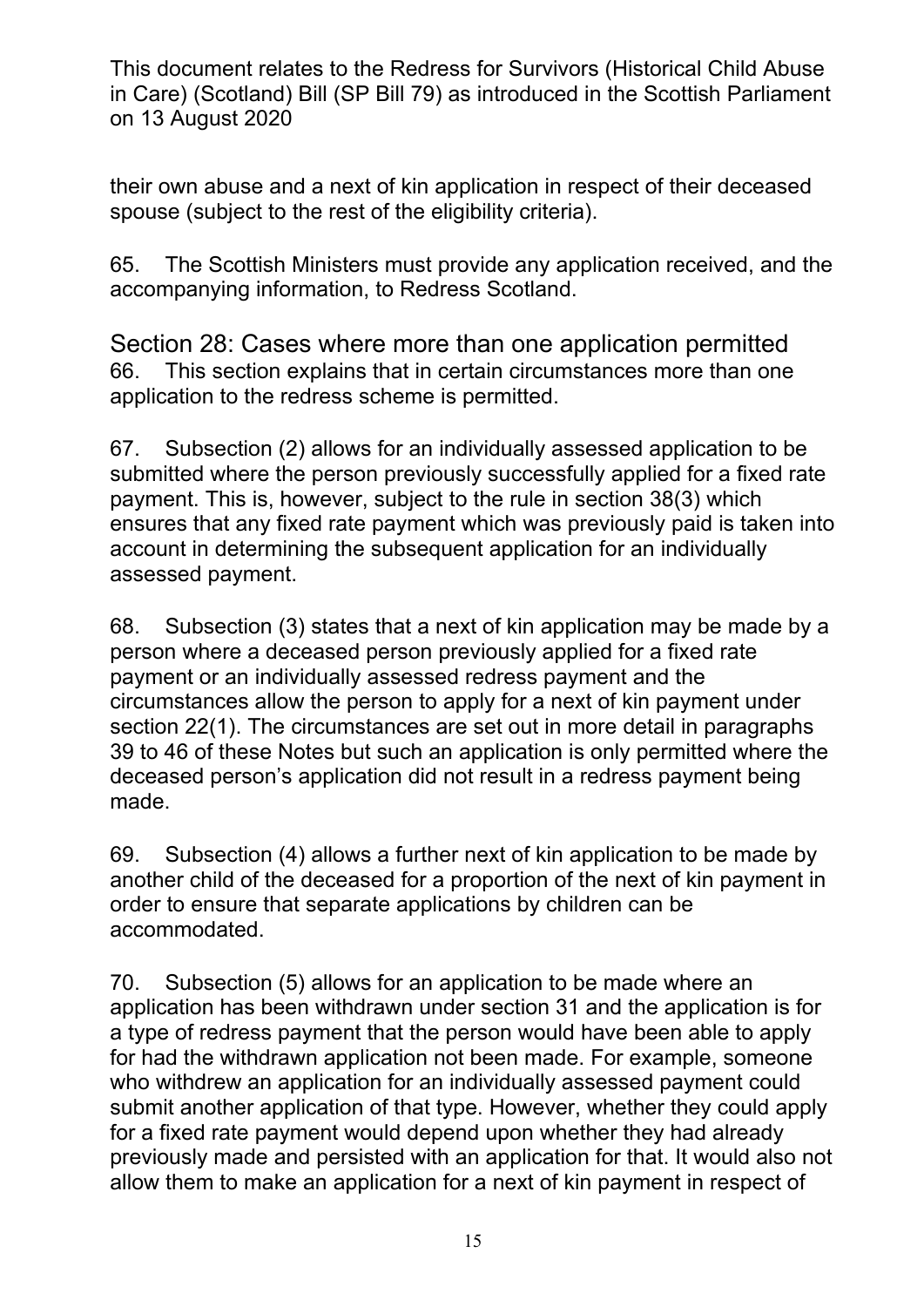someone else unless that was something they would always have been eligible to apply for.

71. Subsection (6) allows for a redress payment to be made where an application for a payment has previously resulted in a determination under section 58 that the person was precluded from being offered a redress payment and where an appeal in respect of a conviction or sentence means that section 58 no longer applies to the application.

72. Subsection (7) allows for an application to be made where an application previously ended without a person receiving a redress payment, but Redress Scotland is satisfied that special circumstances exist which justify allowing the application to be made. This provision would be capable of covering a case where someone was previously determined to be ineligible for a redress payment or precluded from being offered such a payment, or where they simply chose not to accept the redress payment which was previously offered to them.

73. Subsection (8) states that special circumstances may include the person's individual circumstances or the availability of new evidence (provided there was a good reason why that evidence was not provided in the original application).

## Section 29: Application period

74. This section provides that the scheme will be open to applicants for a period of five years from the day this section comes into force (i.e. the date the financial redress scheme opens for applications). The Scottish Ministers have the power to extend the application period beyond five years by regulations subject to the affirmative procedure.

### Section 30: Pausing of application

75. A redress application may be paused, or resumed after being paused, at the request of the applicant (made in writing to the Scottish Ministers), at any time before a determination has been made. For these purposes, it is a determination under section 34 which is relevant, so an application may be paused even after an initial determination has been made in relation to it under section 36 (where applicable). In relation to "writing", see paragraph 49 of these Notes.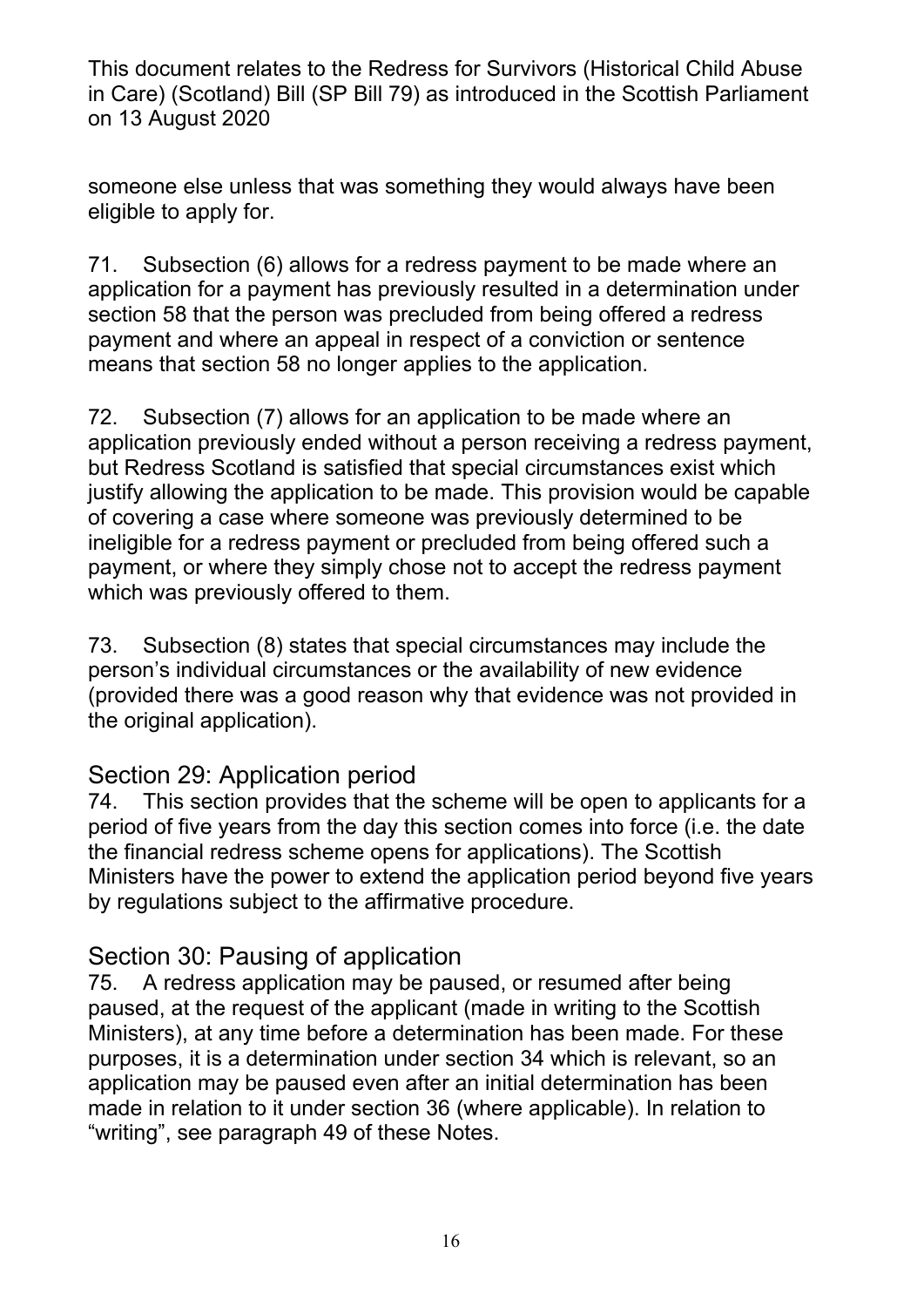76. The Scottish Ministers must notify Redress Scotland of a request once it is received by the Scottish Ministers. Once Redress Scotland receives this request, the determination of the application must be stopped until the application is resumed by the applicant requesting this, or until it is withdrawn (as provided for under section 31).

77. Subsection (5) states that where an application is paused under this section, it is to be treated as being withdrawn on the final day of the application period unless the applicant requests that their application should be resumed or withdrawn on or before the final day. This provides a longstop date in the event that there is no further engagement by the applicant with the paused application.

### Section 31: Withdrawal of application

78. A redress application may be withdrawn by a request in writing from the applicant to the Scottish Ministers at any time before a determination is made under section 34. This means that an application may be withdrawn even after an initial determination has been made in relation to it under section 36 (where applicable). In relation to "writing", see paragraph 49 of these Notes.

79. The Scottish Ministers must notify Redress Scotland of this request as soon as is practicable. Where Redress Scotland is notified of such a request, Redress Scotland must bring any further determinations which relate to the application to an end.

80. Where an application is withdrawn, it is to be treated for the purpose of section 22(3)(a) as though the application had never been made, unless the applicant, prior to withdrawing the application, received a fixed rate payment by way of an initial determination under section 36. The relevance of this is discussed further at paragraph 41 of these Notes.

# Determination of applications

Section 32: Prioritisation of applications

81. This section states that Redress Scotland must decide an order of priority for processing all applications, paying particular attention to the age and health of the applicant (to the extent that this is disclosed). For example, the processing of applications from applicants who are terminally ill could be prioritised.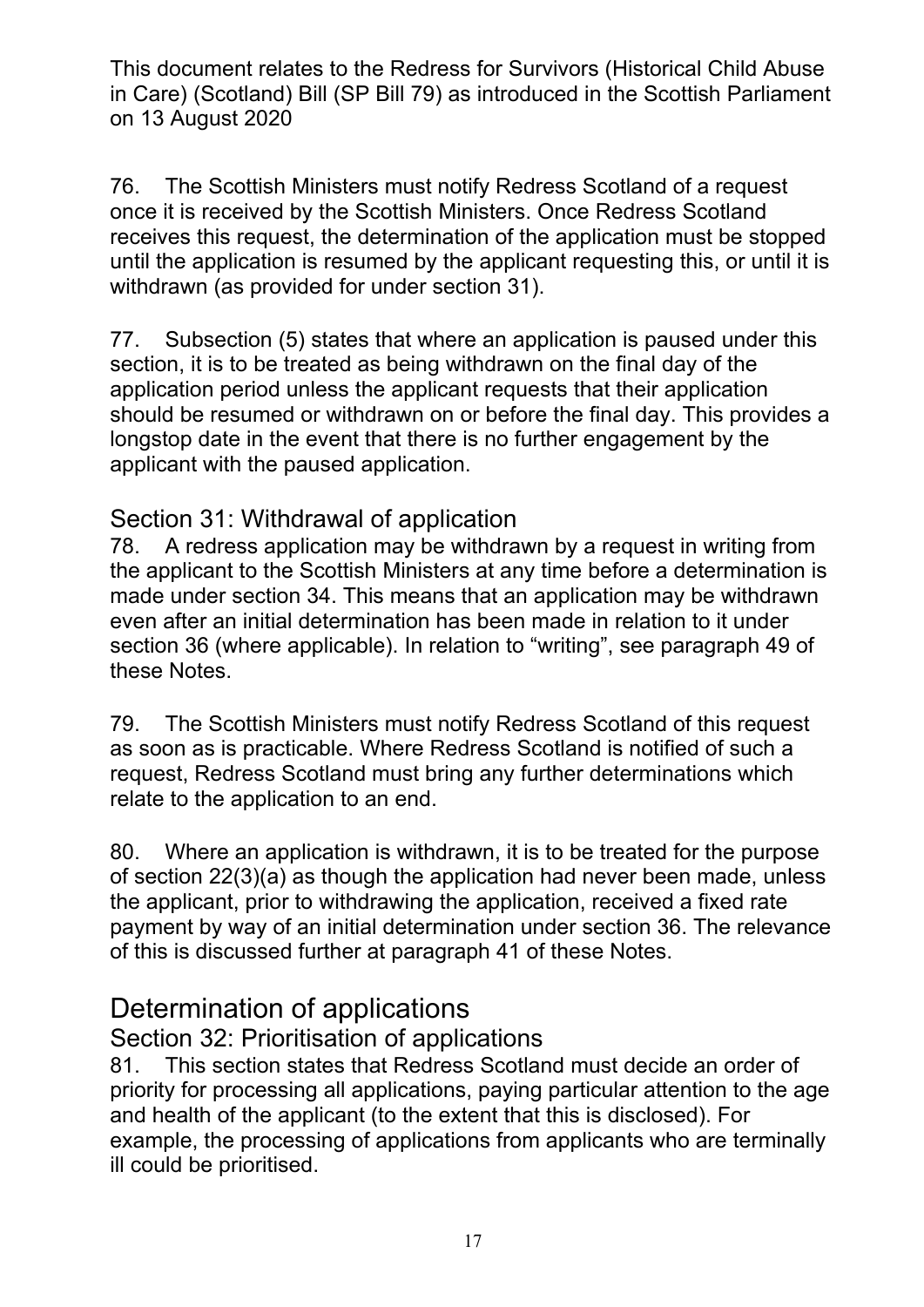### Section 33: Decision-making panels

82. This section lays out the minimum number of Redress Scotland panel members required to assess a fixed rate application (two members), a next of kin application (two members), and an individually assessed application (three members). Panels are to be appointed by the chair of Redress Scotland.

### Section 34: Determination of applications

83. This section explains that, upon receipt of an application, the Redress Scotland panel appointed to consider it will determine the eligibility of the applicant for the type of redress payment applied for and the amount to be awarded, if the applicant is eligible. The panel will assess the application based on the information provided in the application, any further information requested by and provided to the panel, and anything else the panel deems relevant. However, when considering the facts and circumstances surrounding the application, the panel should not form a view on questions of fault or negligence.

84. The process for determining an application is to be determined by Redress Scotland (having regard to any guidance which may be issued about the matter under section 97). Subsection (5) states that once the application has been determined by Redress Scotland, it must inform the Scottish Ministers, who will then notify the applicant of the outcome of the determination and the reasons for the determination. Where a payment is offered, the Scottish Ministers must inform the applicant of the timings and options available to them in relation to the potential acceptance (or not) of a payment. Paragraph 49 of these Notes applies equally to the form of notice of a determination under this section.

85. Determinations made by the panel do not determine any type of liability in relation to anyone mentioned in the application.

### Section 35: Assessment of amount of redress payment

86. This section lays out the information to be considered when deciding on the amount (if any) to be offered to an applicant. In order for any payment to be offered, the panel must be satisfied of the following matters:

 that the applicant meets the eligibility criteria to apply for a redress payment under section 16;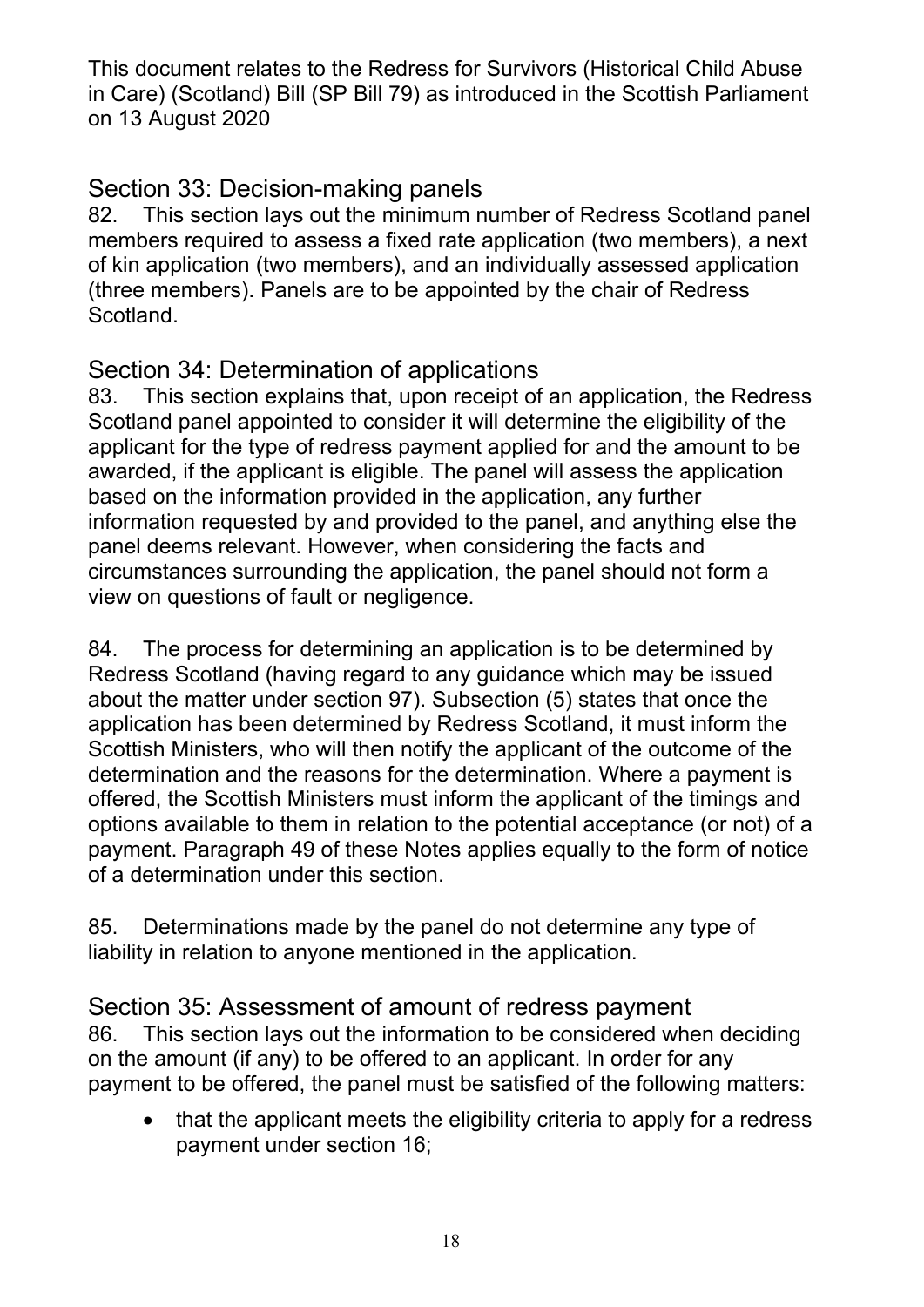- where the application is for a next of kin payment, that the applicant meets the additional eligibility requirements relating to that (as set out in section 22);
- that the application meets the requirements provided for under section 27 to the extent that they apply (for example, any requirements as to the information or evidence that must be included with an application for a next of kin payment),
- and that the applicant is not precluded from being offered a redress payment under section 58 (which relates to serious unspent criminal convictions).

87. Subsection (3) sets out how the payment should be calculated, taking into account any relevant deductions that must be applied (see section 41). The payments are then made based on the category of applicant and whether the payment is of a fixed rate payment, an individually assessed payment, or a next of kin payment. Subsection (3)(b) acknowledges that someone who has previously applied for and received a fixed rate payment might not be awarded anything more upon making a subsequent application for an individually assessed payment.

88. Subsection (4) provides that where the application relates to more than one relevant care setting it is only one determination of a redress payment that can be made to cover all establishments in which the person resided.

Section 36: Applications for individually assessed payments: initial determination

89. Subsections (1) and (2) set out that the decision-making panel must make an initial determination of an application for an individually assessed payment by assessing eligibility and ascertaining whether any fixed rate payment has previously been paid.

90. Subsection (3) sets out that, where the person is eligible and has not previously received a fixed rate payment, the panel must make an initial determination to that effect and inform the Scottish Ministers of this before going on to determine the level of individually assessed payment (which will require a longer period of consideration). Where the person does not meet the eligibility criteria, the application can then move straight to a full determination under section 34 and a rejection can be issued. Where the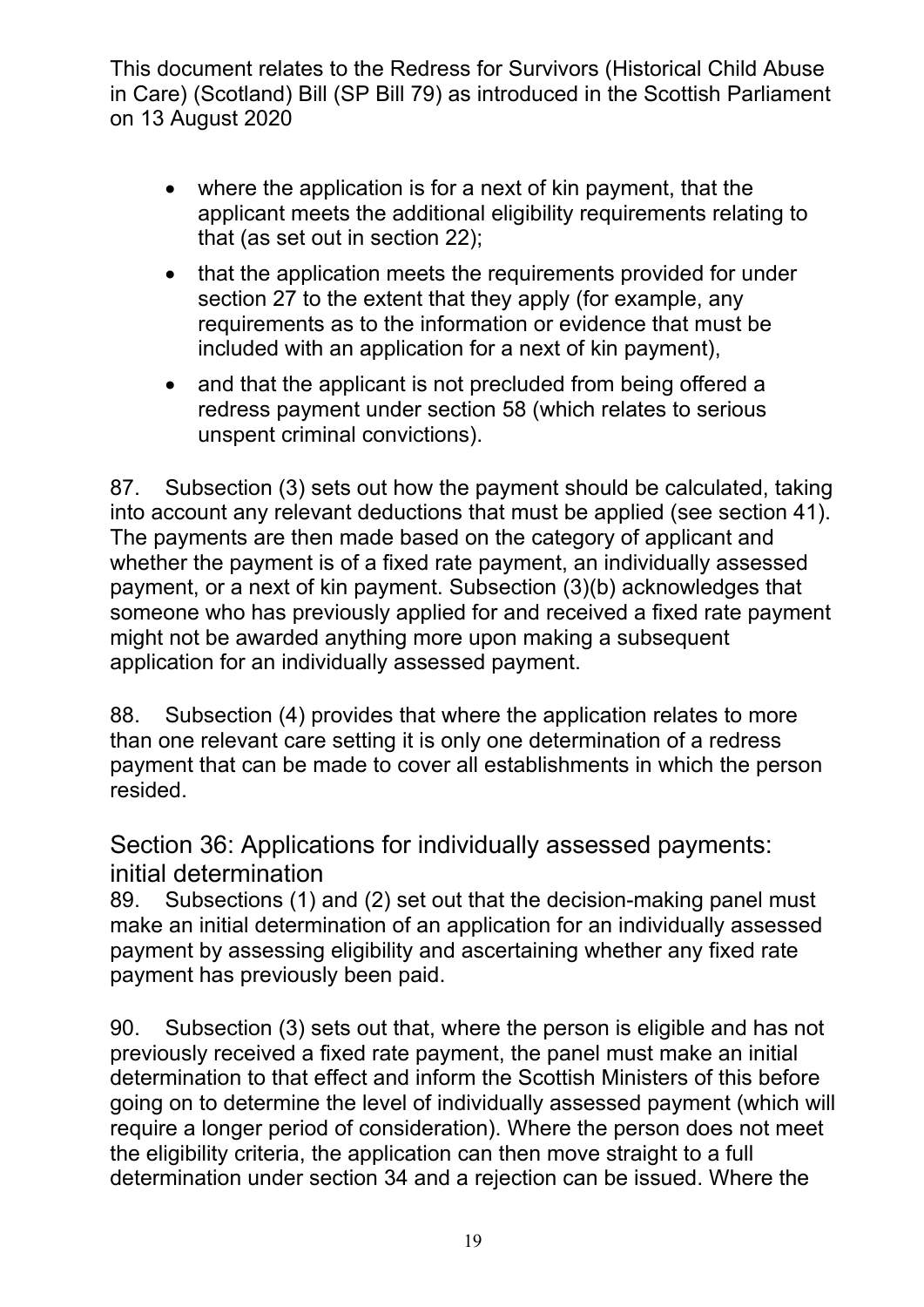person meets the eligibility criteria but has previously received a fixed rate payment, the panel will simply move straight to further consideration of the application without informing the Scottish Ministers of the initial determination as there is no prospect of a sum being paid out at that stage so no notification needs to be sent to the applicant.

91. The Scottish Ministers must, as soon as is practicable after being notified of an initial determination (which will happen only where the person meets the conditions in subsection (2)), notify the applicant that, subject to any deductions, they will receive an individually assessed payment which is at least the equivalent of the fixed rate payment (£10,000). The Scottish Ministers must provide the opportunity for a waiver to be signed enabling a fixed rate payment to be made before the application has been fully decided upon. The Scottish Ministers must also provide the applicant with information about the consequences of signing a waiver prior to the full determination of the application (namely, that they will be making a decision without knowing exactly how much they will end up being offered).

92. This opportunity will remain available to applicants until it is either accepted or superseded by the application being fully determined and an offer being made under section 34.

# Payment levels

#### Section 37: Fixed rate payment

93. This section sets out the amount of the fixed rate payment, which is £10,000.

### Section 38: Individually assessed payment

94. This section sets out the amounts of individually assessed payments that can be offered by the panel depending on the nature, severity, frequency and duration of the abuse suffered and any other factor that is considered relevant. An individually assessed payment is a payment of £10,000 (a fixed rate payment), together with such further sum (if any) as the panel considers appropriate. As such, the total amount received (subject to any deductions) will be £20,000 for a level 1 payment, £40,000 for a level 2 payment or £80,000 for a level 3 payment. However, there may be cases where the panel determines that no payment is appropriate beyond the fixed rate payment.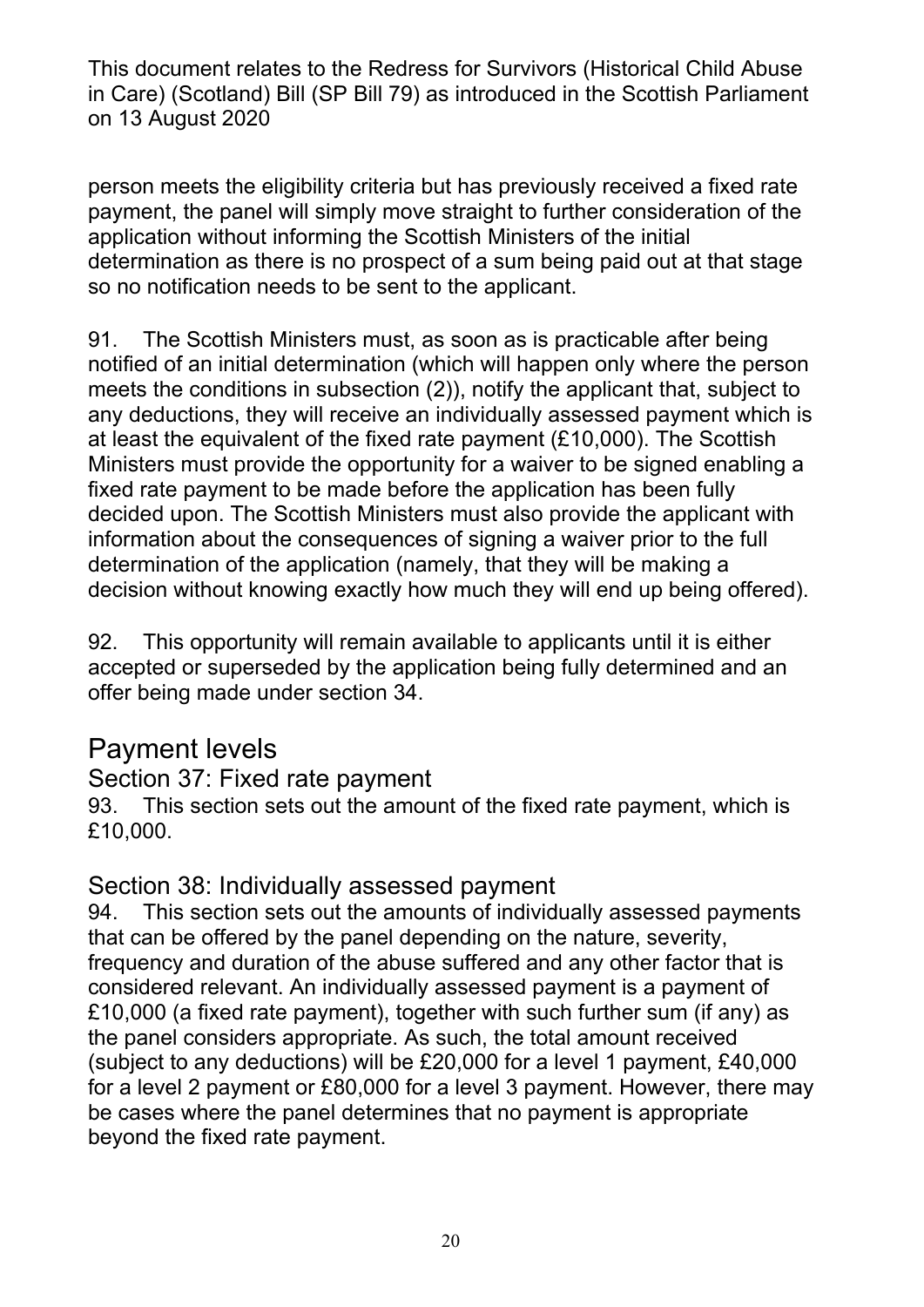95. Subsection (3) sets out that if a fixed rate payment has previously been made to a person, no further fixed rate payment will be made when deciding upon the individually assessed payment. Accordingly, someone who was assessed as being due a level 2 payment would be offered £30,000 (subject to any deductions) to reflect the fact that the £10,000 fixed rate payment had already been received.

#### Section 39: Next of kin payment

96. This section states that the next of kin payment is the equivalent of the relevant share of the fixed rate payment (£10,000). The next of kin payment which can be made under the redress scheme will either be made to one person, or shared. Where the person eligible to receive the next of kin payment is the spouse, civil partner or cohabitant of the deceased person to whom the application relates, the full fixed rate payment will be made to them.

97. In circumstances where the next of kin payment is to be made to a child of the deceased person, the payment will be divided by the number of surviving children of the deceased person at the date of the first child's application (section 39(2)(b)). A surviving child in this context includes a stepchild or a person treated as their child by the person who died.

98. Therefore, if the person eligible to receive the next of kin payment is the spouse, civil partner or cohabitant of the deceased person, they will be eligible to receive £10,000. If the person who died had three surviving children, and the right to apply for and receive the next of kin payment applies to them, each child will be eligible to receive one third of the fixed rate payment (i.e. £3,333).

Section 40: Power to adjust redress payment amounts for inflation 99. This section provides that the Scottish Ministers may modify sections 37 and 38 where it is considered appropriate due to material changes in the value of money. However, the figures may only be adjusted upwards. This power may be exercised by regulations subject to the negative procedure. For details of the negative procedure, see section 28 of ILRA.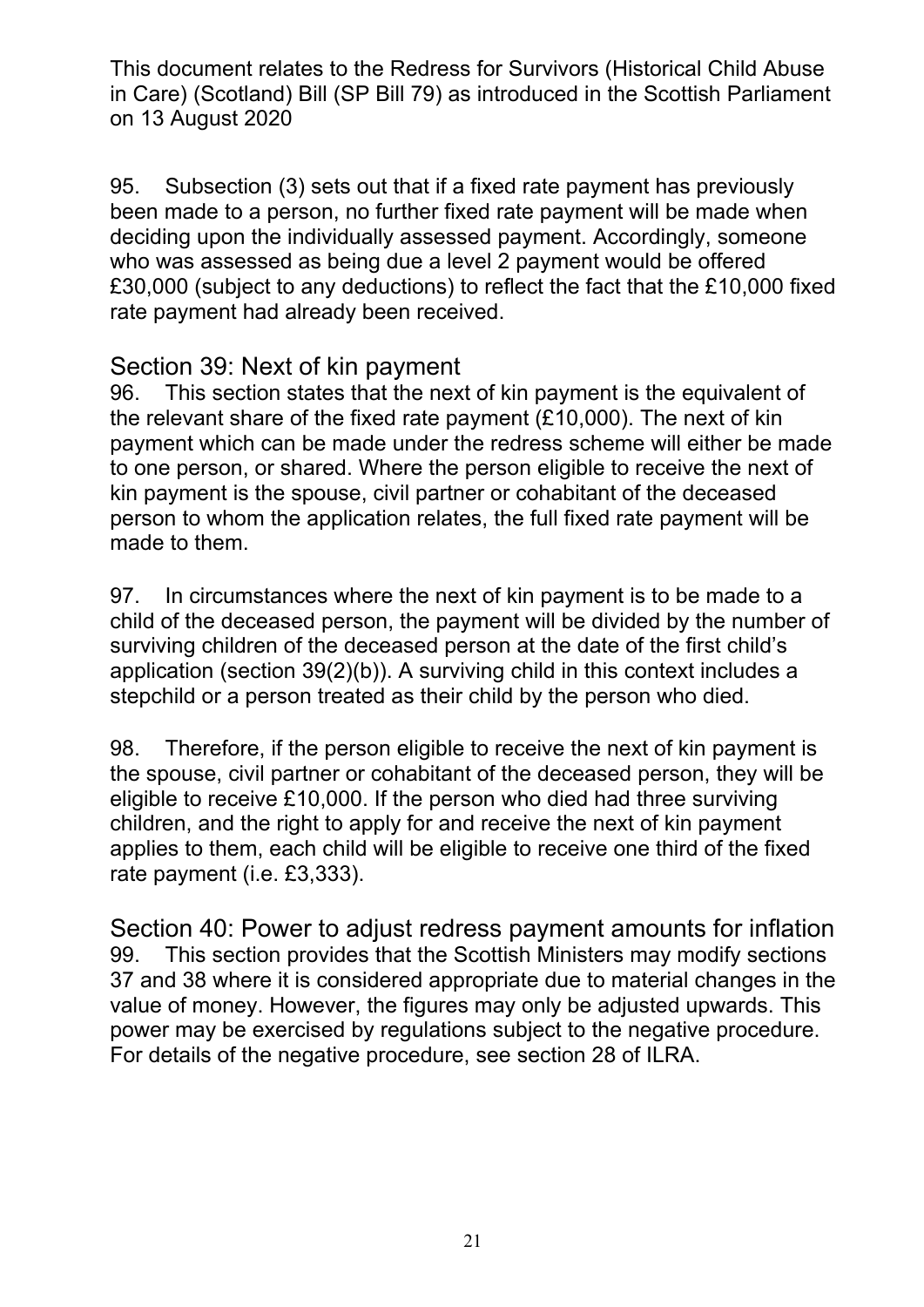# Deduction of previous payments

Section 41: Deduction of previous payments from redress payment

100. Sections 41 and 42 apply where the panel has determined that an applicant is eligible for a redress payment and, before the determination is made, the applicant or the person in respect of whom the application has been made received or became entitled to a "relevant payment". This applies whether the payment was made (or the right to it arose) before the date of the application being made or after it.

101. Subsection (2) defines what is meant by a "relevant payment". A relevant payment is a payment which relates to any abuse of the person to whom the application relates which is covered by the redress scheme. The payment may have taken the form of damages or an out of court settlement. Other payments are also covered. For example, a payment under the advance payment scheme is covered in order to avoid doublecounting. As such, those who received a payment under the advance payment scheme can apply for an enhanced sum, but the previous payment is deducted from any offer. Subsection (3) states that legal fees and costs incurred in obtaining the relevant payment are not included in this. A redress payment is also not included given that any double-counting in relation to a person who applies for a fixed rate payment and then later applies for an individually assessed payment is addressed instead by section 38(3).

102. Subsection (4) sets out that, subject to section 42 (which deals with a number of less common cases), relevant payments or, where there has been more than one, the total of those relevant payments, or the adjusted figures (as the case may be) are to be deducted from a redress payment. Subsection (5) outlines the steps involved in making the required adjustment to a relevant payment. This is to be done in relation to a payment which was received before the date section 41 comes into force. The Gross Domestic Product deflator ratio ("the GDP deflator") will be used to establish the present day value of the payment previously paid to the person. This is done by applying the GDP deflator to the relevant payment by reference to the period beginning on the date it was made and ending with the date section 41 comes into force. However, in accordance with section 42(6), a payment under the advance payment scheme is not to be adjusted for inflation.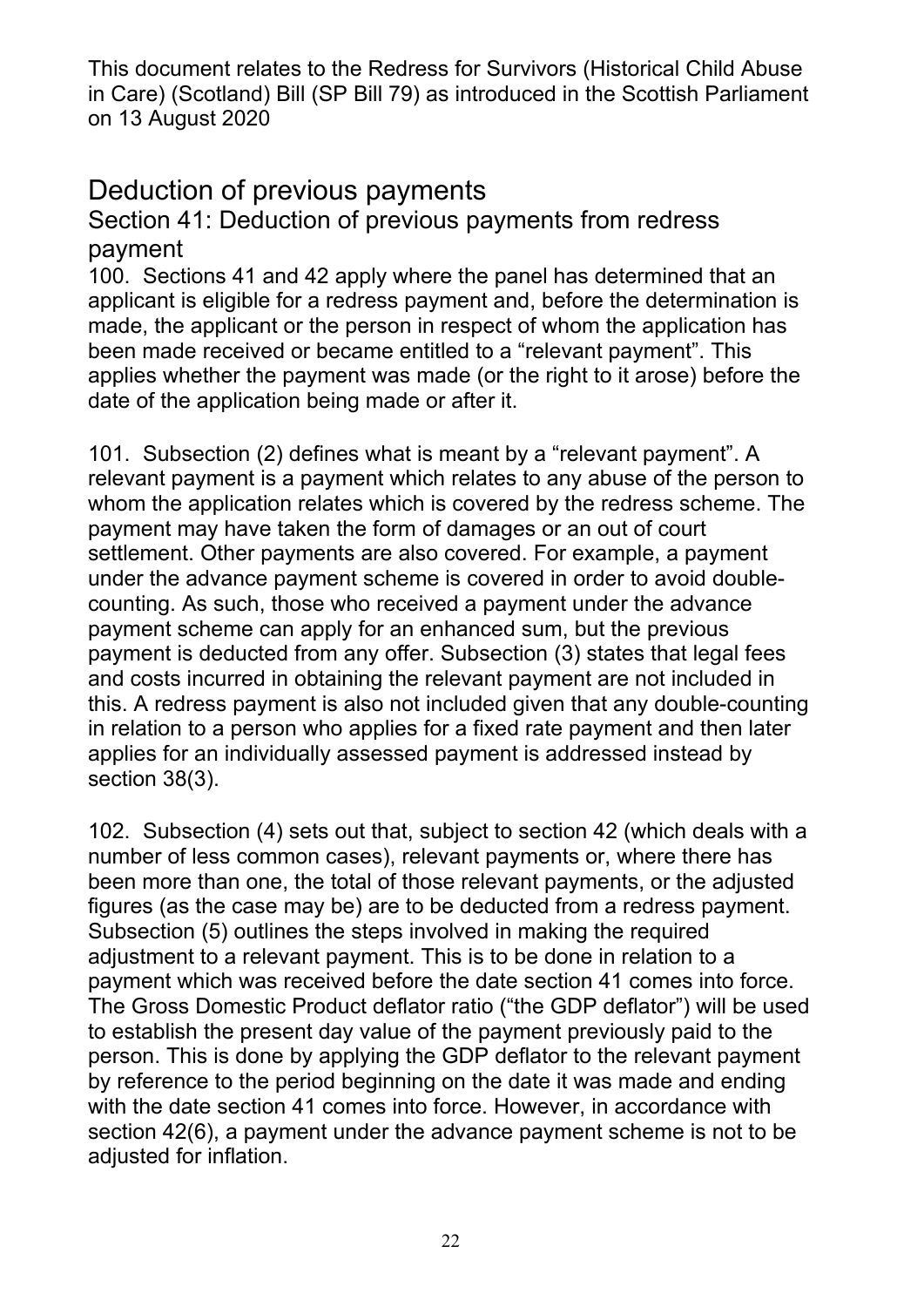103. Subsection (6) states that the Scottish Ministers may, by regulations subject to the affirmative procedure, modify the meaning of "relevant payment" and make any modifications to definitions in subsection (7) which may be required.

104. Although this section also applies to a review panel, this only covers the situation where a review panel is the first panel to make a finding of eligibility. In a case where the original panel found the applicant to be eligible, but a review was sought in relation to the amount of the offer, section 55(2)(c) prevents the review panel from increasing the deductions to which the offer is to be subject.

Section 42: Deduction of previous payments: further provision 105. This section sets out further matters relating to the deduction of previous payments from redress payments.

106. Subsections (2) and (3) set out that where a child of a deceased person has made an application for a next of kin redress payment and where a relevant payment has previously been made in respect of the deceased person, the amount deducted from the redress payment will be divided by the number of surviving children of the deceased person at the date that the first child's next of kin application is made. The payment offered to each child will therefore be subject to an equal share of the deductions.

107. Subsection (4) sets out that as much of a relevant payment that has already been deducted from a fixed rate payment will not be deducted again from an individually assessed payment – it will only be the balance of the relevant payment which will be deducted. This avoids doubledeductions and covers both earlier applications specifically for a fixed rate payment and a payment of a fixed rate payment being made early under an initial determination (see section 36).

108. Subsection (5) sets out that the panel does not need to deduct a relevant payment to which the applicant has only an entitlement. This would include, for example, where the applicant is entitled to a payment but is unlikely in practice to be able to recover this (because of the financial situation of the debtor).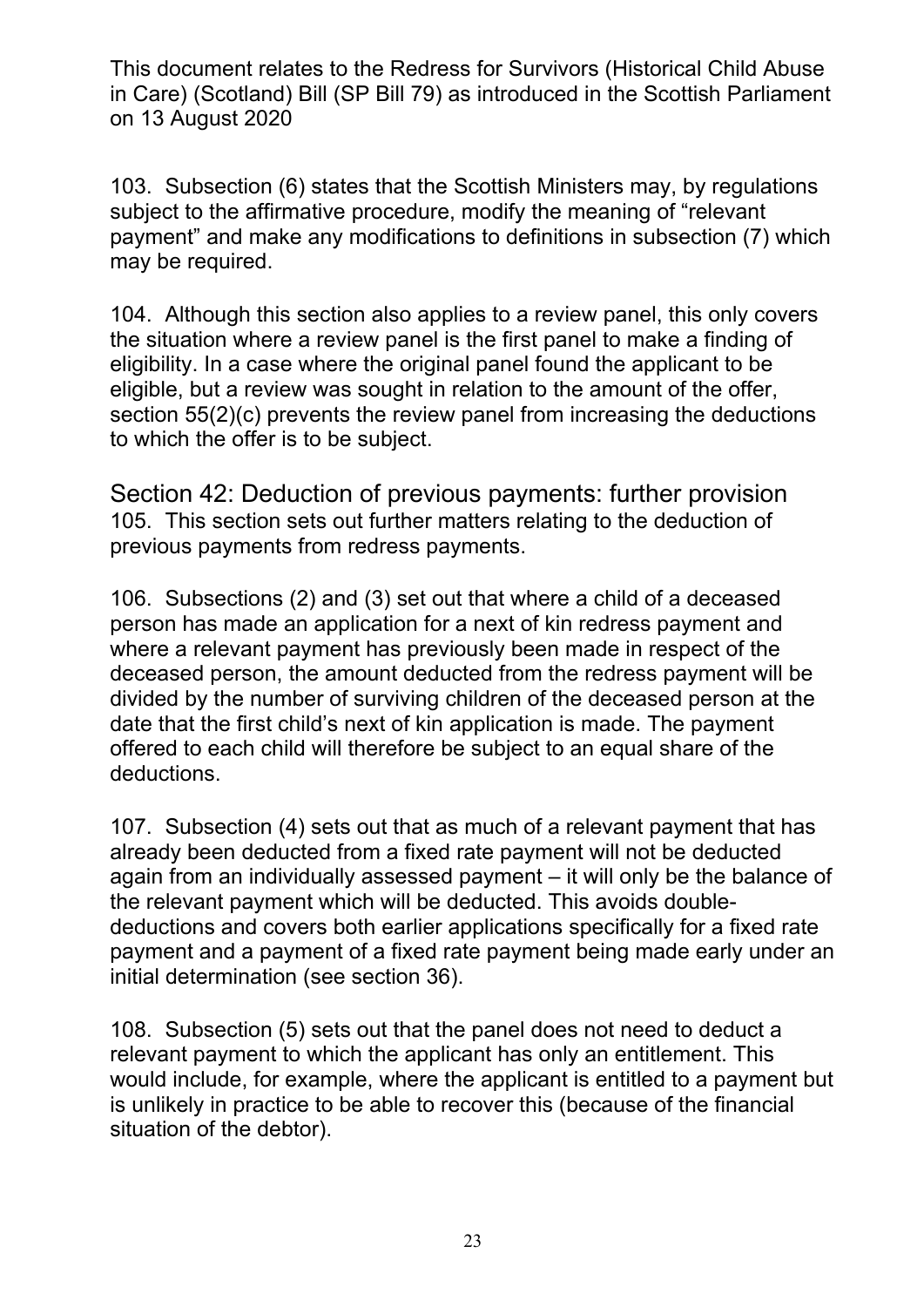109. Subsection (6) states that a relevant payment received from the advance payment scheme is not to be adjusted using the GDP deflator.

Section 43: Information about previous payments from applicant 110. Section 43 sets out that applicants must provide the Scottish Ministers with information about relevant payments they (or the person to whom the application relates) received or are entitled to before their application is determined. The term "relevant payment" is defined in section 41 and relates to payments in respect of abuse of the person in question which is covered under the redress scheme. Subsection (2) sets out the information to be provided about relevant payments. Subsection (2)(e) states that the Scottish Ministers may make regulations about other information which must be provided in relation to relevant payments. Any such regulations are subject to the negative procedure. The Scottish Ministers must pass information about relevant payments to Redress Scotland (subsection (3)). Information about relevant payments can also be obtained directly from third parties under section 77.

### Section 44: Information about previous payments: further provision

111. This section sets out that, where the applicant has entered into a settlement or other agreement relating to a relevant payment that forbids them from disclosing information about relevant payments, the disclosure of that information will not be regarded as a breach of the settlement or other agreement.

# **Waiver**

### Section 45: Waiver

112. Section 45(1) provides that, in order to receive a redress payment under the scheme, an applicant must agree to abandon any relevant civil proceedings, and to waive their right to raise such proceedings in the future. The redress scheme is intended to provided applicants with an alternative to civil litigation, and applicants essentially have a choice as to whether to accept a redress payment or to continue or raise relevant civil proceedings. This choice is exercised by the applicant signing a waiver where they wish to accept a redress payment. Relevant civil proceedings covers a wide range of legal actions where an applicant seeks compensation or any other remedy in relation to abuse eligible under the scheme. This would include, for example, actions for damages for personal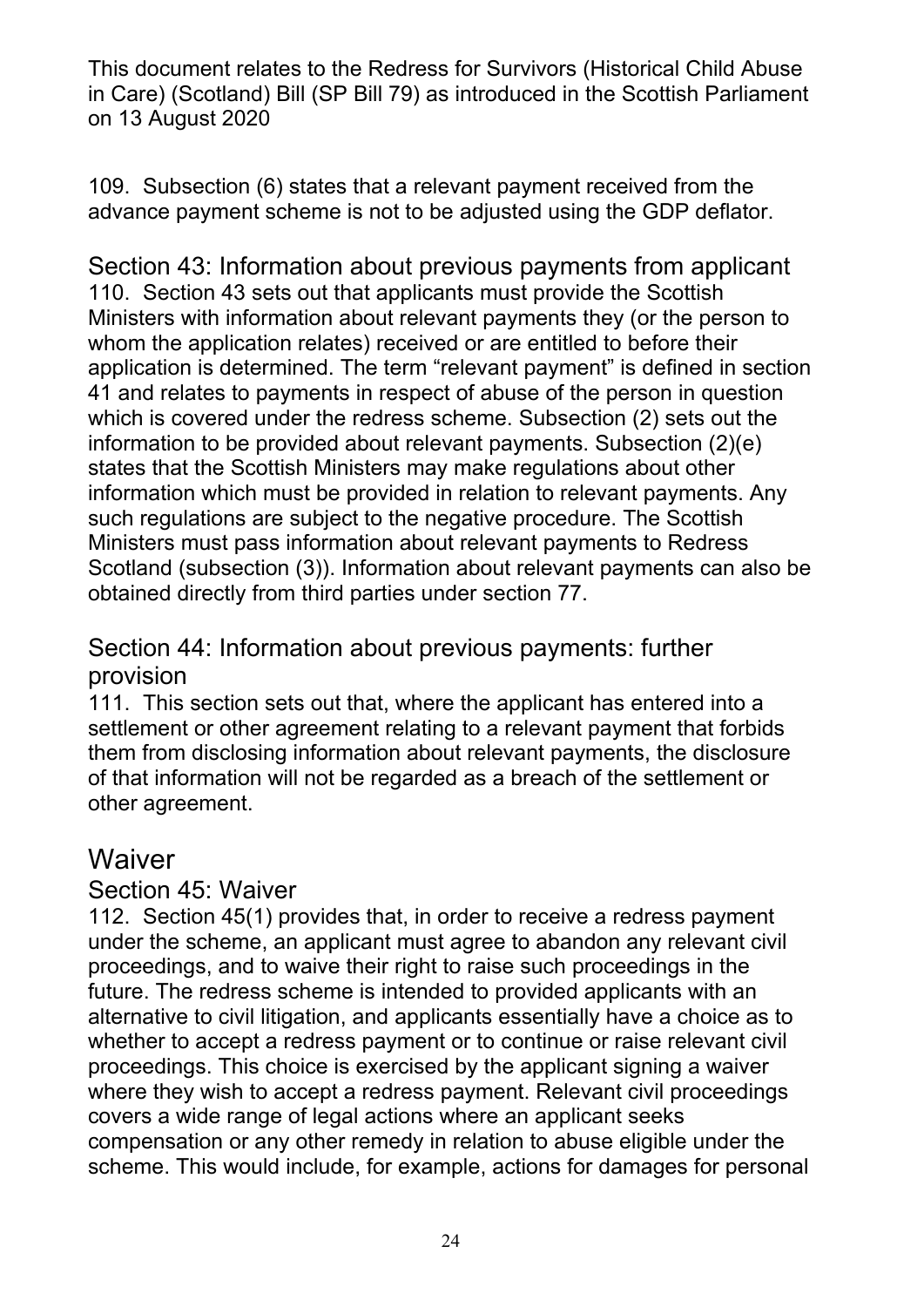injury as well as actions for declarator, and cases before the European Court of Human Rights. However, proceedings are only required to be abandoned to the extent that they are relevant civil proceedings. Accordingly, a case could be continued against a non-scheme contributor provided that it was dropped against other parties who were scheme contributors at the relevant time.

113. While a waiver must be signed in order to receive a redress payment, there will be cases where an applicant for an individually assessed payment has already signed a waiver in relation to an earlier redress payment. That earlier payment might have been under a separate application for a fixed rate payment, or it might have been in order to receive an early payment under an initial determination (see section 36). In such a case, it is possible that, if those against whom proceedings would constitute "relevant civil proceedings" have not changed in the interim, the signature of a waiver would not add anything to the rights which have already been waived. Subsections (2) to (4) therefore deal with this situation and provide that a second waiver need not be signed in such a case, as the original waiver is sufficient. In contrast, where the contributor list has changed in the intervening period, the person would be required to sign an additional waiver in order to receive the further redress payment.

114. The effect of subsection (5)(b) is that, where the applicant signs and returns a waiver (and thereby abandons any ongoing relevant civil proceedings and waives their right to raise new proceedings), there will be no right of recovery under section 3(2) of the Law Reform (Miscellaneous Provisions) (Scotland) Act 1940 (in so far as it would have entitled any person to recover from the Scottish Ministers or a relevant scheme contributor any contribution towards the payment of any damages or expenses in respect of relevant abuse). Any other rights of recovery or relief, or indemnity against Ministers or other contributors in relation to abuse of that person which is covered under the scheme, also cease to have effect (subsection (5)(c)).

115. Subsection (6) defines "relevant civil proceedings" as those against the Scottish Ministers or any relevant scheme contributor for abuse of the person in question which is covered by the scheme. "Relevant scheme contributor" is defined to mean those contributors included in the published list of scheme contributors on the date the panel determines that the applicant is eligible for the redress payment (under section 34, 36 or 55).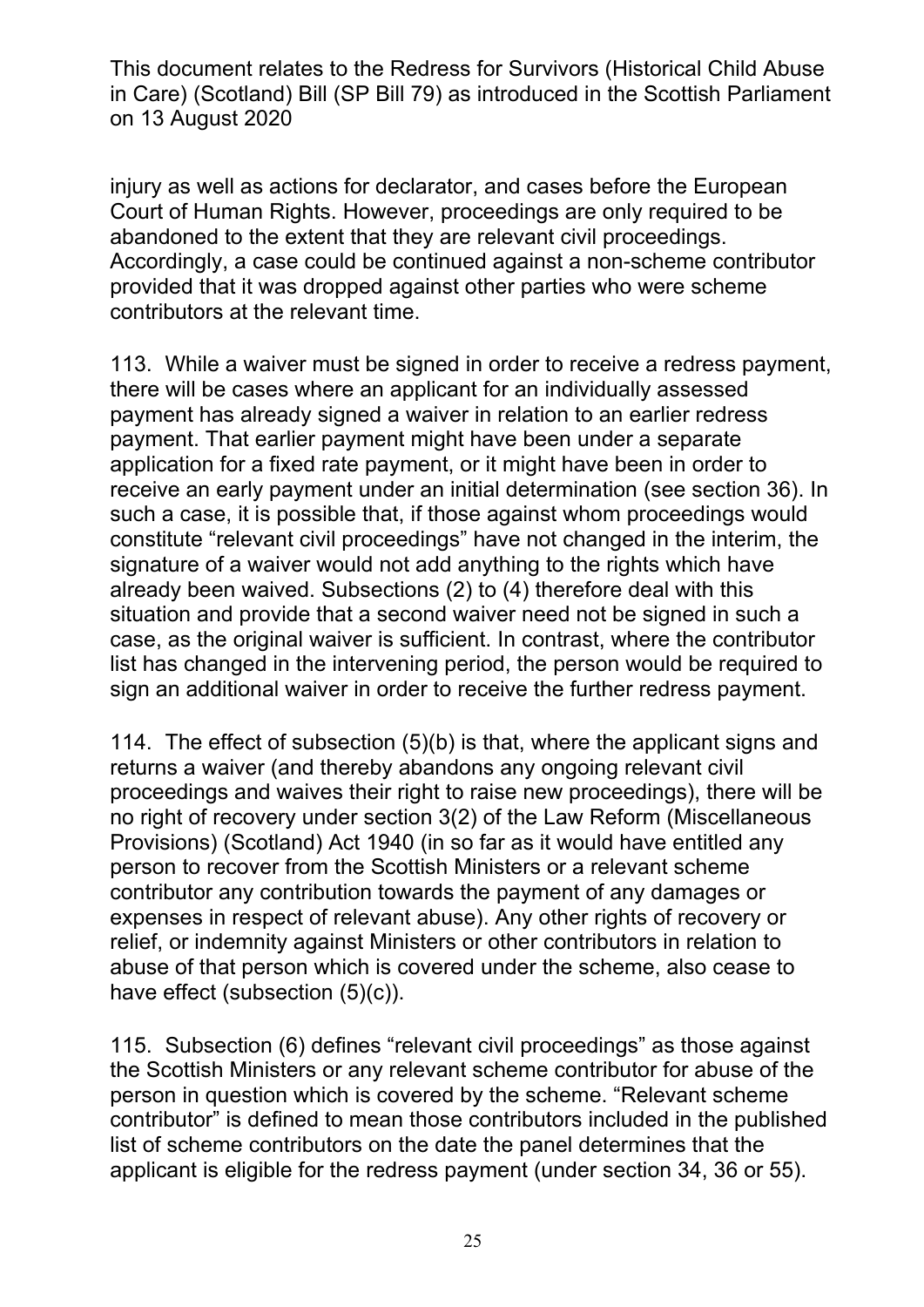### Section 46: Form and content of waiver

116. Section 46 provides that the Scottish Ministers may make regulations, subject to the negative procedure, to make further provision about the granting of a waiver under section 45 in order to provide for the form and content of the waiver and in order to specify information about the waiver which must be provided to applicants.

# Payment of redress payment

#### Section 47: Period for which offer valid

117. In accordance with subsection (1), once a redress application has been determined and an offer is made under section 34, the applicant can accept the offer by signing and returning a waiver, or the applicant may request a review of the offer in the terms permitted by section 52.

118. If the applicant does neither of these things within the time period during which the offer remains valid, it will be treated as having been rejected (subsection (2)) unless the reason for the inaction is the applicant's death and a nominated beneficiary then takes over the application.

119. The offer remains valid for a period of 12 weeks from the date it is received by the applicant (or such longer period as the panel determining the application may specify) (subsection (3)). As with other timescales which run from the date of receipt of something by the applicant, section 26(5) and (6) of ILRA provides for when an applicant is to be assumed to have received the thing. It should be noted that a review cannot necessarily be sought during the entirety of the period for which the offer is valid: the period for seeking a review is four weeks, although late requests can be allowed if there is a good reason for any delay.

120. Subsections (4) and (5) make provision as regards the revival of an application in exceptional circumstances where the time period for acceptance has elapsed. Revival of an application would not revive any review rights in relation to it. In such a case, the appropriate course of action would be to seek a late review under section 52(5). However, revival may be appropriate where the applicant wishes to accept the offer but, for example, was unable to do so in time due to a period of hospitalisation.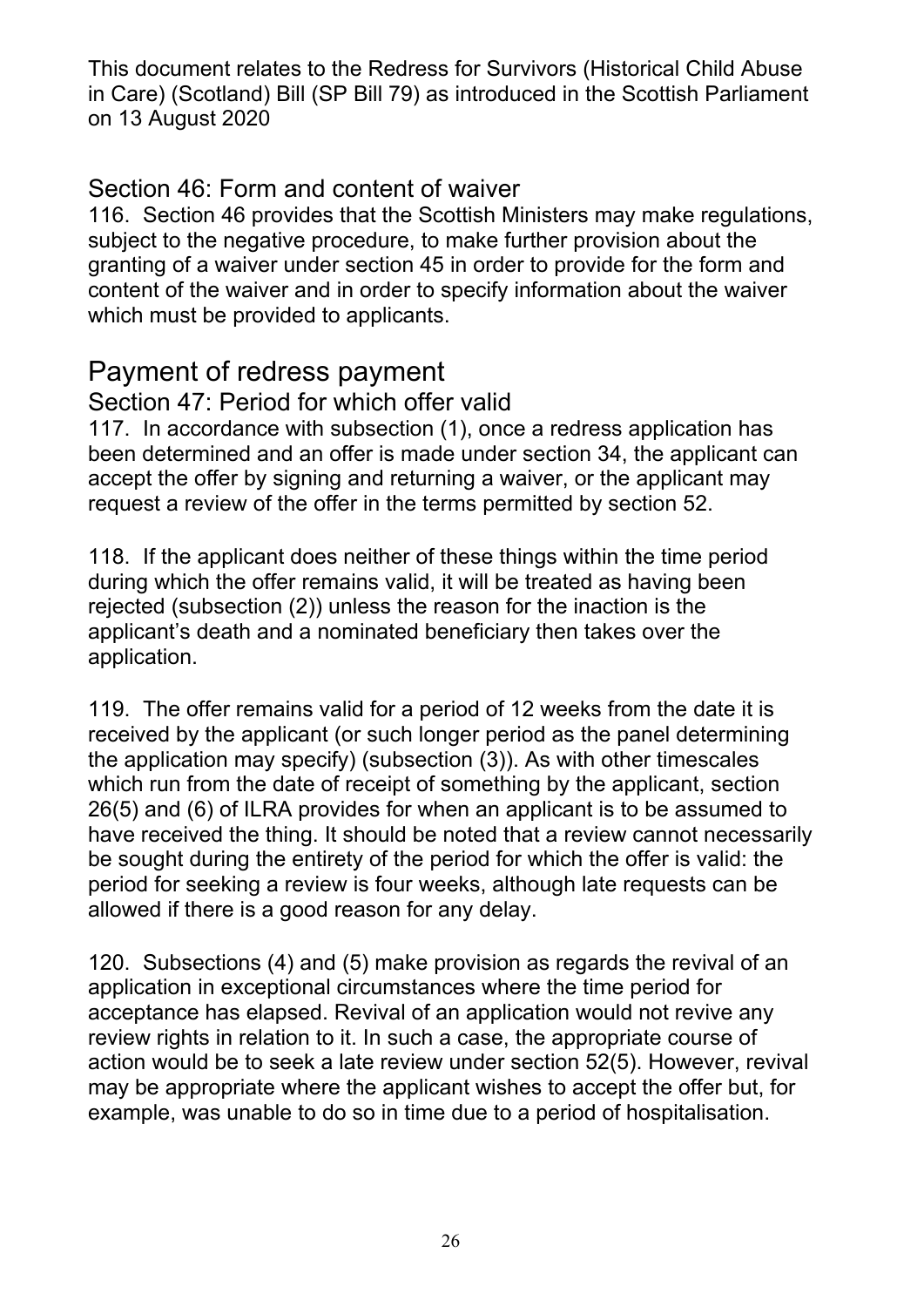Section 48: Acceptance of offer and making of payments 121. This section provides that an applicant becomes entitled to a redress payment once the offer of a redress payment is accepted and once the Scottish Ministers are satisfied that any relevant civil proceedings have been or will be abandoned. An offer is accepted by the applicant signing and returning a waiver or, where a waiver has previously been granted and a second waiver is not required because of the operation of section 45(2), by written notice (see paragraph 113 of these Notes). The payment will be made as a single payment, or in agreed instalments.

#### Section 49: Payments to vulnerable persons

122. This section applies to applicants who have been offered a redress payment and who are: under the age of 16 years; an adult with incapacity (within the meaning of section 1(6) of the Adults with Incapacity (Scotland) Act 2000) in relation to the management of the redress payment; or whose ability to manage a redress payment is otherwise impaired.

123. Subsection (2) allows a panel determining an application or a review to give directions relating to the payment and management of the redress payment for the benefit of the applicant, where considered appropriate.

Section 50: Review of direction made under section 49 124. Section 50 allows an applicant to request a review of the panel's decision in relation to any directions given under section 49.

125. In accordance with subsection (2), such a request must be made to the Scottish Ministers before the end of the period of four weeks beginning with the date on which notice of the direction was received and be made in such form as the Scottish Ministers may require (and under subsection (5), the Scottish Ministers must publicise any requirements for the form the request is to take). The request must also specify why a review is being sought, and should contain or be accompanied by any other information the applicant considers relevant.

126. Subsection (3) states that the Scottish Ministers must provide the request and any accompanying information to Redress Scotland as soon as practicable. Subsection (4) permits Redress Scotland to conduct a review despite it not being requested within the timescale specified in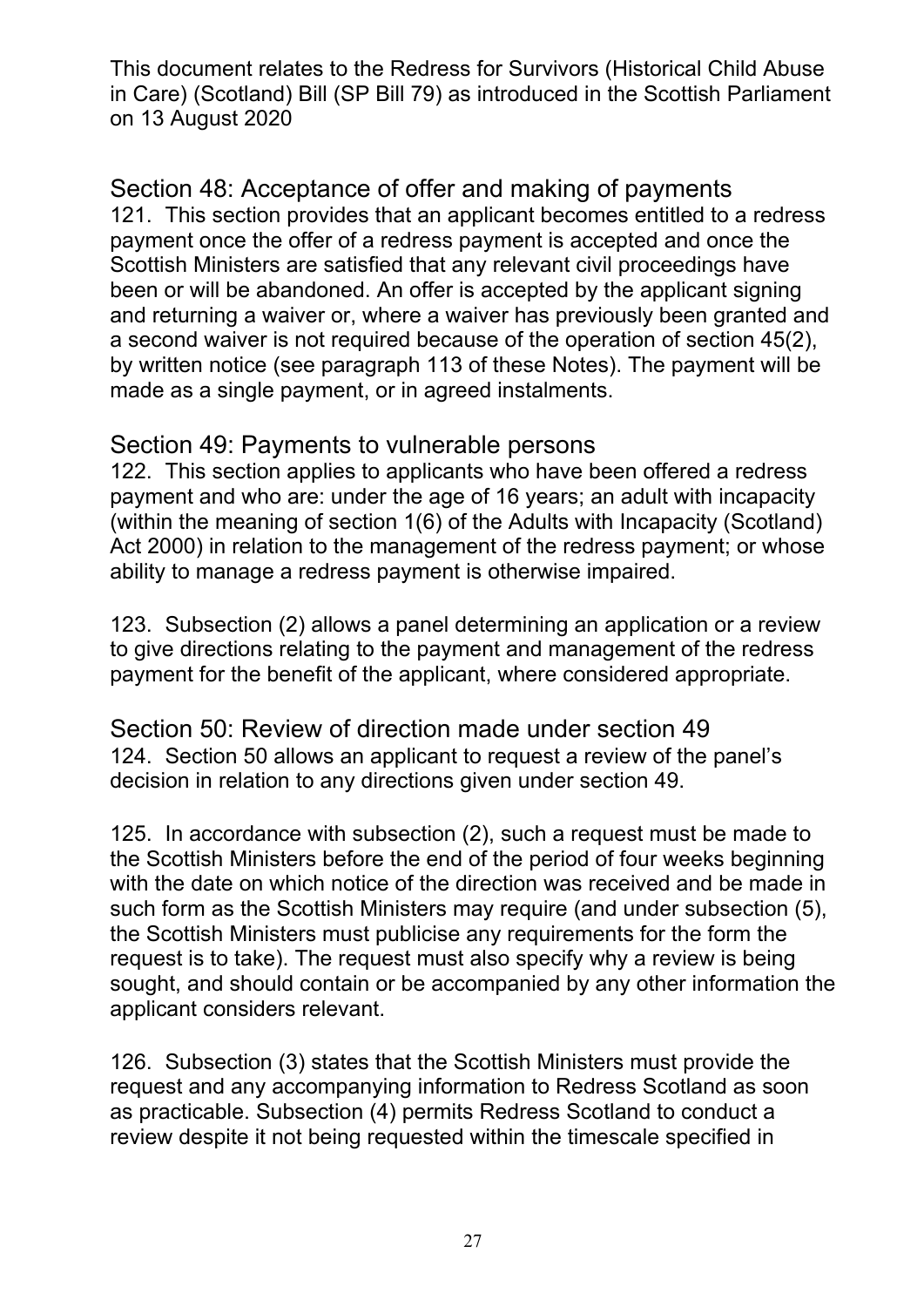subsection (2)(b), if it is satisfied that the applicant has a good reason for not requesting it sooner.

127. Subsection (6) applies sections 53 (review panels), 54 (procedure for reviews) and 57(1) to (5) (withdrawal of review request) to reviews under this section. However, any withdrawal of a request for a review can only happen before the review is determined under section 51.

# Section 51: Outcome of a section 50 review

128. Subsection (1) sets out that a panel conducting a review under section 50 must consider whether the panel which gave the direction ought to have done so, and, where additional evidence is provided to or obtained by the panel conducting the review, whether the question of the direction to be given (if any) ought to be determined differently as a result. In either case, the review panel may uphold or reverse the original direction.

129. Subsection (2) requires the Scottish Ministers to notify the applicant of the review panel's determination, and to provide the applicant with a summary of the panel's reasons for reaching that determination.

130. In accordance with subsection (3), the determination of a review panel under this section is final. This means that there is no further right of appeal in respect of this decision.

# Chapter 2: Review of redress payment determinations Section 52: Right to a review

131. This section provides applicants with the right to request a review of certain decisions in relation to their application, where they have not already accepted the offer that has been made (subsection (1)). For these purposes, accepting an offer made under an initial determination under section 36 does not bring an application to an end and does not therefore preclude a review being sought of the final determination made under section 34.

132. Subsection (2) sets out that the decisions which may be reviewed are: that the applicant is not eligible for a redress payment, that the applicant is to be offered a particular level of individually assessed payment, or that a particular amount is to be deducted from the redress payment that has been offered.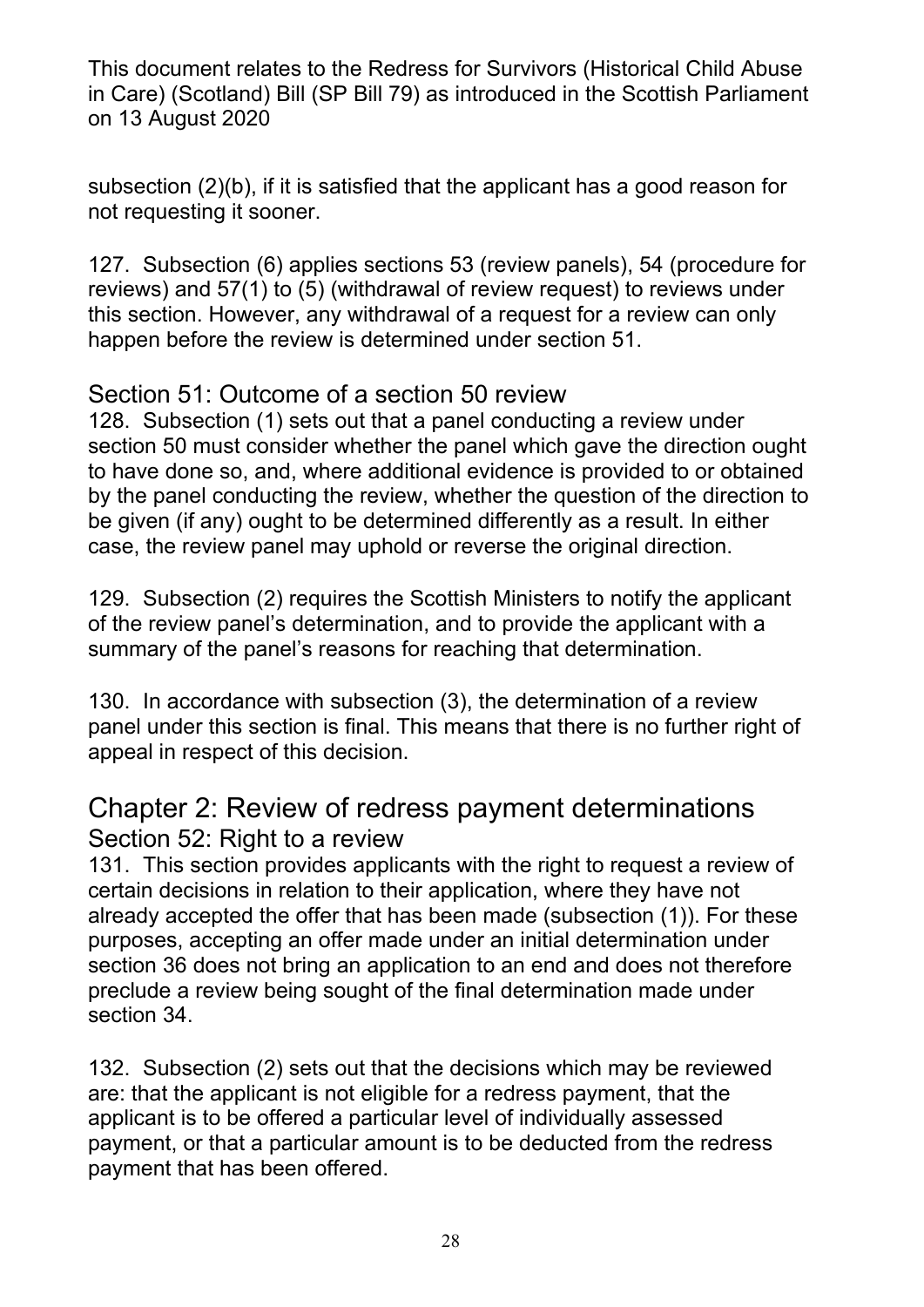133. In accordance with subsection (3), such a request must be made to the Scottish Ministers within four weeks of the date on which notice of the determination was received. Where the Scottish Ministers set requirements in relation to the form for a request for a review, the request must be in that form (any such requirements being publicised in accordance with subsection (6)). The request must also specify why a review is being sought, and must contain or be accompanied by any other information the applicant considers relevant. The Scottish Ministers must, as soon as reasonably practicable, pass the request and accompanying information to Redress Scotland.

134. Subsection (5) permits Redress Scotland to conduct a review despite it not being requested within the timescale specified in subsection (3), if it is satisfied that the applicant has a good reason for not requesting it sooner. In a case where an offer had been made and was allowed to expire, there is no requirement to apply first to revive the application under section 47(4); the applicant can simply go straight to requesting a late review.

#### Section 53: Review panels

135. This section provides that requests for a review will be determined by Redress Scotland, by a panel consisting of at least three members (none of whom made the determination which is under review). The panel is to be appointed by the chair of Redress Scotland.

#### Section 54: Procedure for reviews

136. Where a panel is established under section 53 to conduct a review, it may invite oral representations to be made if it considers this necessary. Otherwise, the review will be determined on the basis of the evidence available to the original decision-makers and any additional evidence provided to or obtained by the review panel, including that contained in the request for the review or in any written representations it has received. In accordance with subsection (2), any additional procedural requirements will be determined by Redress Scotland.

#### Section 55: Outcome of a review

137. Subsection (1) sets out that a panel conducting a review under section 53 must consider whether the panel that made the original determination ought to have reached a different determination and, where additional evidence is provided to or obtained by the panel conducting the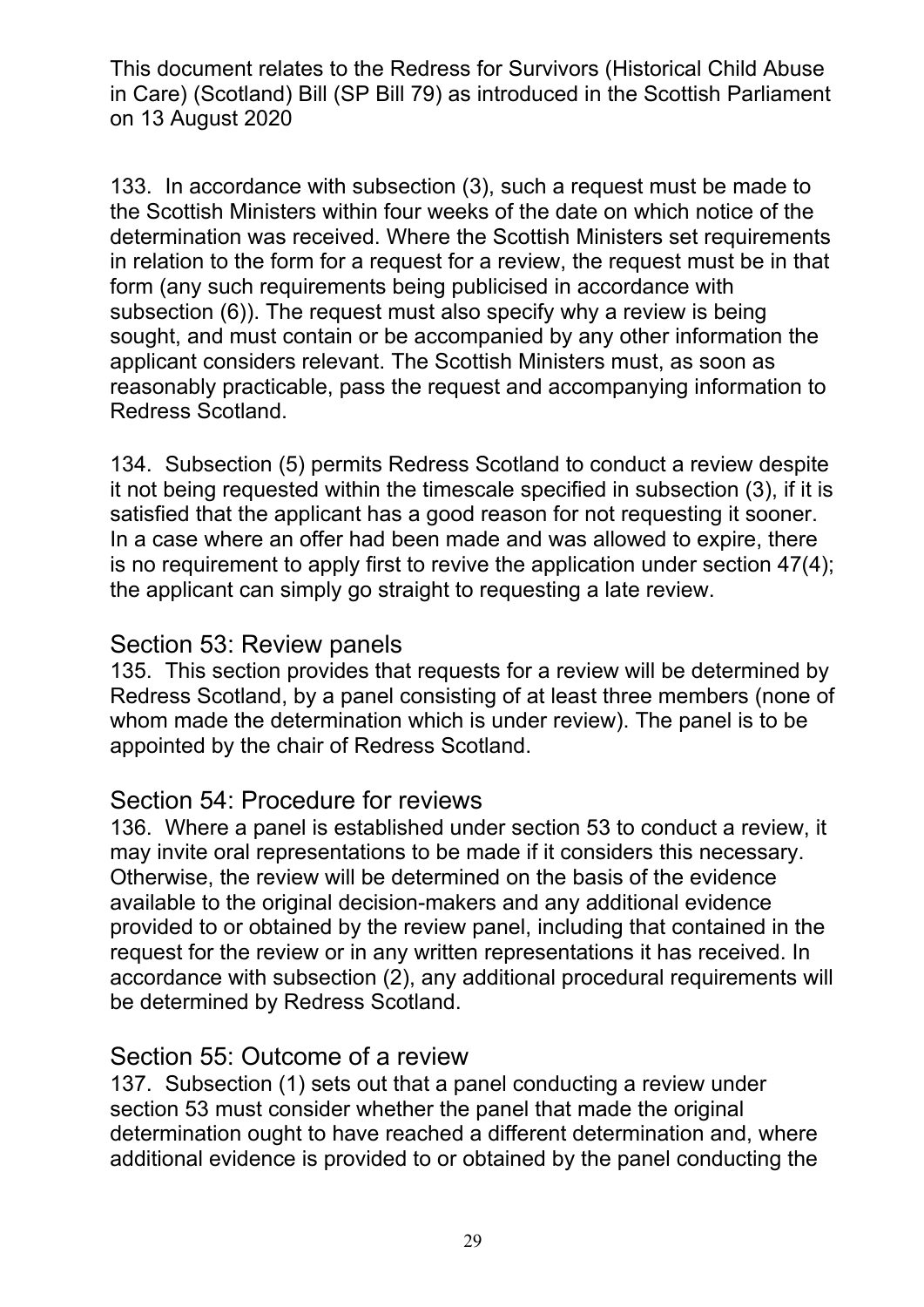review, whether the application should now be determined differently as a result of that additional evidence.

138. Once a review is under consideration, the review panel is not restricted to the matters raised in the application for review and may change any part of the decision taken in respect of the redress application (subsection (3)). However, subsection (2) provides that the review panel may not reverse a decision that the applicant is eligible for a redress payment, nor may the panel decide that a lower amount should be offered to the applicant than was offered initially or that any deduction made in accordance with section 41 should be increased. In other words, the applicant cannot be placed in a worse position following a review.

139. Subsection (4) ensures that findings of fault are not made in a review, and that an offer or the lack of an offer is not taken as evidence in relation to the abuse to which the application relates.

140. Subsection (5) requires the Scottish Ministers to notify the applicant of the review panel's determination, and to provide the applicant with a summary of the panel's reasons for reaching that determination. Where an offer is made, comparable information must be given in relation to it as would have been given under section 34. Paragraph 49 of these Notes applies equally to the form of notice of the outcome of a review under this section.

141. In accordance with subsection (6), the determination of a review panel under this section is final. This means that there is no further right of appeal in respect of this decision.

#### Section 56: Period for which reviewed offer valid

142. Following review, if an offer of a redress payment is made it will be valid for a period of 12 weeks (or for such longer period as the review panel specifies). The applicant can choose to accept the offer in accordance with section 48(1), and it will be considered to have been rejected if there is no such acceptance within the period during which it is valid.

143. Subsections (4) and (5) make provision as regards the revival of the application in exceptional circumstances where the time period for acceptance has elapsed.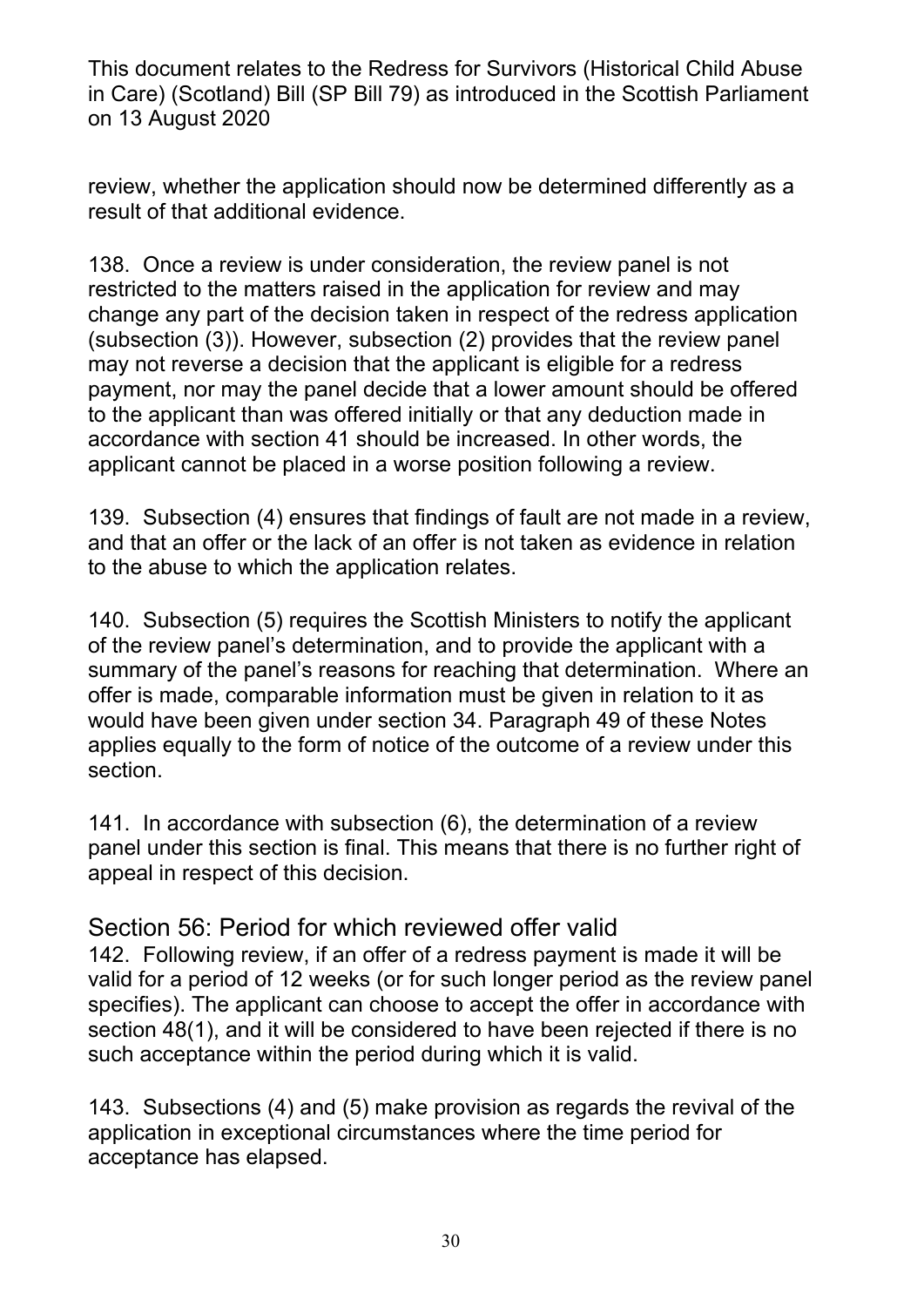### Section 57: Withdrawal of review request

144. In accordance with this section, an applicant who has requested a review of a decision can withdraw that request in writing at any time before the review is determined. In relation to "writing", see paragraph 49 of these Notes. While no further request for review can be made on the same basis as the original application for review, the applicant may submit another application for review in respect of a different aspect of the original decision (subsection (5)). For example, if a decision is made to offer a particular level of individually assessed redress payment, with a particular level of deduction for a relevant payment taken into account, that decision can be subject to review. If a review of the level of deduction is made and then withdrawn, it cannot be resubmitted. However, a subsequent application may be made in respect of the level of individually assessed redress payment offered.

145. If a request for review is withdrawn, the original decision remains in place, including the original offer of a redress payment (if one was made). The period that the offer is open, originally valid for the 12 week period (or such other period as the panel specified), will be extended by the number of days from the request of the review to its withdrawal (subsection (7)). In addition, it would be open to the original panel to extend the period further under section 47(3)(b) if there were a good reason to do so.

### Chapter 3: Applicants with convictions for serious offences Sections 58 and 59: Applicants etc. with convictions for serious offences

146. Section 58 provides that where an applicant (including a next of kin applicant) or a nominated beneficiary has been convicted of certain serious offences, whether in the United Kingdom or elsewhere in the world, before a panel can determine their application, the panel must first determine whether it would be contrary to the public interest to make a redress payment to that person and, in consequence, whether that person should be precluded from being offered a redress payment. This applies whether the conviction occurred before the date of the application or after it. This also applies where the person to whom the application relates (where not the applicant) has been convicted of such an offence.

147. For the purpose of these provisions, a relevant offence is murder, rape, or another sexual or violent offence which resulted in a person being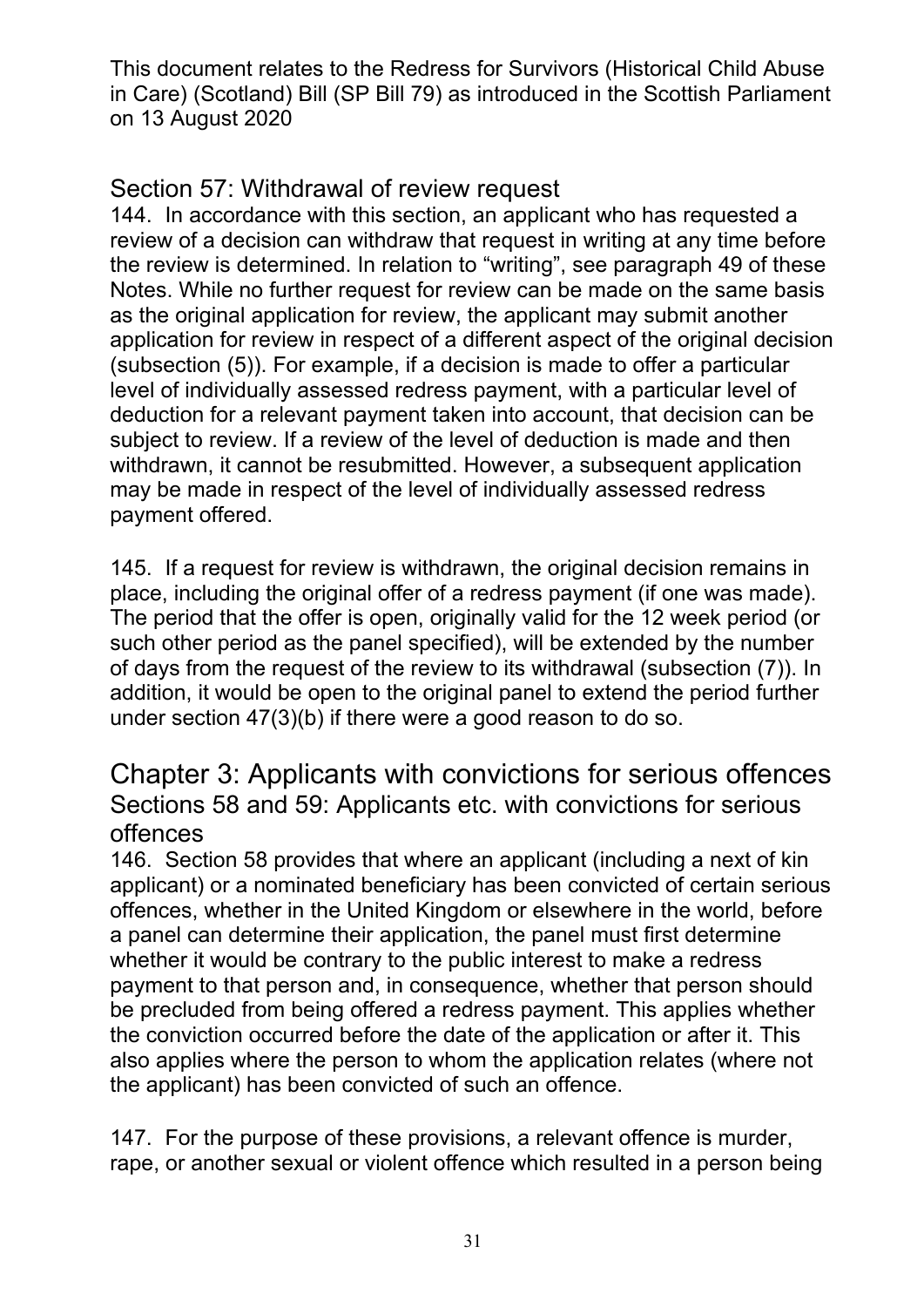sentenced to a period of imprisonment of five years or more. Section 59 contains definitions for the purpose of this section. It also contains a regulation-making power (subject to the affirmative procedure) to add, vary or remove offences. In light of the Rehabilitation of Offenders Act 1974, sections 1 and 4, for the purpose of these provisions account will only be taken of unspent convictions.

148. Subsection (6) of section 58 provides for the matters to which the panel must have regard in reaching its decision as to whether a person should be precluded from being eligible for a redress payment as a result of a serious criminal conviction. In addition, in exercise of the power in section 97, the Scottish Ministers may issue guidance which Redress Scotland would have to have regard to when making an assessment for the purpose of this provision.

149. Where a determination is made to preclude a person from being offered a redress payment, subsection (7) of section 58 allows the panel to determine whether the person would otherwise have been eligible for such a payment. This is of importance to survivors of abuse who would, notwithstanding that they are precluded from being offered a redress payment, qualify for elements of non-financial redress offered by the scheme including access to emotional and psychological support. Subsection (8) states that the Scottish Ministers must notify the applicant of the determination and provide reasons for the panel's determination. Paragraph 49 of these Notes applies equally to the form of notice of a determination under this section.

#### Section 60: Review of a section 58 determination

150. This section provides that a person who has been notified of a determination under section 58 may request a review of it. The review may relate to the decision that the person should be precluded from being offered a redress payment, or it may relate to the determination as to whether or not the person would, but for the previous conviction, have been eligible for a redress payment.

151. In accordance with subsection (2), such a request must be made to the Scottish Ministers within four weeks of the date on which notice of the determination was received. Where the Scottish Ministers set requirements in relation to the form for a request for a review, the request must be in that form (any such requirements being publicised under subsection (5)). The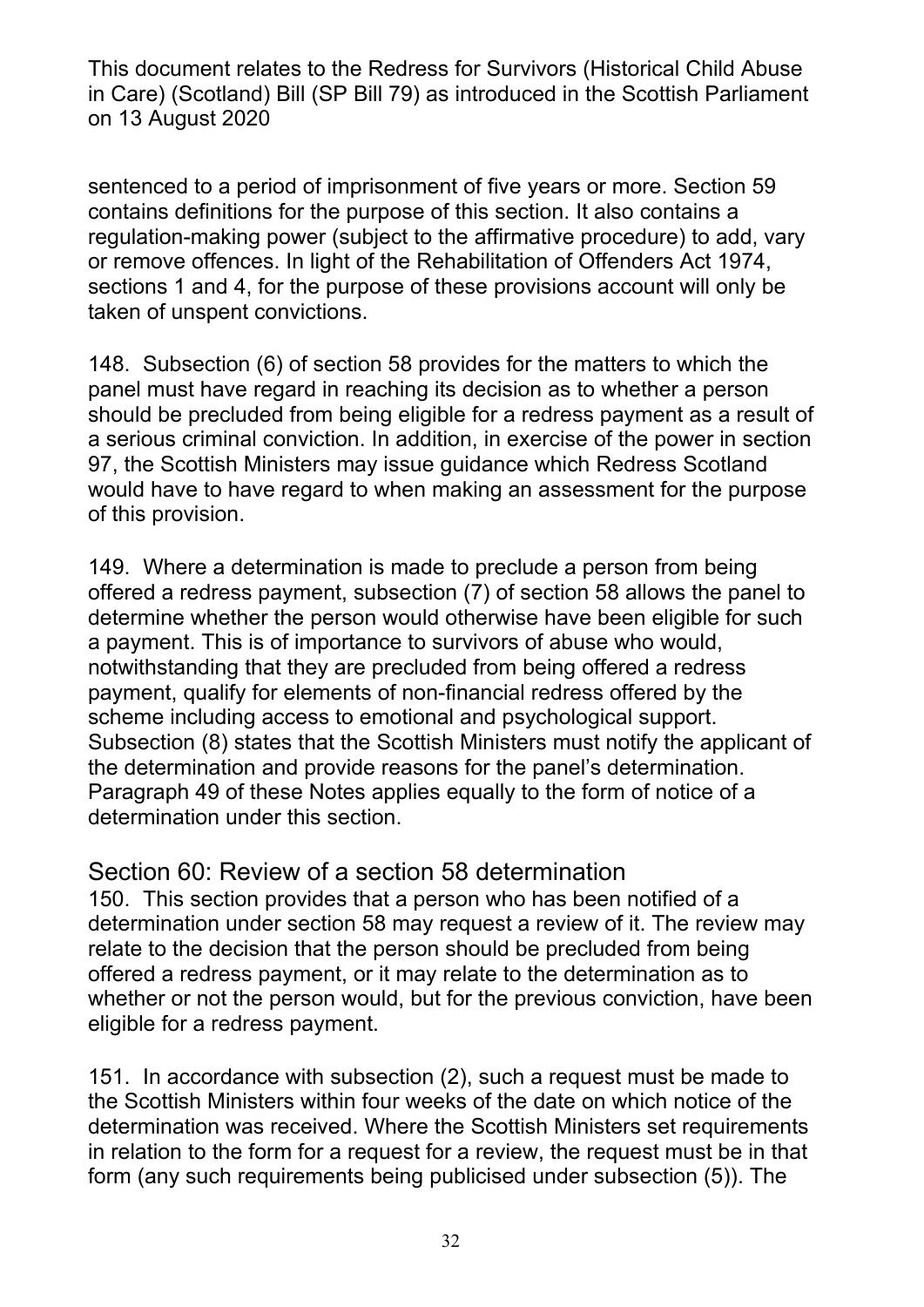request must also specify why a review is being sought, and must contain or be accompanied by any other information the applicant considers relevant.

152. The Scottish Ministers must, as soon as reasonably practicable, pass the request and accompanying information to Redress Scotland for it to determine.

153. Subsection (4) permits Redress Scotland to conduct a review despite the request not being made within the timescale specified in subsection (2), if it is satisfied that the applicant has a good reason for not requesting it sooner.

154. Subsection (6) applies sections 53 (review panels), 54 (procedure for reviews) and 57(1) to (5) (withdrawal of review request) to reviews under this section. However, any withdrawal of a request for a review can only happen before the review is determined under section 61.

#### Section 61: Outcome of a section 60 review

155. Subsection (1) sets out that a panel conducting a review under section 60 must consider whether the panel that made the original determination ought to have reached a different determination and, where additional evidence is provided to, or obtained by, the panel conducting the review, whether the application should now be determined differently as a result of that additional evidence. In either case, the review panel may uphold or reverse the original determination.

156. Subsection (2) requires the Scottish Ministers to notify the applicant of the review panel's determination, and to provide the applicant with a summary of the panel's reasons for reaching that determination. Paragraph 49 of these Notes applies equally to the form of notice of the outcome of a review under this section.

157. In accordance with subsection (4), the determination of a review panel under this section is final. This means that there is no further right of appeal in respect of this decision.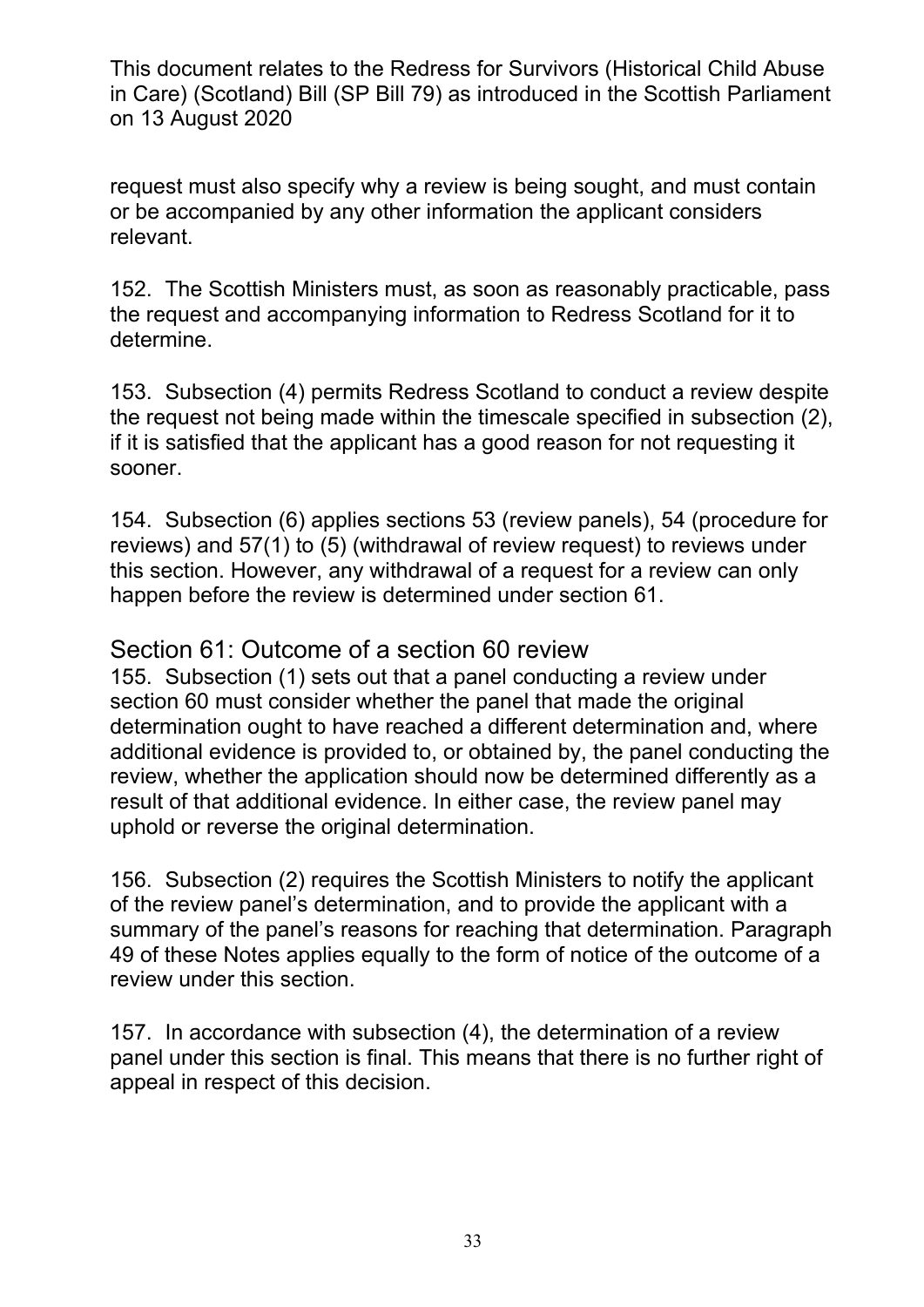Section 62: Information about convictions for serious offences 158. Subsection (1) states that an applicant or (as applicable) the applicant's nominated beneficiary must provide the Scottish Ministers with the information mentioned in subsection (2) in relation to any conviction which is or may be relevant under section 58.

159. Subsection (2) lists the information to be provided in relation to a conviction. Where this information is provided in relation to a conviction under subsection (1), the Scottish Ministers must provide this information to Redress Scotland (subsection (3)).

# Chapter 4: Death of applicant

### Section 63: Nomination of a beneficiary

160. Subsection (1) provides that an applicant for a fixed rate payment or an individually assessed payment may nominate a person (a "nominated beneficiary") to take over the application when permitted by section 64 in the event that the applicant dies while the application is ongoing. Under schedule 1 of ILRA, "person" is defined as including "*a body of persons corporate or unincorporated and a partnership constituted under the law of Scotland*". This therefore would allow organisations such as charities to be nominated as nominated beneficiaries. A nomination can be part of the application, or can be made by way of other notice in writing to Redress Scotland.

161. In accordance with subsection (2), the nomination remains in force until it is withdrawn by the applicant by notice in writing to the Scottish Ministers, or alternatively the individual who is nominated dies or, in the case of a person other than an individual, ceases to exist.

162. Subsection (3) sets out that a reference to "an application" also includes a request for a review of the determination of that application, so a nominated beneficiary who takes over an application can also take over any review of it.

Section 64: Applicant's death while application ongoing 163. Subsection (1) provides that the death of an applicant during the application process will bring an application to an end, unless there is a nomination in force in relation to it under section 63 (nomination of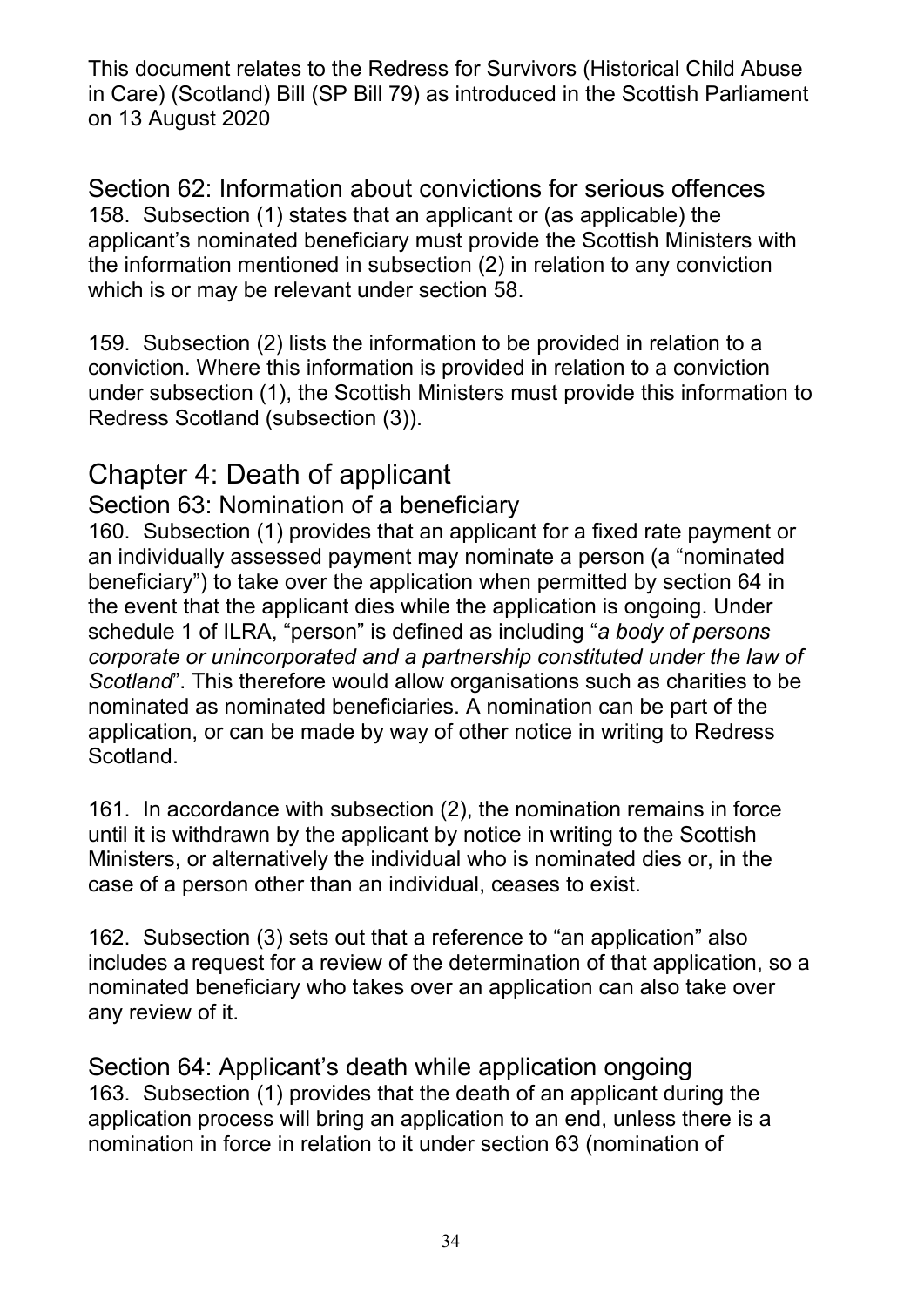beneficiary) and the nominated beneficiary is to be invited to take over the application by virtue of subsection (2) or (3) of this section.

164. Subsection (2) sets out that where an applicant has died after the panel has all of the information required to determine the application, but while it is still ongoing, the nominated beneficiary is to be invited to take over the application.

165. Subsection (3) provides that, where an applicant has died after making an application, but before the panel has all of the information required to determine the application, the panel must make a determination in accordance with subsection (4) whether or not the nominated beneficiary should be invited to take over the application. In accordance with subsection (4), the nominated beneficiary will only be invited to take over the application where there are exceptional circumstances which merit it for example, where the remaining paperwork required in respect of the application is minimal, and not fundamental to the determination of eligibility of the applicant.

166. Once a determination has been reached, subsection (5) requires Redress Scotland to inform the Scottish Ministers, who must, in turn, notify the nominated beneficiary of the determination, and provide the beneficiary with a summary of the panel's reasons for it.

167. Subsections (6) and (7) set out what is meant by an application being "ongoing" for the purposes of this section. This is explained in paragraphs 43 and 44 of these Notes.

Section 65: Review of determination made under section 64(3) 168. This section provides for a review of a determination made under section 64 that a nominated beneficiary is not going to be invited to take over an application following an applicant's death.

169. In accordance with subsection (2), any request for a review must be made to the Scottish Ministers within four weeks of the date on which notice of the determination was received by the nominated beneficiary, be in the required form as set out by the Scottish Ministers, and specify why the review is being requested. Any accompanying documents and information considered relevant by the nominated beneficiary must also be produced as part of this process. As soon as reasonably practicable after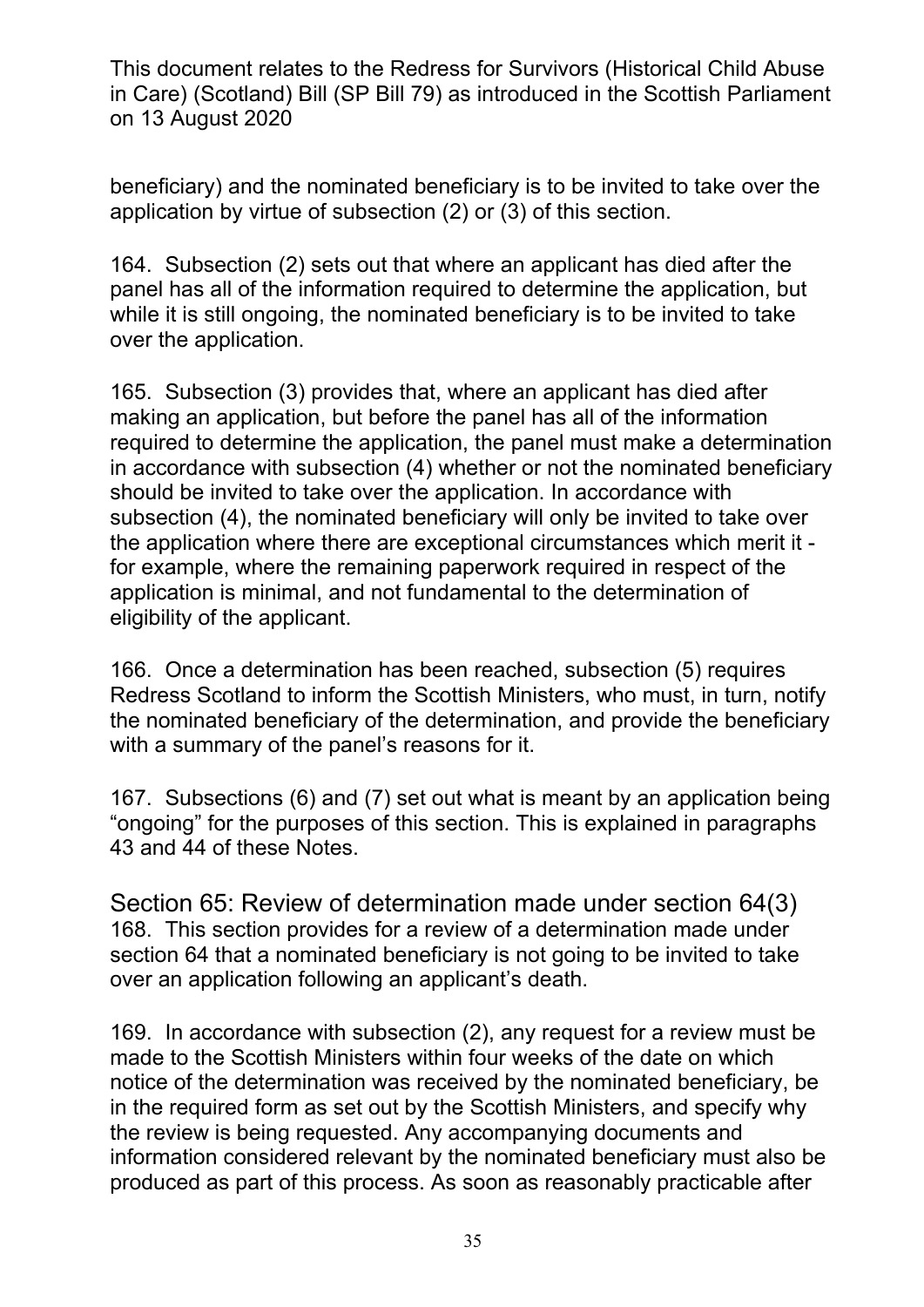receiving a request for a review, the Scottish Ministers will pass it, and any accompanying information, to Redress Scotland.

170. Subsection (4) permits a review to be conducted despite the request for it not being made within the timescale specified in subsection (2), if Redress Scotland is satisfied that the applicant has a good reason for not requesting it sooner.

171. Subsection (6) applies sections 53 (review panels), 54 (procedure for reviews) and 57(1) to (5) (withdrawal of review request) to reviews under this section. However, any withdrawal of a request for a review can only happen before the review is determined under section 66.

#### Section 66: Outcome of a section 65 review

172. Subsection (1) sets out what a panel conducting a review under section 65 (review of determination made under section 64(3)) must consider; namely, whether the panel that made the original determination ought to have reached a different determination and, where additional evidence is provided to or obtained by the panel conducting the review, whether the application should now be determined differently on the basis of that additional evidence. In either case, the review panel may uphold or reverse the original determination.

173. Subsection (2) requires Redress Scotland to inform the Scottish Ministers of the outcome following the review. The Scottish Ministers must then, as soon as reasonably practicable, notify the nominated beneficiary of the review panel's determination, and provide the nominated beneficiary with a summary of the panel's reasons for reaching that determination. Paragraph 49 of these Notes applies equally to the form of notice of a determination under this section. Subsection (3) provides that where the review panel reverses the original determination, the Scottish Ministers must invite the nominated beneficiary to take over the application. Subsection (4) provides that, where the review panel determines that the nominated beneficiary is to take over the application, it is to be treated as having been continued by section 64(3), so section 68 would apply to those who are invited to take over an application following a review just as it would apply to those who were invited to take over an application from the outset.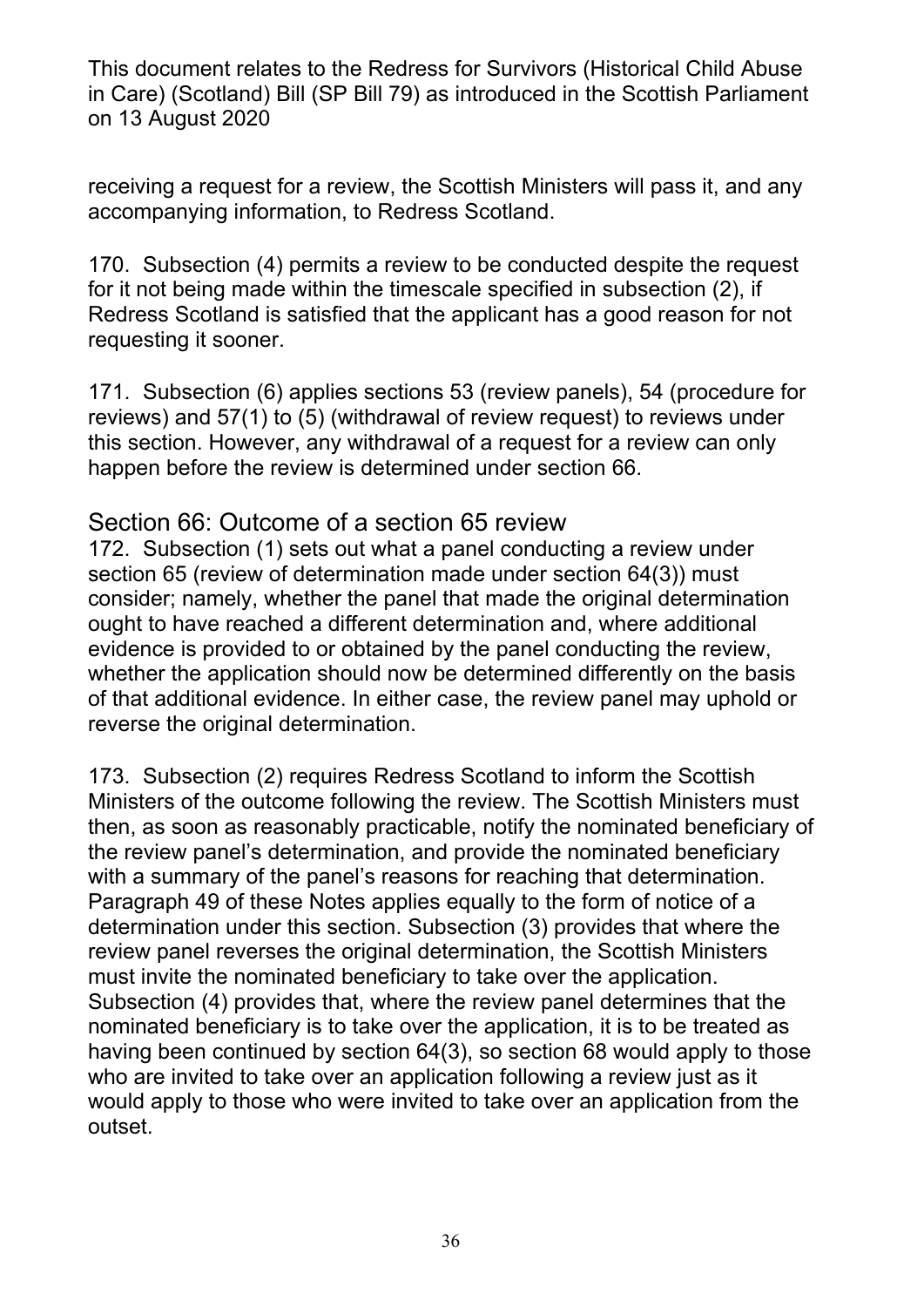174. In accordance with subsection (5), the determination of a review panel under this section is final. This means that there is no further right of appeal in respect of this decision**.** 

Section 67: Applicant's death after offer accepted 175. Section 67(1) provides that, where an applicant to the redress scheme dies after accepting the payment and signing the waiver but before the payment is made, the payment will pass to the applicant's estate.

176. Where the applicant had applied for an individually assessed redress payment, the payment which they accepted (but did not receive) before their death may have been a fixed rate payment which was offered under an initial determination under section 36. In such a case, the fixed rate redress payment passes to the applicant's estate. However, as there has not been any final determination of the application, the remainder of the application remains subject to the normal rules about nominated beneficiaries. Accordingly, a nominated beneficiary could take over the application and would be offered any further sum which is due under it.

Section 68: Invitation to nominated beneficiary to take over application

177. Section 68 provides for what is to happen where an applicant for a redress payment dies in the course of their application and a nominated beneficiary is to be invited to take over the application under section 64.

178. Once a nominated beneficiary is to be invited to take over the application, the Scottish Ministers must notify them of the invitation and provide them information about the effect of doing so. Paragraph 49 of these Notes applies equally to the form of notice of an invitation under this section.

179. Subsection (3) provides the nominated beneficiary with a period of four weeks to accept the invitation by giving notice in writing to the Scottish Ministers (and in relation to "writing", see paragraph 49 of these Notes). Where the application is incomplete and further information is required before the application can be determined (see section 64(3)), the nominated beneficiary must provide any remaining information which is required from them within four weeks. If the nominated beneficiary does these things within the four week period, they take over the application.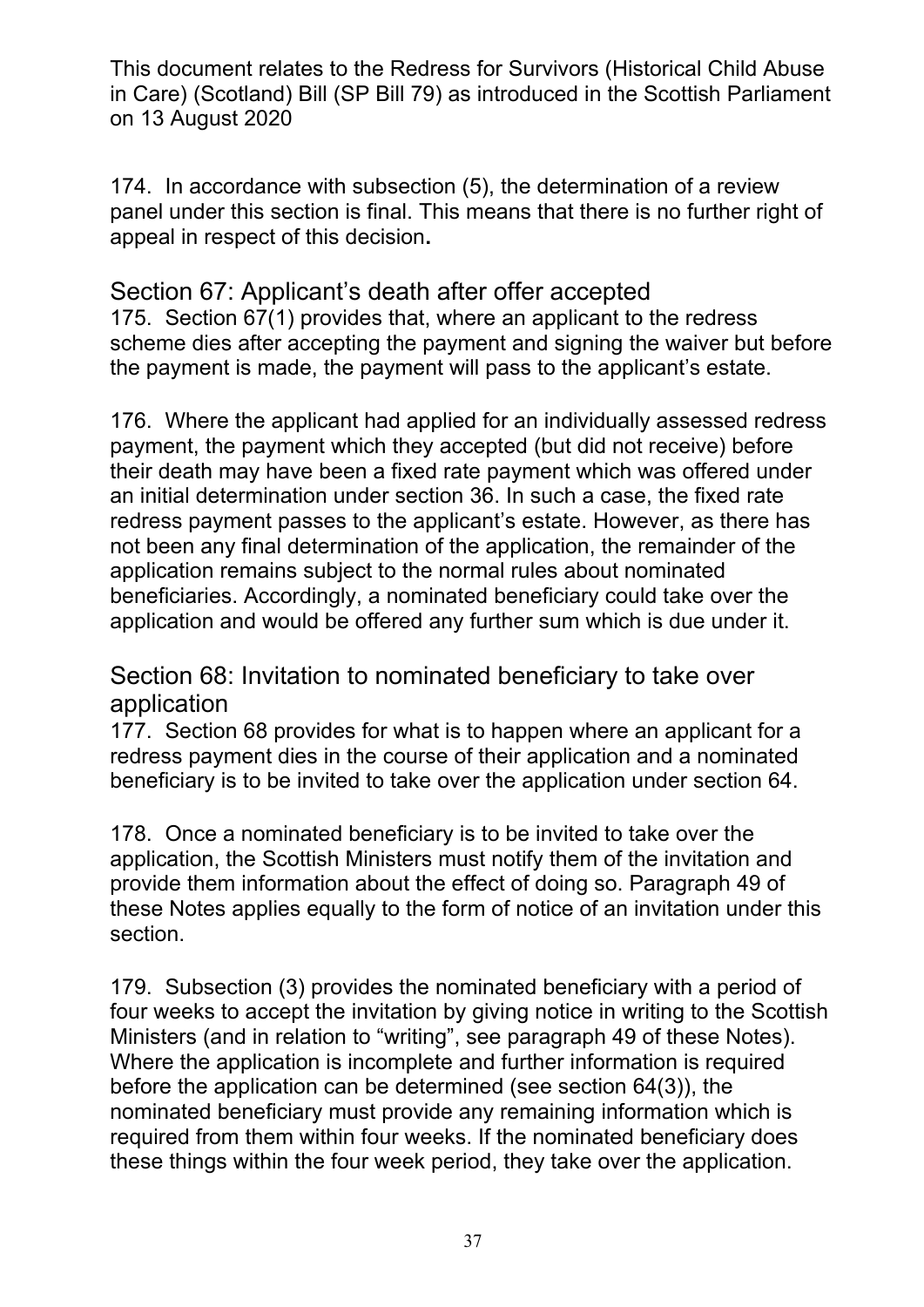180. Once the nominated beneficiary has (within the permitted timescale) accepted the invitation to take over the application, the Scottish Ministers must inform Redress Scotland of that as soon as reasonably practicable. In addition, in a case where the nominated beneficiary also has to provide any remaining information required from them within the permitted timescale, the Scottish Ministers must also pass on any information that has been provided, as soon as it is reasonably practicable to do so.

181. Subsection (5) provides that, should the nominated beneficiary not take all of the actions set out in subsection (3) (where applicable) within the period specified, the application will be treated as being brought to an end.

182. A nominated beneficiary must provide the Scottish Ministers with evidence in relation to the death of the applicant and the nominated beneficiary's identity should it be requested.

Section 69: Application taken over by nominated beneficiary 183. Section 69 relates to what happens where an applicant for a redress payment dies in the course of their application and the application is then taken over by a nominated beneficiary.

184. Where a nominated beneficiary takes over the application, the application and any review thereof will continue to be determined. It will be determined on the basis of the eligibility of the applicant, as will consideration of any relevant payments to be deducted and whether a fixed rate payment was previously paid (either under a fixed rate payment application or an initial determination under section 36) will be based on whether it has been paid to the applicant or their estate. However, the nominated beneficiary is otherwise to step into the applicant's shoes in relation to the application or, in a case where section 67(2) applies, in relation to that portion of the application which has been taken over by the nominated beneficiary.

185. Subject to certain exceptions, the nominated beneficiary is therefore to be offered any redress payment which the applicant would have been offered if alive (subject to the nominated beneficiary not having any serious criminal convictions which preclude such a payment). The nominated beneficiary may also do anything in respect of determination of the application that the applicant would have been able to do. Requirements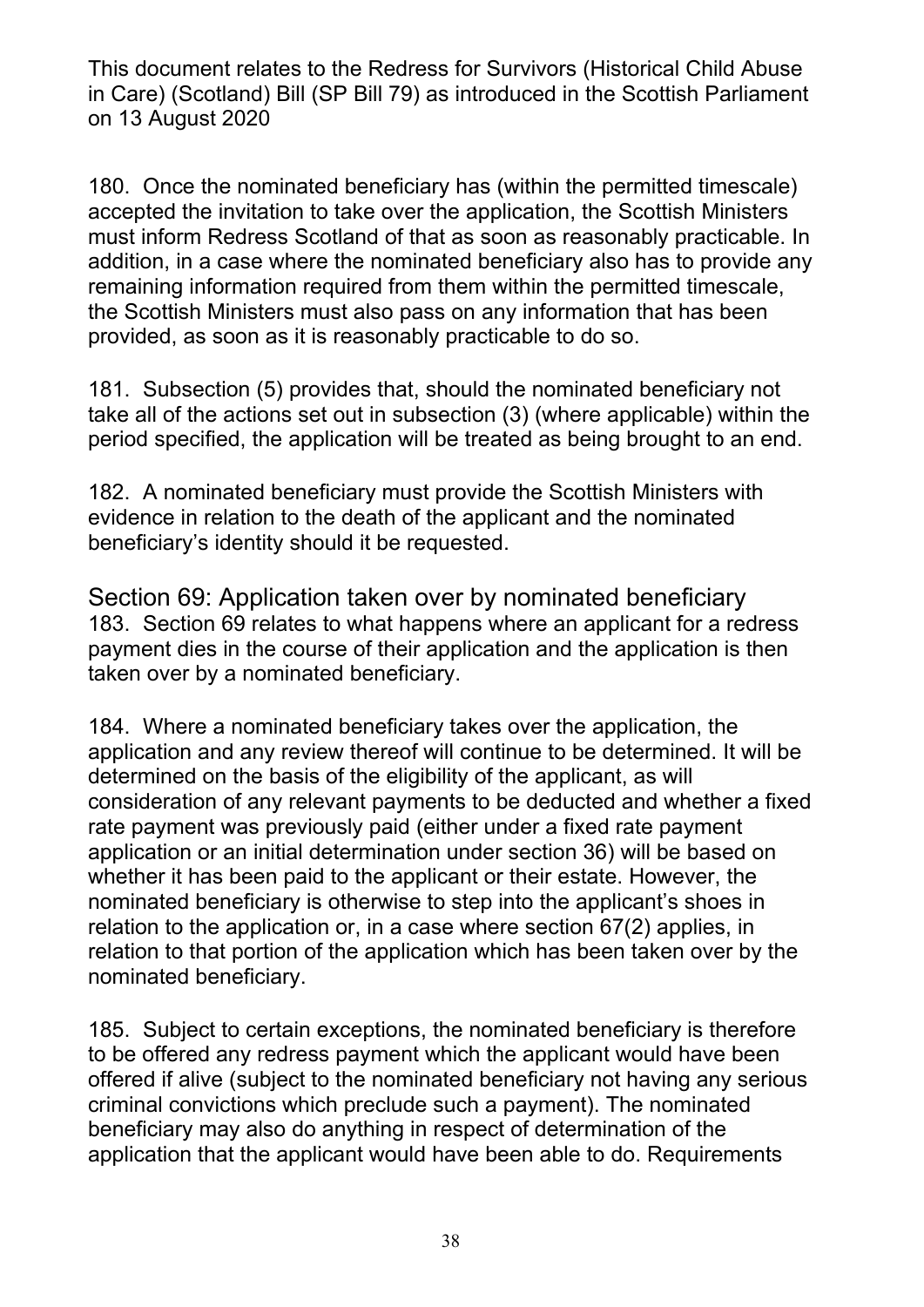placed on applicants in relation to applications are also imposed on the beneficiary.

186. The exceptions to this general approach are set out in subsection (3) of this section—

- The nominated beneficiary is not to be treated as having applied for a redress payment for the purpose of Part 3 (Eligibility and key concepts), meaning that if the nominated beneficiary dies having been offered a payment, their next of kin cannot seek permission to apply for a next of kin payment under section 23;
- where a waiver was previously signed by the applicant in respect of a fixed rate payment, a new waiver in respect of any further payment will need to be signed by the nominated beneficiary even if the contributor list has not changed in the meantime, as the applicant's previous waiver does not waive the nominated beneficiary's rights;
- the nominated beneficiary may neither nominate a further beneficiary, nor apply for emotional or psychological support (see section 86).

187. Where a nominated beneficiary takes over an application following the determination of the application (or following a determination of a review of the application), subsection (4) ensures that any serious unspent criminal convictions of the nominated beneficiary are considered. Section 58 applies such that a panel must, as soon as reasonably practicable after the nominated beneficiary takes over the application, consider the effect of any serious previous conviction as set out in that section and make a determination as to whether the nominated beneficiary is precluded from receiving the redress payment as a result.

188. Where the nominated beneficiary takes over an application before the application (or a review of it) has been determined, section 58 will operate without any modifications in order to take account of any serious unspent criminal convictions of the nominated beneficiary (in addition to those of the now deceased applicant).

Section 70: Nominated beneficiary's death etc.

189. Section 70 provides for what happens where a nominated beneficiary who has taken over a redress application subsequently dies themselves.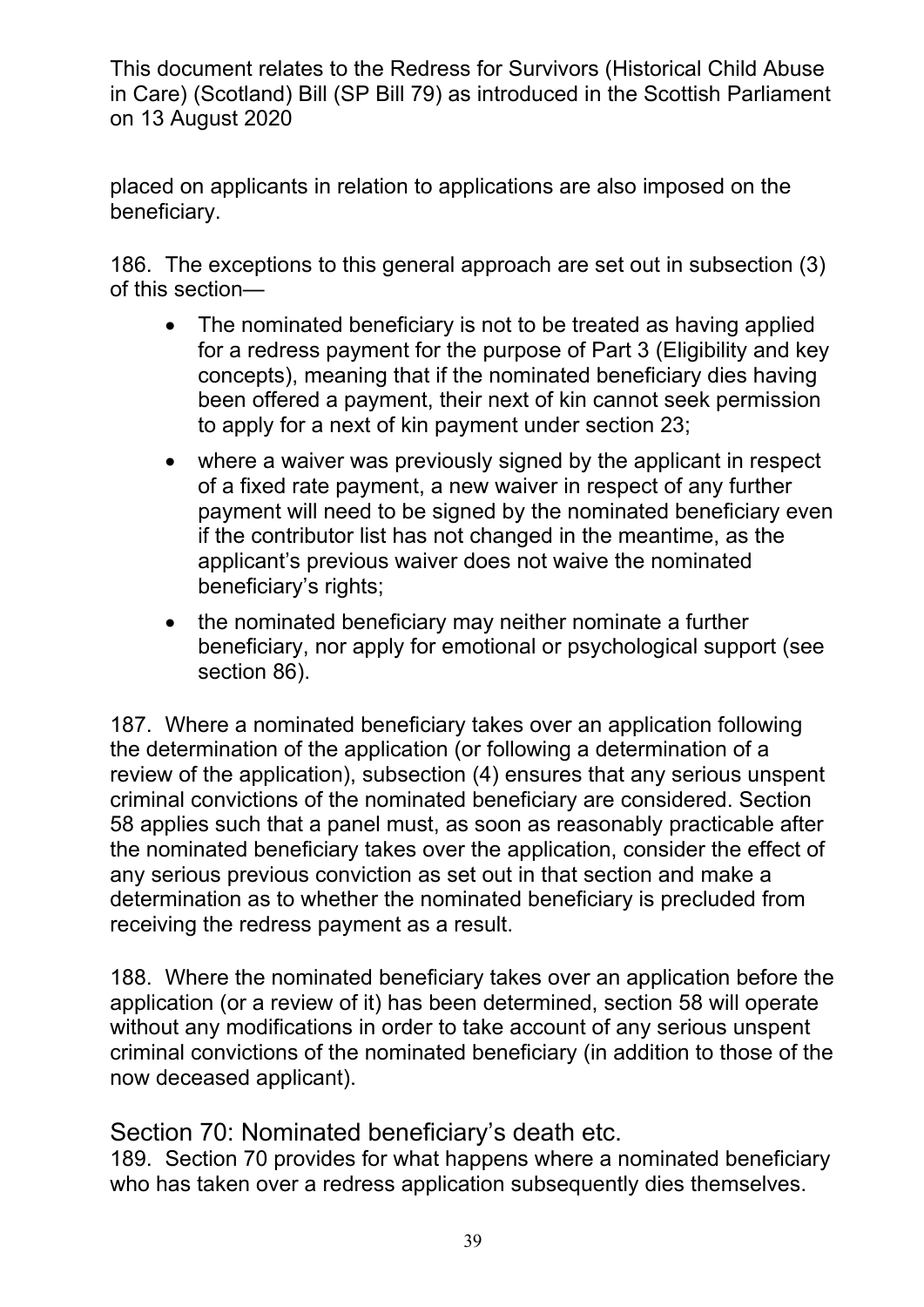Under subsection (2), if the nominated beneficiary dies during the course of the application (or ceases to exist if an organisation), the application comes to an end. Under subsection (3), if the nominated beneficiary was an individual and had accepted an offer of redress payment by signing a waiver before their death, the redress payment will be made to their estate. If that offer relates to a fixed rate redress payment under an initial determination as part of an individually assessed payment (see section 36), subsection (4) provides that only the fixed rate payment will be paid to the estate.

# Chapter 5: Payments or determinations made in error

Section 71: Liability for payment made in error 190. This section provides that a person is liable to pay the Scottish Ministers the value of any redress payment that has been paid to that person due to a "relevant error".

191. Subsection (2) sets out that the liability is the difference in value between the redress payments that were paid to that person, and those that would have been paid had the relevant error not occurred. Subsection (3) provides that any sum in respect of which the Scottish Ministers seek repayment may be paid in instalments if agreed with the person, or otherwise as a single payment.

192. "Relevant error" is defined in subsection (4) to mean either an error when making a redress payment, or an error which Redress Scotland determines under section 72 or 73 to have led to a determination being made incorrectly or on the basis of incorrect or misleading information (where this materially affected the determination).

193. Accordingly, any redress payment which was paid in error to the wrong account holder or where the wrong amount was entered in a bank transfer by mistake would be repayable, as that would constitute a relevant error under subsection (4)(a). Redress Scotland would not need to be involved in the recovery of such a payment. However, under subsection (4)(b), payments which are paid in accordance with a determination of Redress Scotland may only be recovered where Redress Scotland carries out a further determination process and is satisfied that an error materially affected the determination. The error may be one of, for example, having incorrectly calculated previous payments to be deducted despite having accurate information to work from, or it may be one of, for example, having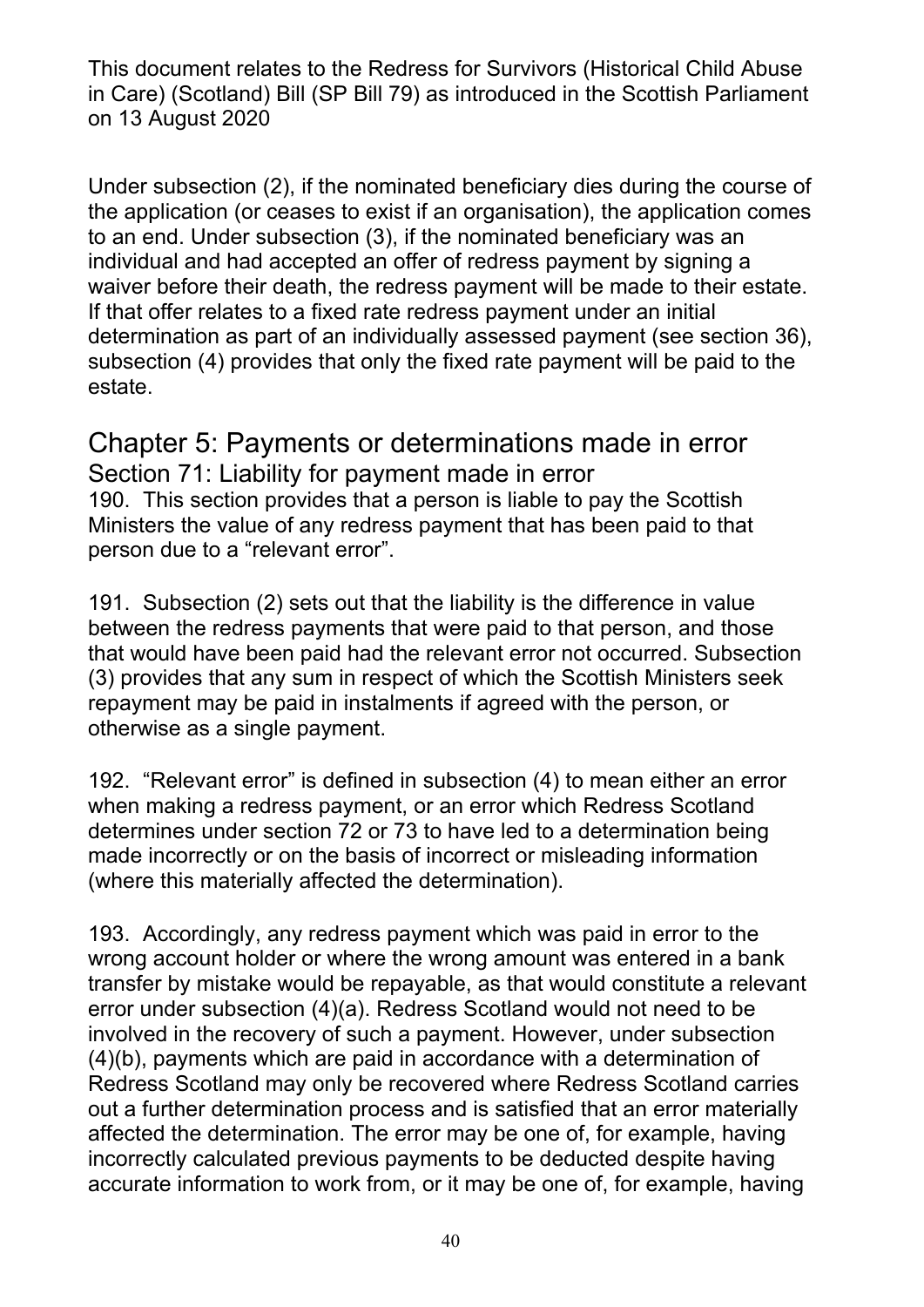been supplied (accidentally or otherwise) with evidence which misstated the details of the abuse.

#### Section 72: Reconsideration of determination where possible material error

194. This section provides that, where Redress Scotland or the Scottish Ministers have cause to believe that an error may have materially affected a determination under Part 4 of the Bill, they must make a referral to a panel of at least three members of Redress Scotland appointed to consider the matter. A reconsideration can occur either once a payment has already been made or in advance of a payment being made (if the error is known about in time).

195. Where Redress Scotland refers a determination for reconsideration, subsection (3) provides that Redress Scotland must inform the Scottish Ministers as soon as reasonably practicable. Where either Redress Scotland or the Scottish Ministers refer a determination for reconsideration, subsection (4) provides that the Scottish Ministers must then, again as soon as reasonably practicable, notify the relevant person that the determination is to be reconsidered and of the reasons for that, as well as providing information about the implications of the reconsideration. A period of at least four weeks must be provided for the person to make written representations in relation to the reconsideration. Paragraph 49 of these Notes applies equally to the giving of notice to a person under subsection (4) that a determination is to be reconsidered. It is also relevant to the meaning of "writing" in relation to the making of representations under this section.

196. Subsection (5) provides that, once the period allowed for written representations has ended, the panel appointed to consider the matter must consider whether the determination was materially affected by an error. If the panel considers that the determination was so affected, it must redetermine it as it would have been determined had the error not occurred. In accordance with subsection (6), nothing done under a reconsideration can be taken as a finding that any person mentioned in the original application acted or failed to act in a way set out in that application. This rule also applies to original determinations and reviews of them (see sections 34 and 55(4)).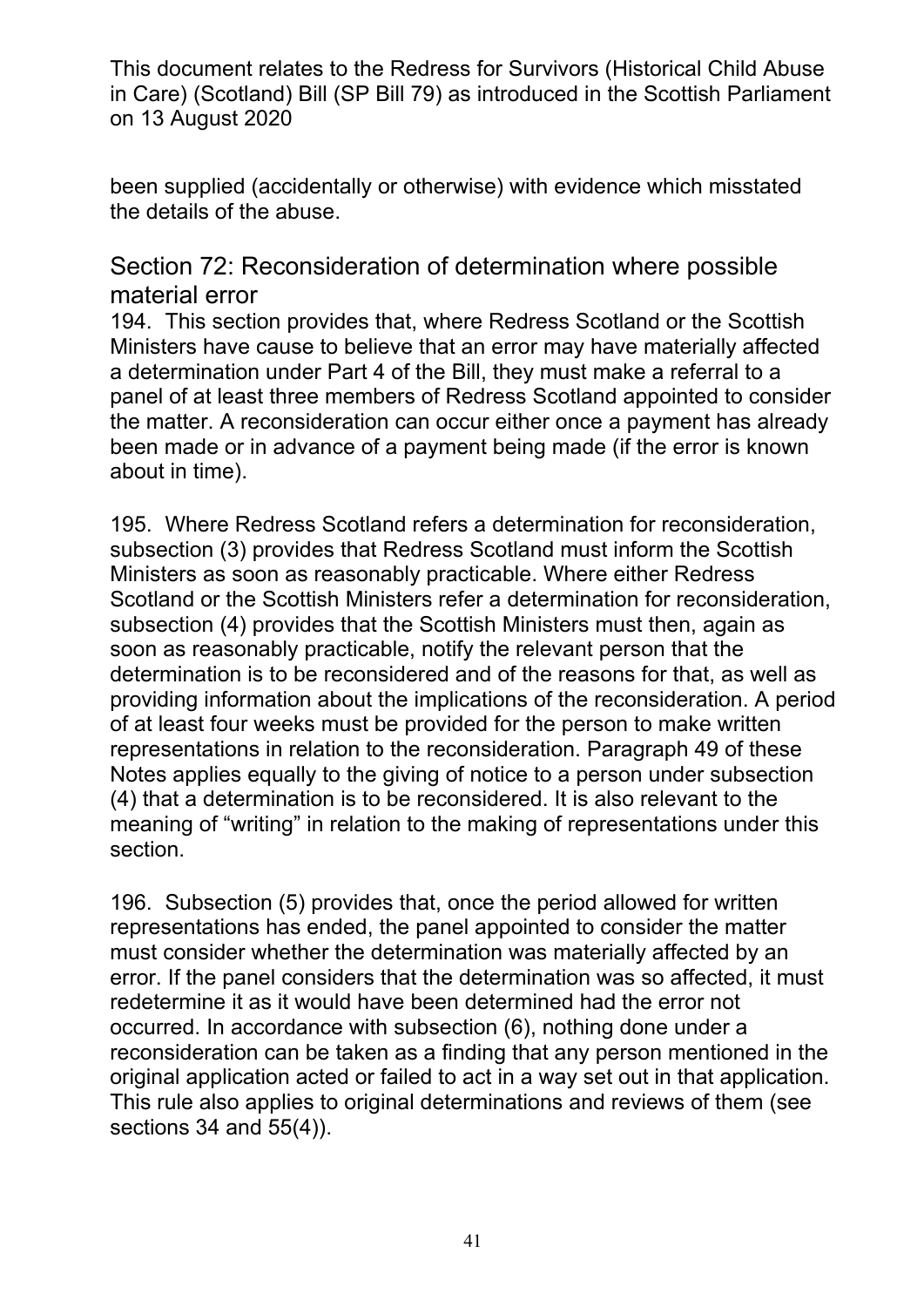197. Subsection (7) provides for notification requirements which apply once the reconsideration has taken place, and requires Redress Scotland to inform the Scottish Ministers, who must then notify the person affected of the outcome of the panel's reconsideration, including providing a summary of the reasons for the panel's decision. Paragraph 49 of these Notes applies equally to the form of notice of a determination under this section.

198. Subsection (8) provides that, where a redetermination relates to a redress payment that has not yet been made, the reconsidered determination takes the place of the original determination, but any review is to be under section 73 rather than section 52, so that there are not two different review rights applying simultaneously in respect of the same matter. Subsection (9) sets out the meanings of "error" and "relevant person" for the purposes of this section. The person who is notified of a reconsideration will usually be the applicant (or their nominated beneficiary) but there may be times where that person died after accepting a payment but before receiving it, and the payment was therefore redirected elsewhere.

Section 73: Review of reconsidered determination 199. This section provides for a review of a determination under section 72 (reconsideration of determination where possible material error).

200. In accordance with subsection (2), any request for a review must be made to the Scottish Ministers within four weeks of the date on which notice of the determination was received by the person requesting the review (that is, the person who was notified of the determination under section 72). The Scottish Ministers must then provide the request and accompanying information to Redress Scotland as soon as reasonably practicable. Where the Scottish Ministers set requirements in relation to the form for a request for a review, the request must be in that form (any such requirements being publicised under subsection (5)). The request must also specify why a review is being sought, and contain or be accompanied by any other information the applicant considers relevant.

201. Subsection (4) permits a review to be conducted despite the request for it not being made within the timescale specified in subsection (2), if Redress Scotland is satisfied that the applicant has a good reason for not requesting it sooner.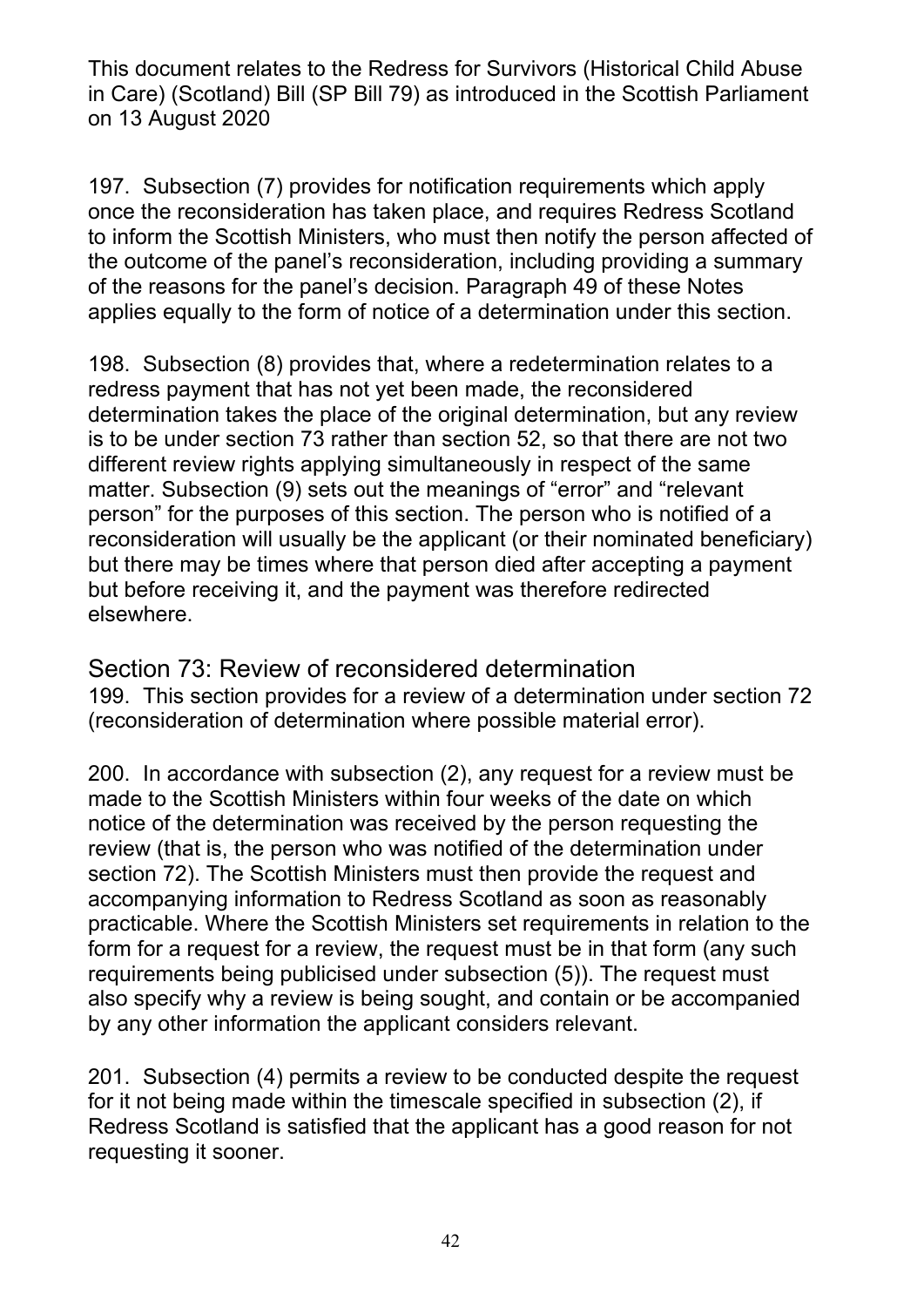202. Subsection (6) applies sections 53 (review panels), 54 (procedure for reviews) and 57(1) to (5) (withdrawal of review request) to reviews under this section. However, any withdrawal of a request for a review can only happen before the review is determined under section 74.

### Section 74: Outcome of a section 73 review

203. Subsection (1) sets out what a review panel conducting a review under section 73 of a reconsidered determination must consider: namely, whether the reconsideration panel ought to have reached a different determination and, where additional evidence is provided to or obtained by the panel conducting the review, whether the application should now be determined differently on the basis of that additional evidence.

204. Subsection (2) provides that the review panel may not reverse or vary a determination under section 72 that a person remains eligible for a redress payment, nor determine that a person is to be entitled to or offered a lower amount of individually assessed payment than that person was entitled to or offered under section 72. The review panel also may not determine that more is to be deducted by way of relevant payment in accordance with section 41 from the person's redress payment than was determined under section 72. Subsection (3) goes on to provide that the review panel may otherwise uphold or reverse any part of the determination, irrespective of whether the request for a review relates to that part of it or not.

205. Subsection (4) provides that subsections (3) and (6) of section 34 apply to a determination as upheld, reversed or varied as they apply to a determination made under section 34 (determination of applications). This is subject to the modification that references to the panel appointed under section 33 (decision-making panels) to determine the application are to be read as references to the review panel.

206. Subsection (5) requires Redress Scotland to inform the Scottish Ministers of the review panel's determination, and they must then notify the person who requested the review of the outcome, and provide that person with a summary of reasons provided by Redress Scotland for reaching that determination.

207. In accordance with subsection (6), the determination of a review panel under this section is final. This means that there is no further right of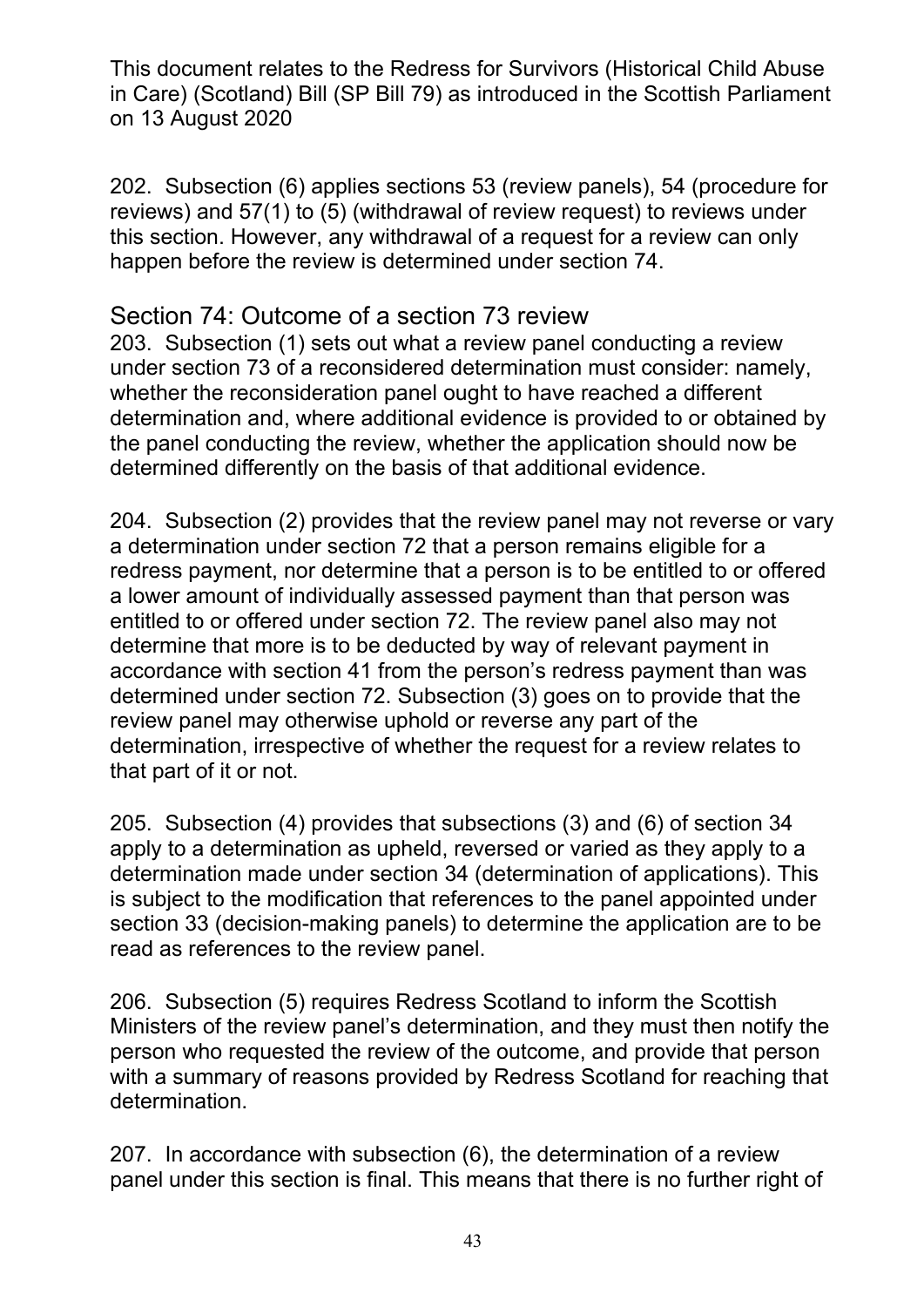appeal in respect of this decision. An exception to this is provided in subsection (7), whereby a further referral for review can be made if that referral relates to a different error.

#### Section 75: Power to make further provision about reconsiderations

208. Section 75 provides that regulations (subject to the affirmative procedure) may be made in respect of reconsideration of determinations under section 72 and reviews of reconsidered determinations under section 73.

209. Subsection (2) sets out a non-exhaustive list of some examples of provision that may be made by these regulations. For example, it might be appropriate for provision to be made setting aside a waiver in the event that the redress payment to which it relates is reduced to nil by a reconsideration. It might also be appropriate for the rule in section 72(5)(b) to be modified slightly. While in most cases a reconsideration panel ought to be considering what determination would have been reached had the error not been made, that may not always be appropriate. If the error in the original determination was a result of fraud and the applicant has since been convicted of a serious criminal conviction to which section 58 applies, it might be appropriate for the panel to be allowed to take account of that conviction. Although the examples in this subsection relate to the initial determination of the reconsideration panel, the power could also be exercised in relation to any reviews of a reconsideration panel's determination, as subsection (1) expressly covers both aspects.

# Chapter 6: Provision of information

Section 76: Power of the Scottish Ministers to compel giving of evidence

210. This section provides that the Scottish Ministers may by notice in writing compel individuals or organisations, other than the applicant, to provide evidence relevant to an application for a redress payment. It is not anticipated that this power will need to be used very often as the Scottish Government's experience in administering the advance payment scheme has been that evidence requested is provided willingly in the vast majority of cases. However, where a formal power to compel is required, this section would allow for that. In relation to the requirement that any notice be in "writing", see paragraph 49 of these Notes.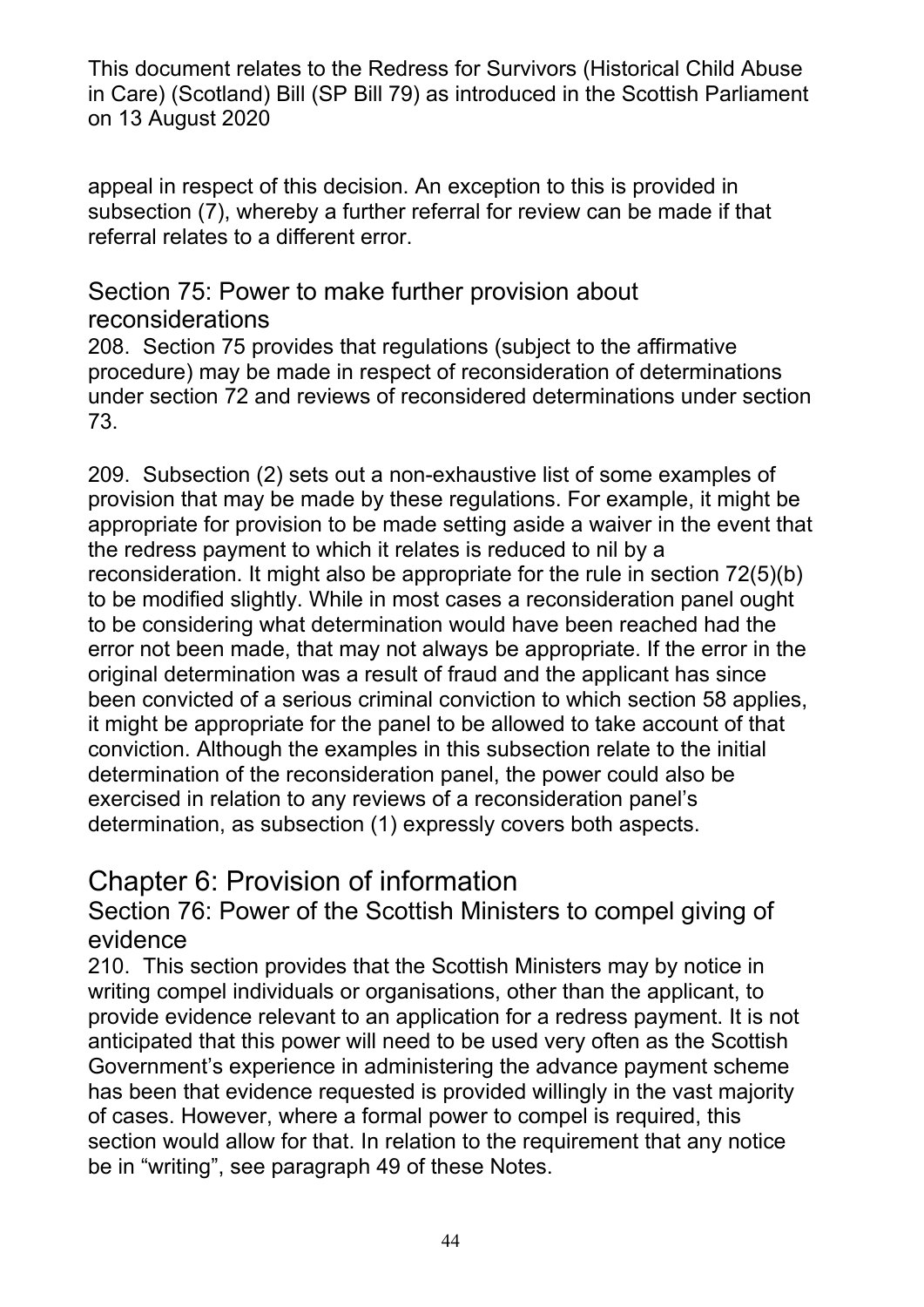211. Subsection (1) allows the Scottish Ministers to compel the production of information, documents, objects, other items of evidence or evidence in the form of a written statement. The deadline for any such request would be specified in the notice. Subsection (2) provides that information may be obtained for the purposes of any determination to be made by a panel appointed under section 33 or any determination to be made by a review panel or a reconsideration panel. The determination of a matter by a review panel includes a review panel appointed under section 53 by virtue of another section – for example, a review panel appointed in accordance with section 60(6) to consider a review of a decision that an individual should be precluded from being offered a redress payment due to serious criminal convictions.

212. Subsection (3) lays out the conditions on which an individual or organisation may challenge the requirement to provide evidence. These are that the person is unable to comply with the notice, or it is not reasonable in all the circumstances to require them to comply with it. Subsection (4) requires the Scottish Ministers to pass any challenge to Redress Scotland for it to determine. Subsection (5) explains the actions Redress Scotland may then take in response to such a challenge: they may confirm, vary or revoke the notice.

213. Subsections (6), (7), and (8) explain considerations individuals or organisations compelled to provide evidence must take into account in relation to redaction and data protection when considering how to respond to a notice to provide evidence.

Section 77: Power to obtain information about previous payments 214. This section provides the Scottish Ministers with a power to obtain information from third parties for the purposes of section 41 (which relates to the deduction of relevant payments from redress payments). The Scottish Ministers may by notice, in writing, require a person other than the applicant to provide information to the panel with details of relevant payments. In relation to the requirement that any notice be in "writing", see paragraph 49 of these Notes.

215. Subsection (2) provides that a notice under subsection (1) may in particular require information on the following matters: the date on which payment was made or (where applicable) an entitlement to it arose; the amount of the payment; and the matter to which it related. In accordance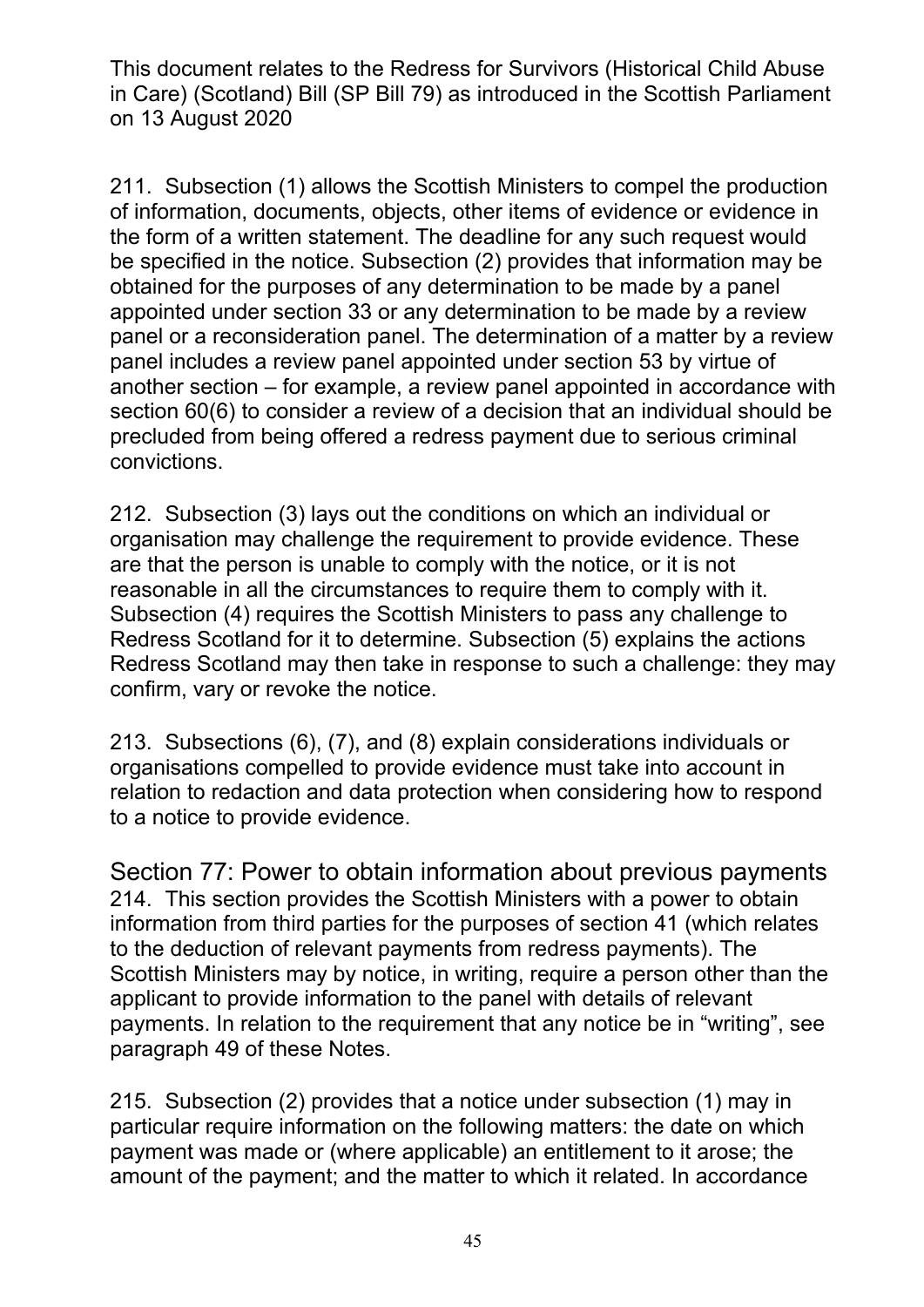with subsection (3), it must also specify the name and date of birth of the person to whom the payment relates (which will normally be the applicant but, for example, in the case of a next of kin payment may be the abuse survivor).

216. Subsection (4) states that a notice under subsection (1) does not have effect to the extent that complying with it would involve disclosure of information which would breach data protection legislation, or where the person would be permitted to refuse to comply with it in connection with court proceedings in Scotland. Subsection (5) sets out the meaning of "data protection legislation".

### Section 78: Power of Redress Scotland to ask the Scottish Ministers for evidence

217. This section provides that Redress Scotland may ask the Scottish Minsters to issue a notice to provide evidence or issue a notice to provide details regarding previous payments which a person has received in relation to relevant abuse. Furthermore, Redress Scotland may ask the Scottish Ministers themselves to provide evidence they hold which is relevant to an application for a redress payment. The Scottish Ministers must comply with such requests within the specified period: in the case of issuing a notice to a third party, that period is four weeks; in the case of providing evidence themselves, that period is such period as Redress Scotland specifies (which must be at least four weeks).

## Section 79: Power to commission reports

218. This section provides the Scottish Ministers with the power to commission reports in connection with applications for fixed rate or individually assessed payments for the purpose of progressing the application, its determination, or the conducting of a review or reconsideration – provided the applicant has given their agreement for this. The determination of a matter by a review panel includes a review panel appointed under section 53 by virtue of another section (see also paragraph 211 of these Notes).

### Section 80: Offences of failure to comply with notice and of tampering with evidence

219. This section states that any individual who, or organisation which, fails to comply with a notice from the Scottish Ministers to provide evidence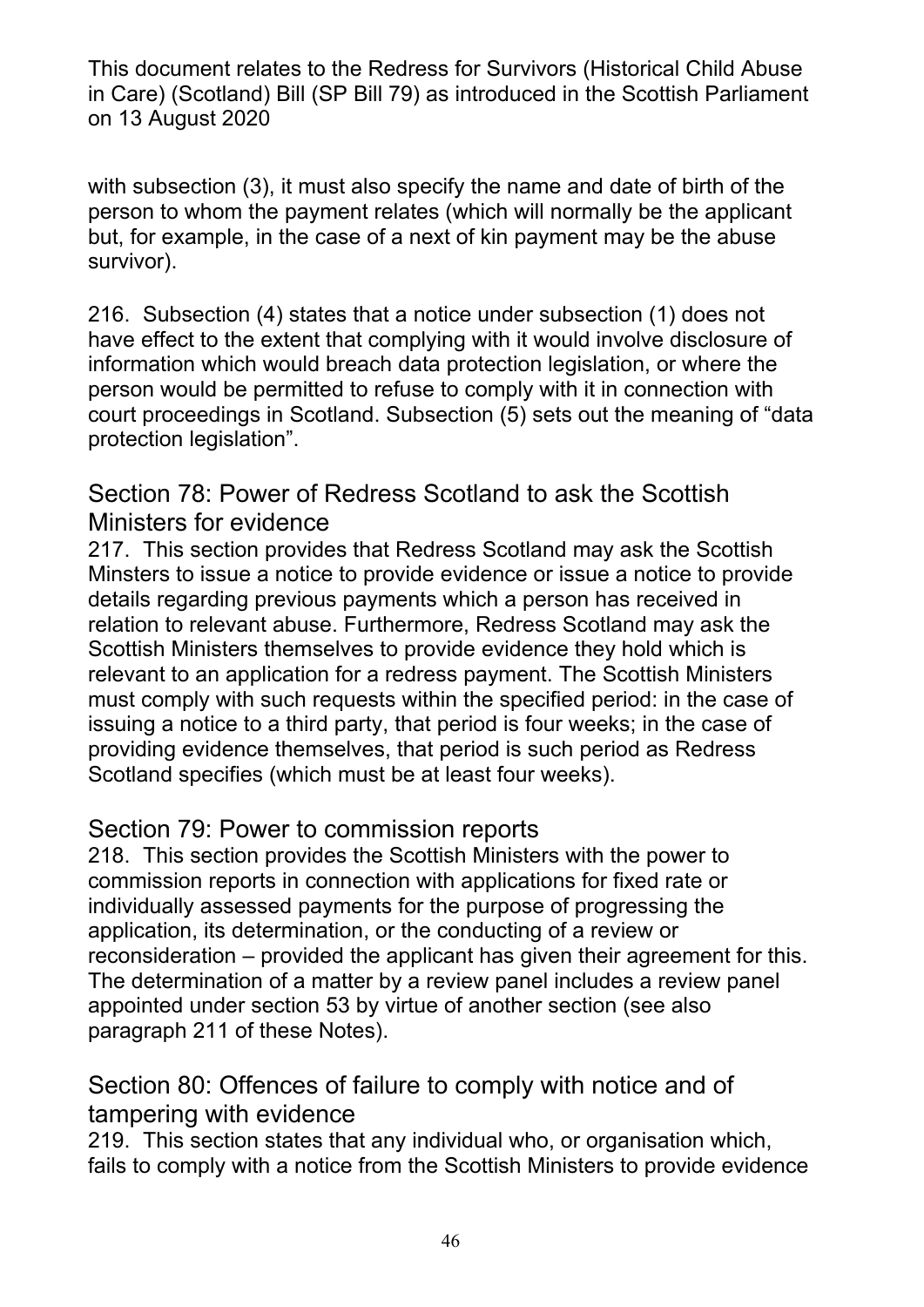(as laid out in sections 76 and 77), without reasonable excuse, commits a criminal offence. This also applies where the Scottish Ministers fail, without reasonable excuse, to comply with a request from Redress Scotland under section 78(1)(c) to provide information which Ministers hold themselves.

220. An individual or organisation also commits a criminal offence if, without reasonable excuse, they take action to conceal, destroy, alter, or distort evidence which either they know is required, or they have reasonable grounds for believing might be required, under a notice given by the Scottish Ministers or under a request for information made of Ministers by Redress Scotland.

221. An individual or organisation committing either of the aforementioned offences may be imprisoned for up to six months or issued with a fine up to the value of level 3 on the standard scale, or both. The value of level 3 on the standard scale is currently £1,000 (at the time of preparation of these Notes).

Section 81: Individual culpability where an organisation commits an offence under section 80

222. This section provides that where a criminal offence is committed in relation to a notice or request to provide information (as laid out in sections 76, 77 and 78(1)(c)) by an organisation and where a responsible individual within that organisation or someone acting as such has facilitated the offence – either actively or via neglect – both the organisation and the responsible individual (or the person acting as such) commit the offence. Subsection (3) defines "relevant organisation". Subsection (4) specifies the meaning of "responsible individual" in relation to different types of organisation.

Section 82: Crown application in relation to offences under section 80

223. Subsection (1) states that the Crown cannot be held criminally liable for any offence committed in relation to a notice or request to provide evidence. However, the Court of Session may, on an application by the Lord Advocate, declare unlawful any act or omission for which the Crown would be criminally liable if it were not for subsection (1). Subsection (1) does not affect the criminal liability of individual persons in the service of the Crown such as civil servants or other officials engaged by Crown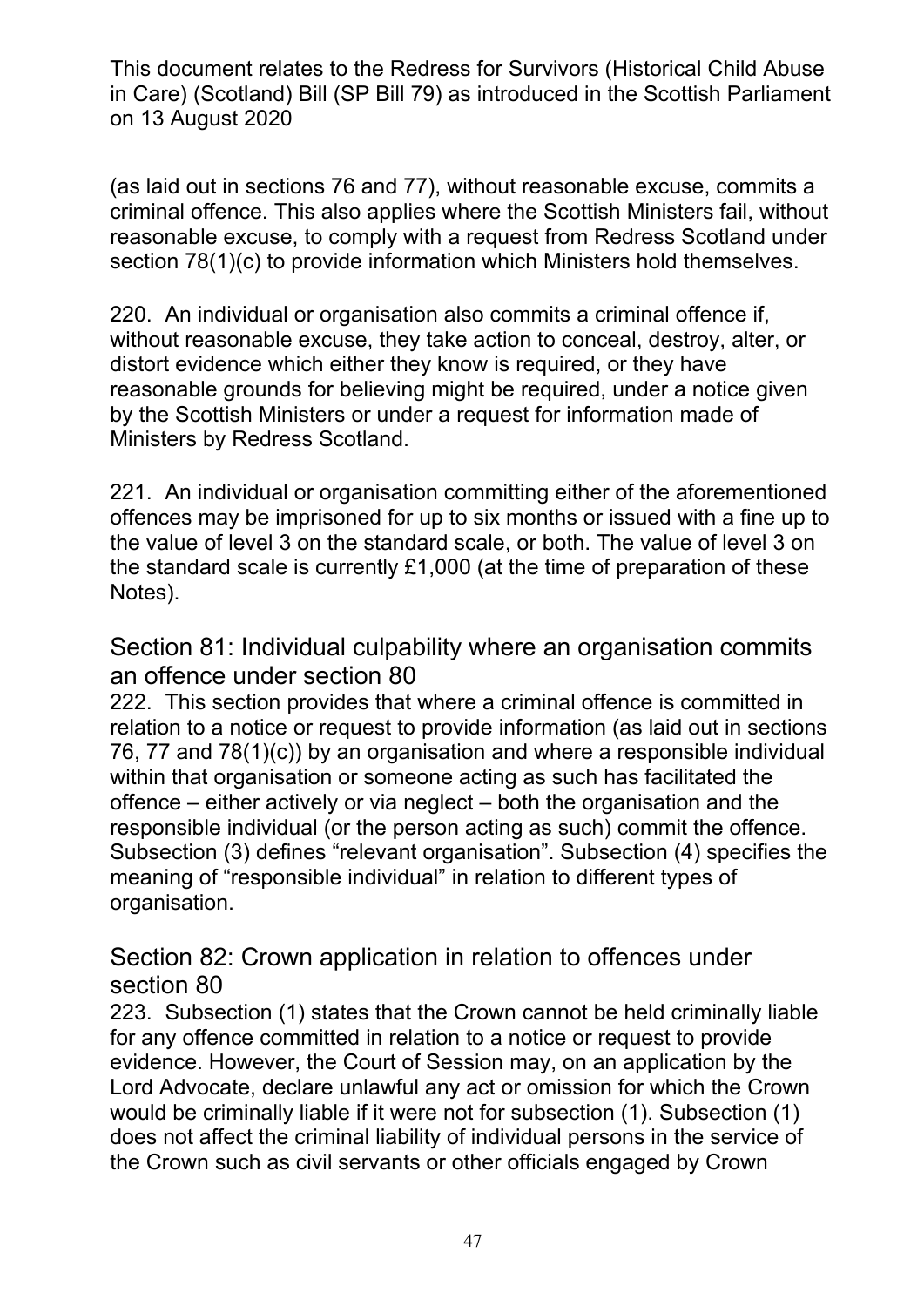bodies who may be held criminally liable as individuals for any offence committed under section 80.

## Section 83: Confidentiality of information

224. This section sets out the responsibility of Redress Scotland, the Scottish Ministers, their respective staff, and certain other parties to ensure confidentiality when handling information related to the redress scheme which is not otherwise in the public domain. Persons listed in this section are prohibited from disclosing information given to them which relates to the scheme and has not been freely circulated to the public.

225. Subsections (3), (4) and (5) describe the circumstances under which information can or must be shared. Specifically, sharing is permitted or, in some cases, required—

- within certain limits for the purpose of carrying out any of the functions outlined in the Bill or under any regulations made under it, or where it is expressly provided for in either of those places (for example, to provide information to a scheme contributor);
- where the person who supplied the information has given their consent;
- to enable the police to carry out the investigation of a criminal offence against a child and where it is in the public's interest to share this information with a constable; or
- under a court order in relation to civil or criminal proceedings.

226. Subsection (6) defines the information subject to these provisions.

#### Section 84: Power to share information with third parties 227. This section lays out the conditions under which the Scottish Ministers or Redress Scotland may share information with third parties. There are four purposes for which information can be shared—

- The first is to ask a third party to verify or authenticate evidence provided in connection with an application;
- The second is to ask a third party to provide evidence relevant to a redress application;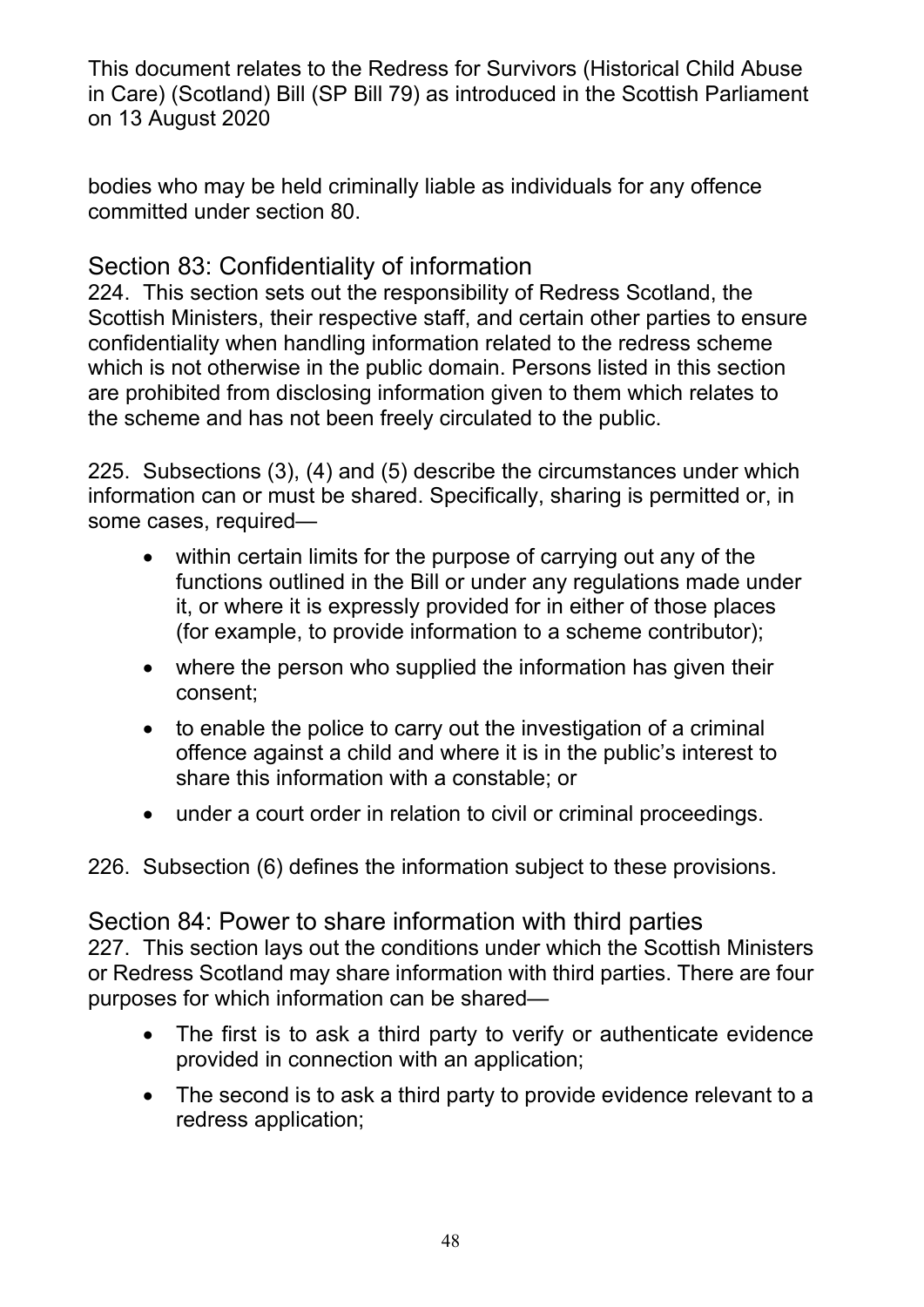- The third is to ask a third party to provide details of any relevant payments made to a person or payments to which a person is entitled;
- The fourth is to enable a scheme contributor to assess whether an individual in receipt of a redress payment has commenced legal proceedings against the scheme contributor in violation of section 45.

228. The third party to which information is disclosed may only use the information or disclose it to a further party for reasons consistent with the four purposes above and the further party may only use the information for the relevant purpose for which it was disclosed to them. For example, an organisation might inform their legal representative that an individual pursuing civil proceedings against the organisation has signed a waiver and therefore has no legal right to pursue the case. The legal representative may only use that information to provide advice to the organisation in question or take appropriate steps to protect the organisation's legal interests.

229. Subsection (4) provides that the information which may be shared with a third party for the purposes discussed is only such information as the person sharing it considers is reasonably necessary for the purpose for which it is being shared, and a non-exhaustive list of what this might include is given. Subsections (5) and (6) clarify that this provision does not permit any party to share information in such a way as to contravene data protection law.

# Part 5: Other support for survivors of abuse Provision of support

Section 85: Provision of support to persons in connection with an application

230. This section provides that the Scottish Ministers may arrange to provide support to applicants to the redress scheme and to those who are in the process of completing an application or who are considering applying to the redress scheme. Support in this section means emotional, psychological or practical support which the Scottish Ministers consider necessary for a person in connection with deciding to apply or making an

application.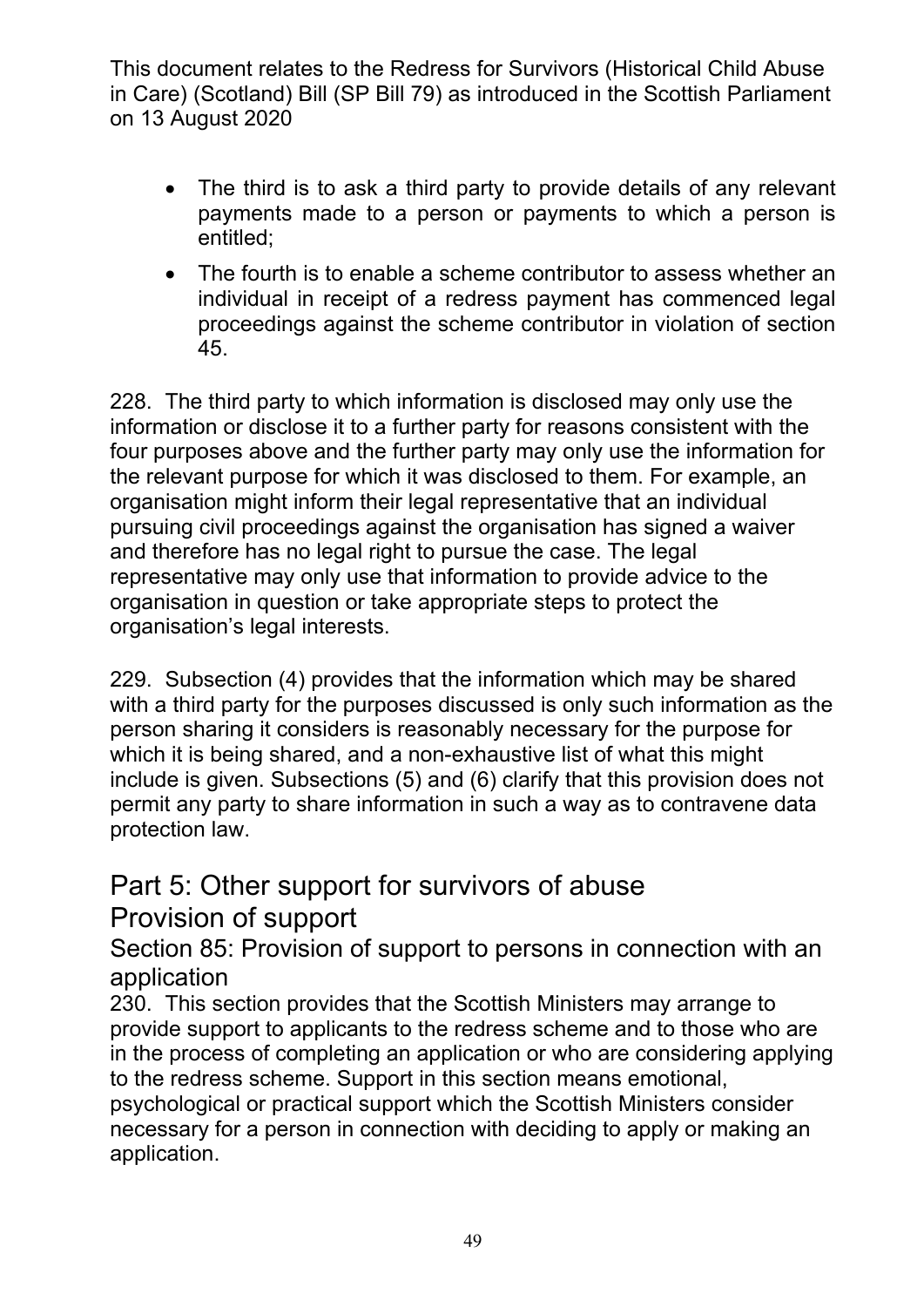Section 86: Provision of support to certain persons eligible for a payment etc.

231. This section provides that the Scottish Ministers may make provision for support to persons who meet the conditions set out in subsection (2), subsection (3), or subsection (4).

232. A person meets the conditions set out in subsection (2) if their application is not for a next of kin payment, they have been assessed as being eligible for a redress payment, and they have either accepted an offer of payment and signed a waiver, or are not receiving a payment only because of the deduction of previous relevant payments.

233. A person meets the conditions set out in subsection (3) if their application is not for a next of kin payment, they have been precluded from being offered a payment under section 58 (which relates to serious unspent criminal convictions), and Redress Scotland determines that they would have been eligible for a redress payment had it not been for the conviction.

234. A person meets the conditions set out in subsection (4) if they have previously received a payment under the advance payment scheme.

235. Subsection (5) defines support under this section as emotional or psychological support in connection with the abuse to which the application relates as the Scottish Ministers consider necessary given the person's needs, and for such period as they consider appropriate.

# Payment of costs

Section 87: Reimbursement of costs incurred in connection with applications

236. This section sets out that the Scottish Ministers must by regulations, subject to the negative procedure, make provision for the reimbursement by them, on request, of the costs and expenses incurred by a person applying to the scheme provided that those costs were reasonably incurred. The regulations must provide for reimbursement of reasonably incurred costs regardless of whether or not the application was successful, and regardless of whether or not it was later withdrawn. Costs in this context would not include legal fees, as specific provision is made in relation to legal fees at section 88.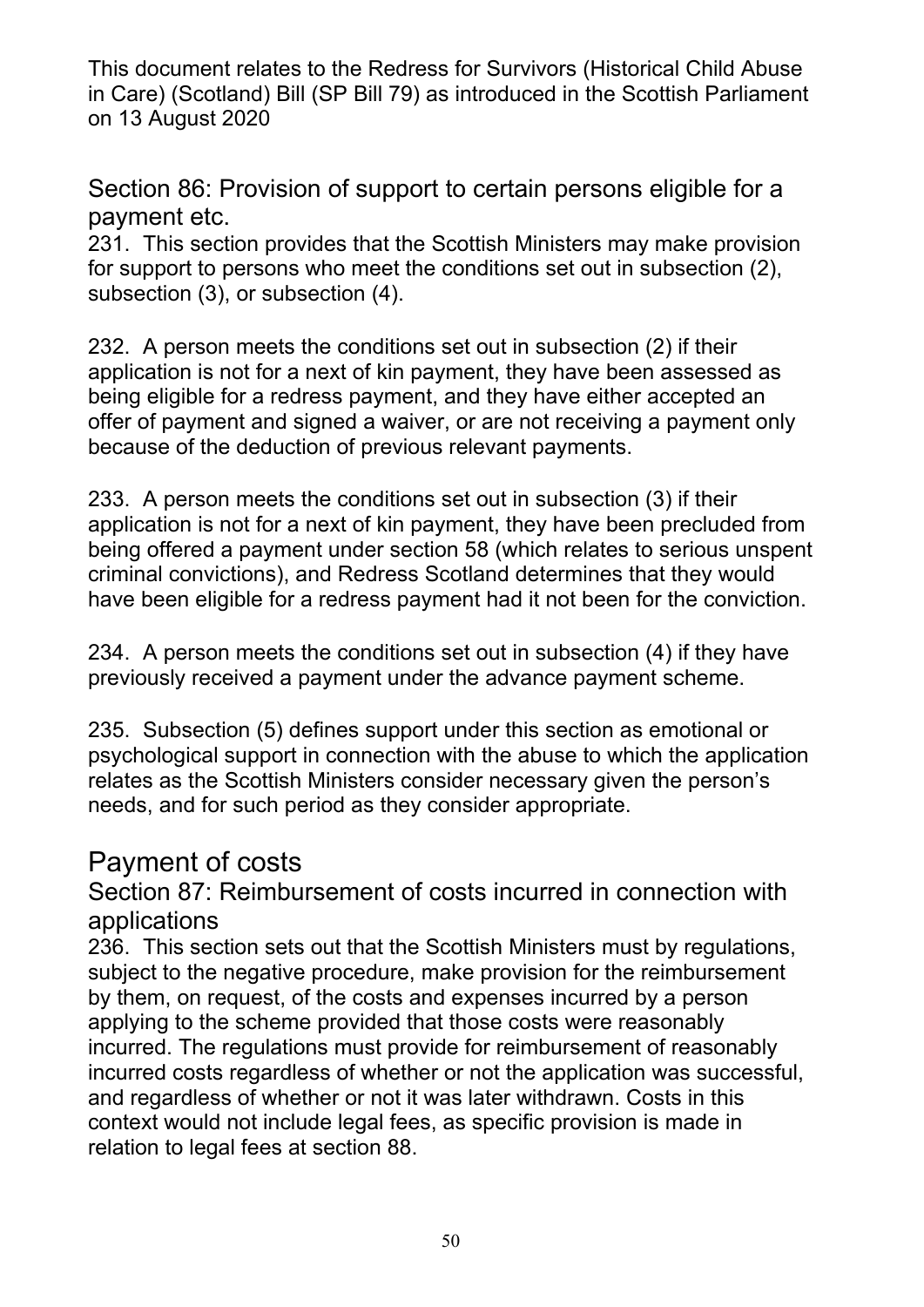237. The regulations must also make provision to permit the reimbursement by the Scottish Ministers, on request, of the costs and expenses reasonably incurred in connection with a proposed application by a person who did not subsequently apply where there are exceptional or unexpected circumstances which justify reimbursement. Such circumstances may include, for example, where the person died before being able to submit their application. It is for the Scottish Ministers to assess in the first instance whether such circumstances exist.

238. Subsection (2) ensures that the regulations will require the Scottish Ministers to notify the person who made the request of the outcome of their request and provide them with a summary of reasons.

239. Subsection (3) sets out examples of matters which may be provided for in regulations under subsection (1). These include the types of and limits on costs and expenses which may be reimbursed, any process by which pre-approval of anticipated costs and expenses can be obtained, when and how any request must be made, the factors to be considered by the Scottish Ministers in assessing the reasonableness of any costs and expenses, and reviews by Redress Scotland of the Scottish Ministers' assessment of the amount to be reimbursed and whether exceptional or unexpected circumstances exist which justify reimbursement in the case of non-applicants.

# Payment of legal fees

Section 88: Duty on Scottish Ministers to pay certain legal fees in connection with applications

240. This section provides that the Scottish Ministers must, on request, pay the legal fees reasonably incurred by a person in making an application for a redress payment, regardless of the success of the application or whether or not it is withdrawn. It is for Redress Scotland to assess what fees are reasonably incurred. Subsection (2) also provides that where Redress Scotland considers a request for legal fees to be without merit, the Scottish Ministers will not pay them.

241. Subsections (3) and (4) provide that where exceptional or unexpected circumstances apply, the Scottish Ministers must pay the legal fees reasonably incurred by persons who have sought legal advice with regard to their eligibility for the redress scheme but did not subsequently apply.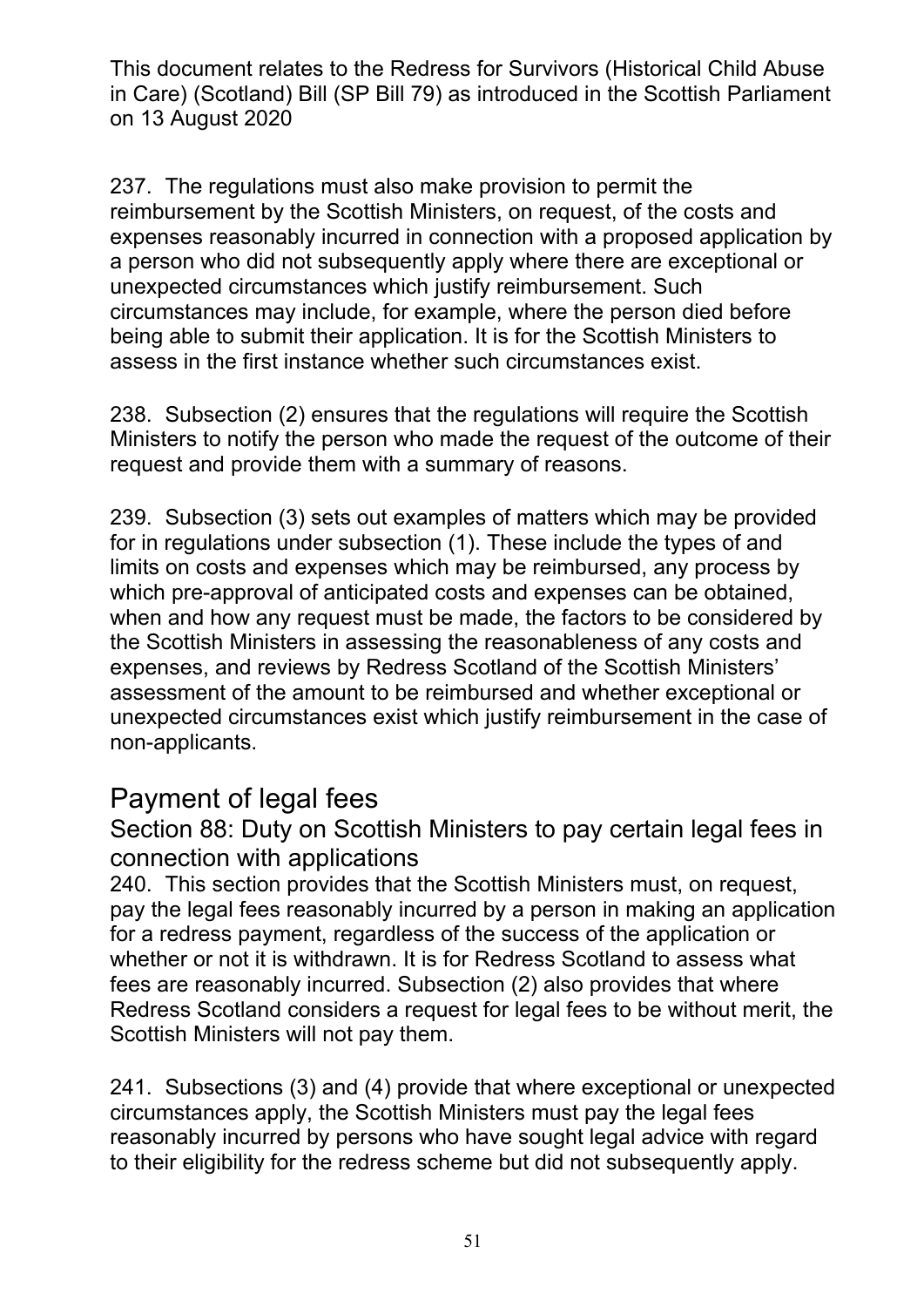For example, this might be because the person died suddenly. Again, it is for Redress Scotland to assess what fees are reasonably incurred, as well as whether exceptional or unexpected circumstances apply (subject to any guidance on the matter issued under section 97).

242. A request under this section is a "fee payment request", and any such request must be made by the solicitor who has acted for the applicant or proposed applicant.

243. Subsection (7) allows the Scottish Ministers to make further provision about fee payment requests by regulations subject to the negative procedure and lists examples of matters that may be covered by the regulations.

#### Section 89: Assessment of amount of payment

244. This section lays out the process to be followed by the Scottish Ministers and Redress Scotland when a request is made for legal costs incurred in connection with an application (or proposed application) to the redress scheme.

245. In accordance with subsection (1), it is incumbent on the Scottish Ministers to forward the fee payment request to Redress Scotland, which must then consider it and determine how much (if anything) is to be paid. Redress Scotland will advise the Scottish Ministers on the amount to be paid, and Ministers must then pay it. The amount to be paid will normally be subject to a ceiling, but Redress Scotland can in exceptional circumstances increase the maximum amount payable in a particular case.

246. Subsection (2) sets out the legal costs which will be covered by the Scottish Ministers in relation to an application, and subsection (3) details particular legal costs which will not be covered. The legal fees to be paid are subject to a ceiling, known as the "relevant maximum".

247. Subsection (4) sets out the legal costs which will be covered by the Scottish Ministers in relation to a proposed application which did not proceed but where the legal costs are to be paid due to exceptional or unexpected circumstances. Again, the legal fees to be paid are subject to a ceiling.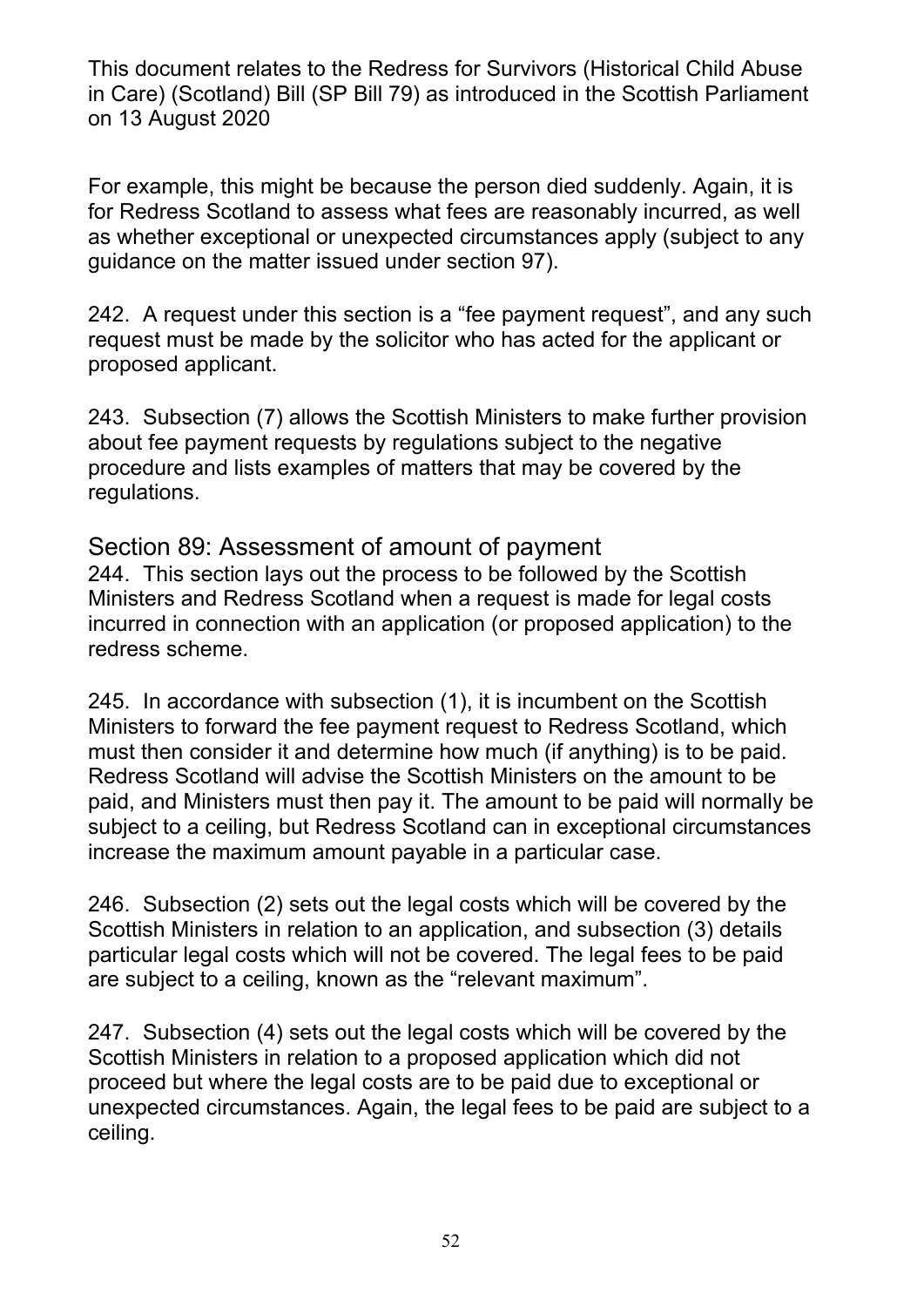248. Subsection (5) provides that Redress Scotland can determine that legal fees in excess of the relevant maximum are to be paid to a solicitor in a particular case, and the conditions which must be satisfied in order for that to be happen. The solicitor has to obtain Redress Scotland's permission in advance of making a fee payment request in relation to the application in question, and there must be exceptional or unexpected circumstances which justify exceeding the ceiling.

249. Subsection (6) sets out that the maximum amount to be paid in reasonably incurred legal fees in connection with an application will be set out in regulations on the assessment of the amount to be paid. These regulations will be subject to the negative procedure. The ceiling may differ depending on the type of application to which it relates. Subsection (7) allows the Scottish Ministers to make further provision about legal fees in regulations under subsection (6), including about fees which are to be considered to be reasonably incurred and fees which are to be considered not to be reasonably incurred.

Section 90: Notification and review of payment 250. This section explains the process to be undertaken by the Scottish Ministers to convey the decision of Redress Scotland on the payment of fees, as well as making provision about reviews.

251. Once Redress Scotland has made an assessment, the Scottish Ministers must notify the solicitor who submitted the fee payment request and provide a summary of Redress Scotland's reasons for its assessment and detail any amounts payable. Subsection (2) sets out the conditions under which the solicitor who has requested the fee payment can request a review of the initial decision. Subsection (3) permits the Scottish Ministers to make further provision about the review of fee payment requests by regulations subject to the negative procedure.

# Part 6: Reporting on wider redress actions

Section 91: Annual report on wider redress actions 252. This section requires a "relevant person" to produce a report on the activity they have undertaken to redress the historical abuse of children within each reporting period for which they qualify as a relevant person. A "relevant person" is someone who is a scheme contributor at any time during the first nine months of the reporting period under consideration.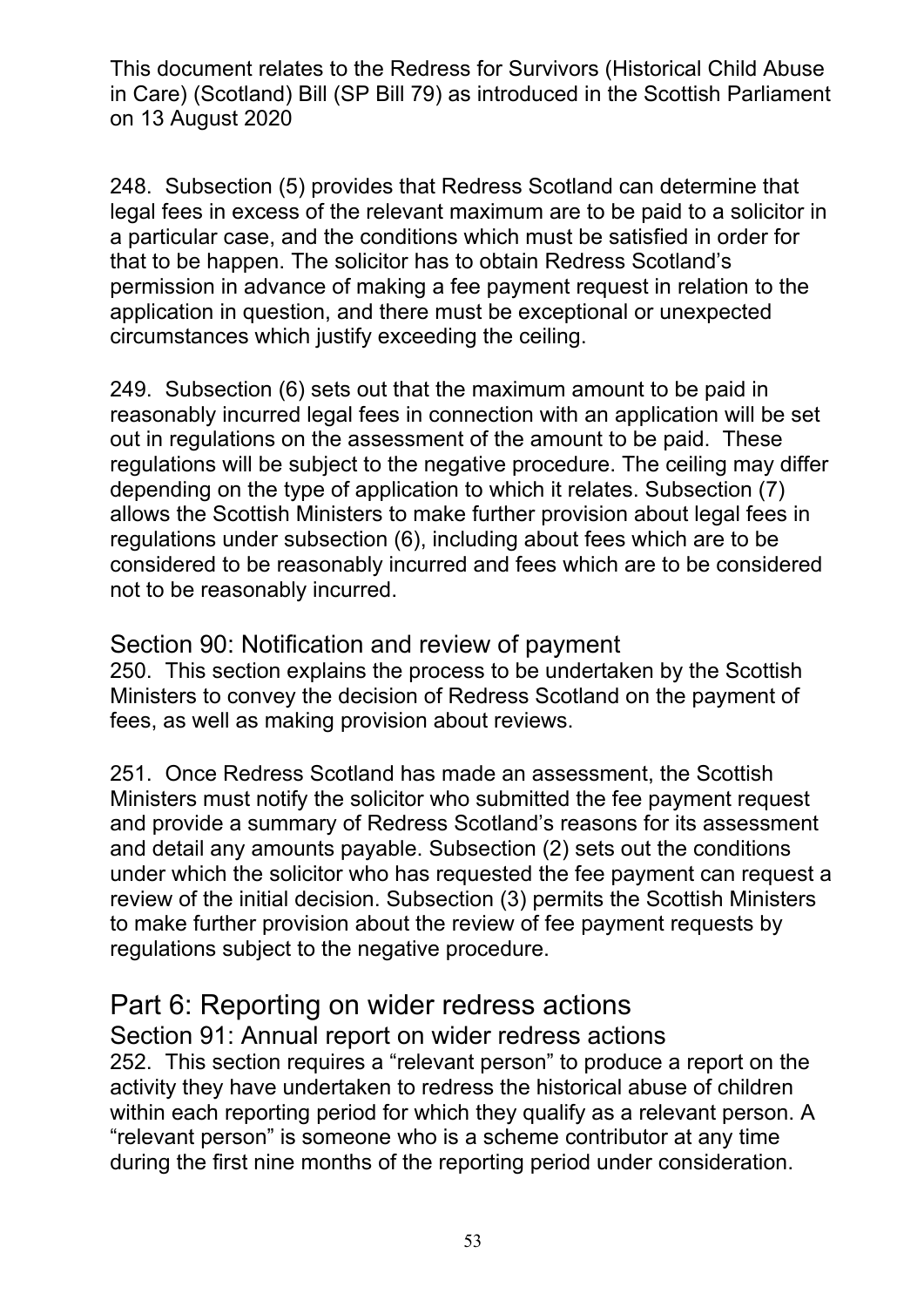The first 12 month reporting period will begin when this section comes into force, and thereafter each successive 12 month period will be a reporting period (see subsection (7)). In accordance with subsection (1), redress reports must be sent to the Scottish Ministers within two months of the end of each reporting period.

253. Subsection (2) sets out the types of support which a redress report must include information about. Where no such support has been provided by the relevant person, they must provide the reasons why this is the case. Subsection (3) provides that a redress report must not include the name of any individual, or any other information which could be used to identify an individual, unless (under subsection (4)) the individual has, following consultation, given the person preparing the report written notice of their agreement to being identified in the report.

254. Under subsection (5), the Scottish Ministers must collate the information received in redress reports for each 12 month period into a combined report and publish this report. Where a person who is not otherwise under a duty to report prepares a report and submits it to the Scottish Ministers, the Scottish Ministers may opt to collate this information into the combined report mentioned in subsection (5) if they so wish.

255. Under subsection (7), the Scottish Ministers may make regulations (subject to the negative procedure) to bring the cycle of reporting periods to an end.

### Section 92: Power of the Scottish Ministers to require production of report

256. Where an organisation has failed to fulfil the reporting requirements set out in section 91 by the relevant deadline, the Scottish Ministers are able to direct that organisation to report. The Scottish Ministers may also direct an organisation to report where an application for a redress payment involving that organisation results in an offer of a redress payment, and that organisation is not otherwise under a duty to report.

257. In either case, the Scottish Ministers may require the person to prepare a redress report and send it to the Scottish Ministers before the end of the period of three months beginning with the date the direction was given, or within such longer period as is specified in the direction by the Scottish Ministers.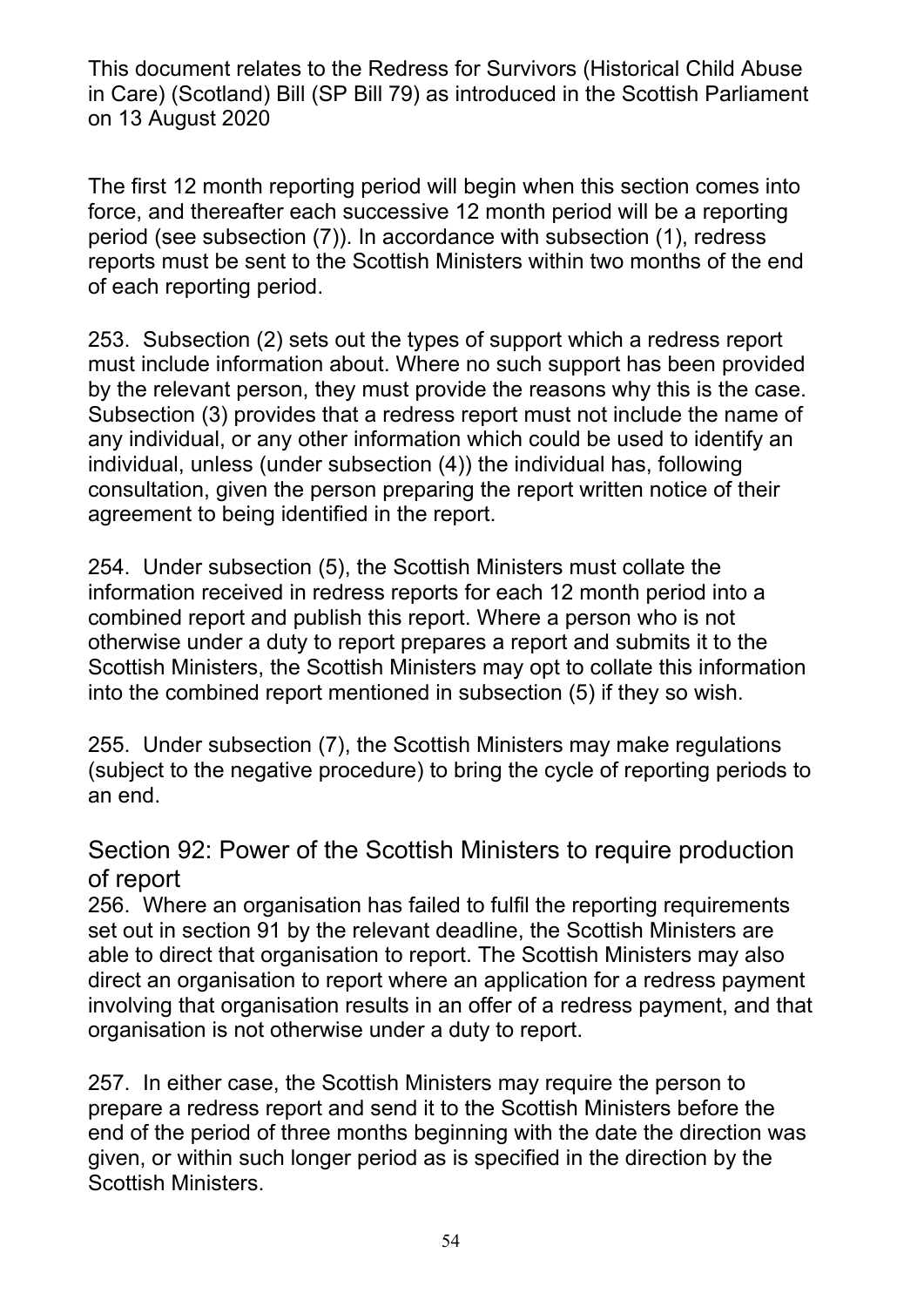258. The Scottish Ministers may revise or revoke a reporting direction. If the Scottish Minsters consider that an organisation has failed to comply with a reporting direction, they may publish the fact of the organisation's failure to comply.

#### Section 93: Power to make provision about additional redress reporting

259. The Scottish Ministers may by regulations (subject to the negative procedure) require a relevant person under section 91 to include an additional statement in their annual report or equivalent document on the support described in paragraphs (a) and (b) of section 91(2) or, where no such support has been given, that fact and the reason for it.

# Part 7: General and miscellaneous

Section 94: Dissolution of the National Confidential Forum 260. This section dissolves the National Confidential Forum. Further provision in relation to the dissolution is included in Schedule 2.

### Section 95: Dissolution of Redress Scotland

261. This section gives the Scottish Ministers the power to make regulations (which are subject to the affirmative procedure by virtue of section 98(2)) providing for the dissolution of Redress Scotland. However, this may only be done at such point as the redress scheme has closed for new applications, there are no ongoing applications or ongoing requests for fee payments from solicitors, and Redress Scotland no longer has (or as a result of these regulations will no longer have) the functions detailed in section 7.

262. The regulations may modify or terminate any of Redress Scotland's functions, or transfer them to the Scottish Ministers or any other body. Before making the regulations, the Scottish Ministers have a duty to consult Redress Scotland and any other persons they consider appropriate. This would cover those whose interests are affected by the proposed regulations, such as survivors of historical abuse in care.

### Section 96: Interpretation

263. This section sets out definitions of commonly used terms in the Bill. It also clarifies that where a person receives a redress payment subject to the deduction of relevant payments, that is still to be considered as them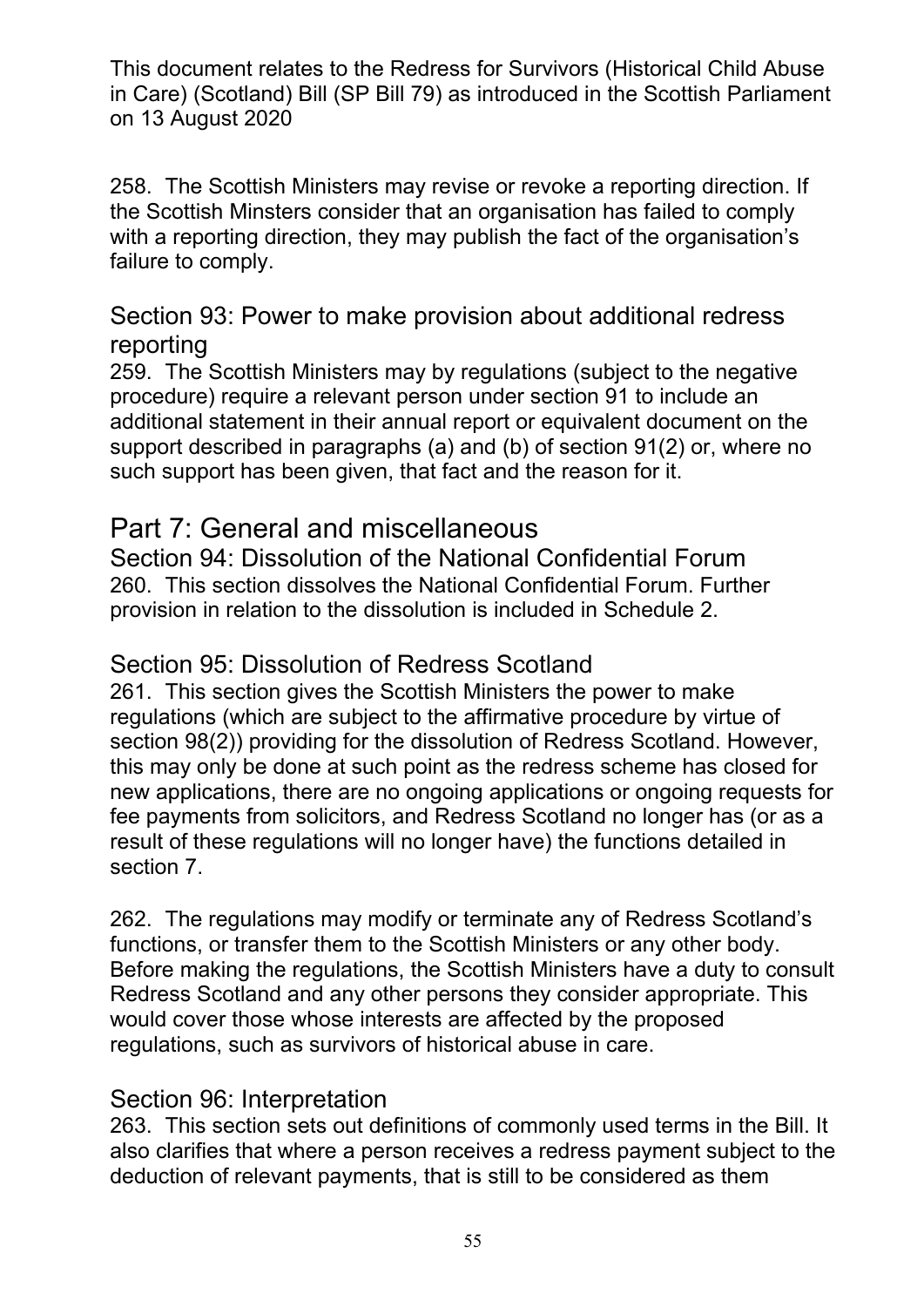having received, for example, a "fixed rate payment" despite the sum paid out being less than £10,000. This is relevant, for example, where the person subsequently applies for an individually assessed payment and the amount they receive depends on whether they have previously received a fixed rate payment.

### Section 97: Guidance

264. Subsection (1) provides a power for the Scottish Ministers to issue guidance about the operation of this Bill. Under subsection (2), those to whom the guidance applies must have regard to it. Without prejudice to the generality of the power in subsection (1), subsection (3) provides some examples of the type of guidance which may be issued in relation to particular aspects of the redress scheme.

265. Subsections (4) and (5) respectively provide that, as soon as possible after issuing guidance, the Scottish Ministers must lay a copy of the guidance before the Scottish Parliament and make the guidance publicly available. Subsection (6) provides that the power in subsection (1) includes the power to vary and revoke guidance issued under that subsection.

266. Under subsection (7), relevant guidance issued before the date this provision comes into force is to be regarded as guidance issued under subsection (1) for the purpose of this provision. Those to whom it applies will therefore be required to have regard to it, and it must be laid and published as provided for in this section.

### Section 98: Regulation-making powers

267. This section makes further provision about the powers the Scottish Ministers are given under this Bill to make regulations. It provides that a power to make regulations includes the power to make different rules for different purposes or make incidental, supplementary, consequential, transitional, transitory or saving provision when doing so. It also sets out the parliamentary procedure to which each regulation-making power is subject. Regulations made under section 99 (ancillary provision) which amend any text contained within the Bill are subject to the affirmative procedure.

268. The section does not apply to commencement regulations. Provision is made in relation to them in section 100 instead.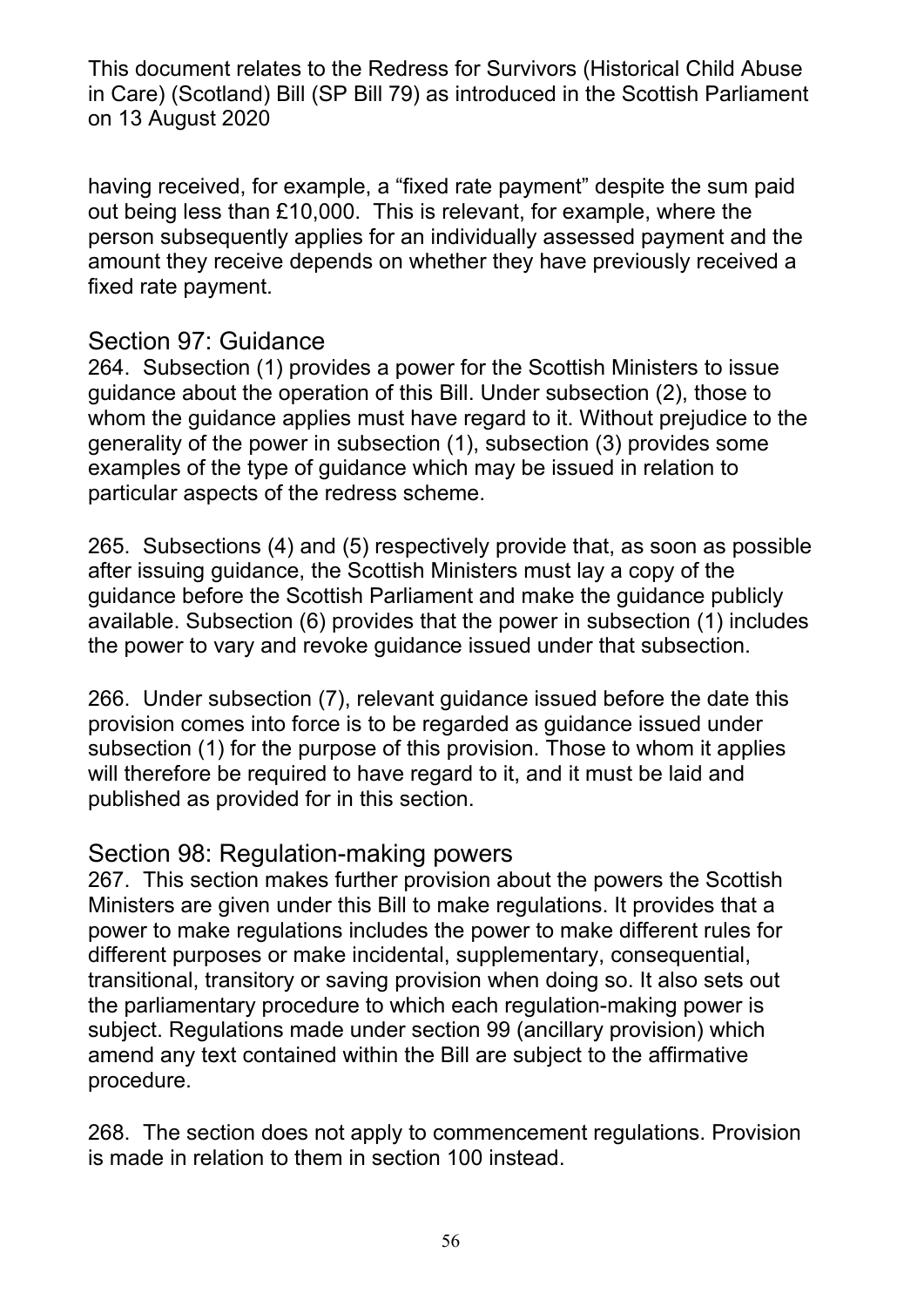#### Section 99: Ancillary provision

269. This section sets out that the Scottish Ministers can make ancillary provision, by regulations, where appropriate. Regulations made under this section may modify any legislation, including this Bill.

#### Section 100: Commencement

270. This section sets out when the provisions of the Bill will come into force (i.e. begin to have an effect). For the most part, this will happen by regulations as determined by the Scottish Ministers. These regulations will be laid before the Scottish Parliament but will not otherwise be subject to any parliamentary procedure. However, some of the final sections of the Bill, including this section, come into force automatically on the day after Royal Assent is granted.

271. In addition, this section provides that commencement regulations may include transitional, transitory or saving provision and may make different provision for different purposes. Further, it provides that commencement regulations which bring into force section 29 may amend subsection (1)(a) of that section so that it specifies the date upon which the section actually came into force.

#### Section 101: Short title

272. This section states the short title of the Act that the Bill will become if passed.

## Schedule 1: Redress Scotland

273. Schedule 1 makes further provision about Redress Scotland.

274. Paragraph 1 provides that Redress Scotland consists of a member appointed as chair and at least five other members, all appointed by the Scottish Ministers. The Scottish Ministers must only appoint persons having such skills, knowledge and expertise as they consider relevant to the carrying out of the body's functions. Following an open and transparent appointments process, it is intended to appoint persons with relevant expertise in the fields of emotional and psychological trauma, law, social work and health. Paragraph 1 also allows for a member to be appointed to deputise for the chair, to ensure that tasks such as the appointment of panels to carry out determinations can always be carried out.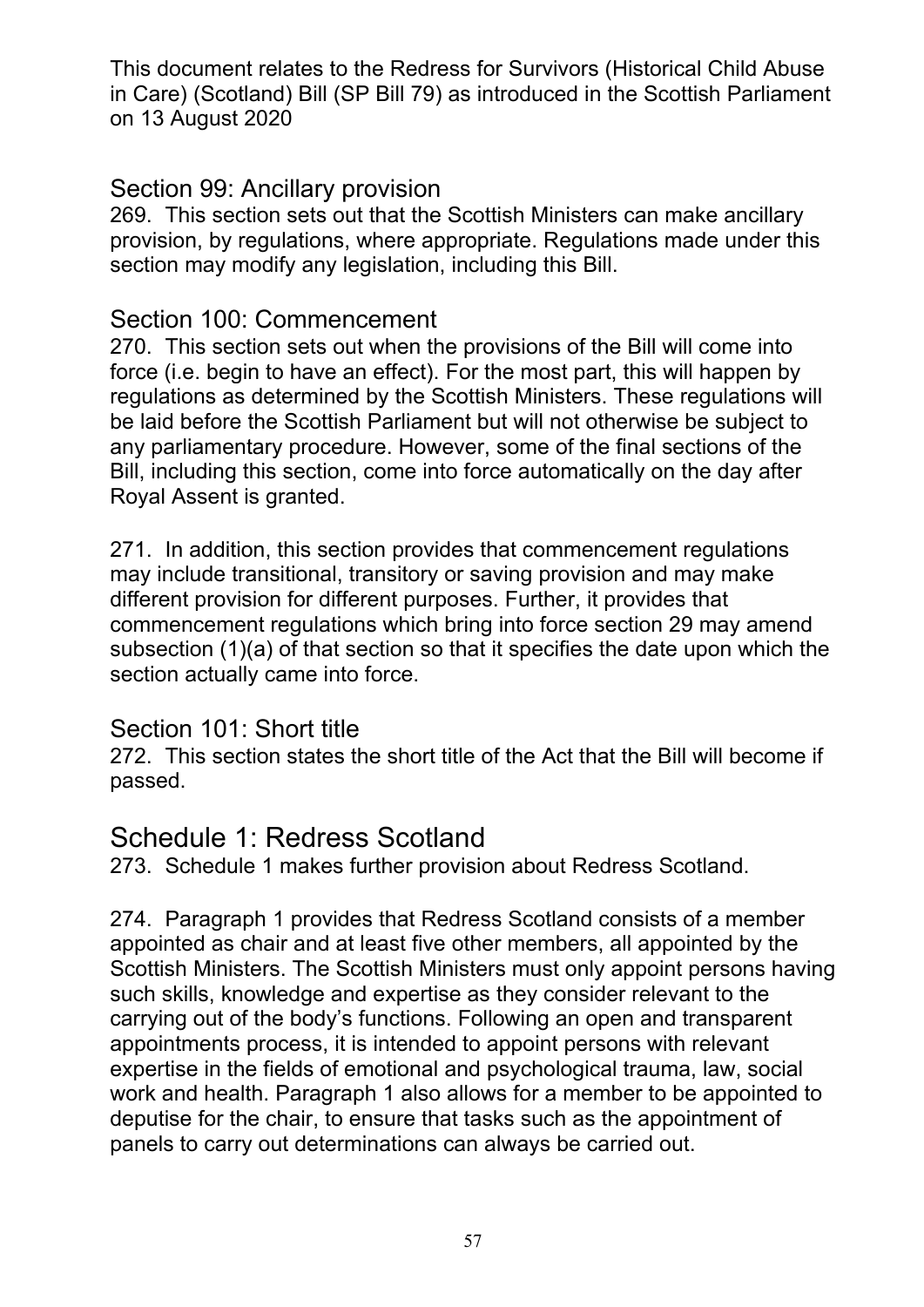275. Paragraph 2 deals with the terms and conditions of appointment for members of Redress Scotland. Members are to be appointed for between three and five years (subject to a regulation-making power – subject to the negative procedure – to amend those periods, which may be required in the event that the application period for the redress scheme is extended under section 29(2)). Members are appointed on such terms and conditions as the Scottish Ministers may determine, and may be reappointed. Paragraph 3 specifies that Ministers must encourage equal opportunities when appointing members. Paragraph 4 sets out certain categories of person who may not be appointed.

276. Paragraph 5 sets out the circumstances in which a person's membership will terminate before the person's period of appointment has come to an end, namely:

- where they resign,
- if the person becomes disqualified from being appointed as a member (see paragraph 4),
- if the person is removed as a member by the Scottish Ministers because the person has become insolvent, has been absent without permission or reasonable excuse from 3 consecutive meetings, or in the opinion of the Scottish Ministers is unable or unfit or unsuitable to continue as a member.

277. Paragraph 5 also gives the Scottish Ministers a power to suspend members where there is a need to investigate whether grounds for removal of the member exist.

278. Paragraph 6 requires the payment of remuneration and allowances (including expenses) to members, although the level of this payment is at the discretion of the Scottish Ministers.

279. Paragraph 7 provides that Redress Scotland may appoint staff members. These appointments do not require Ministerial approval, but the Scottish Ministers are to set the terms and conditions of employment. Provision is also made at paragraph 8 for the payment of staff pensions and allowances. The power to pay staff salaries is not mentioned as it is implicit in the power to appoint staff; their remuneration will form part of the terms and conditions referred to in paragraph 7 on which they are appointed.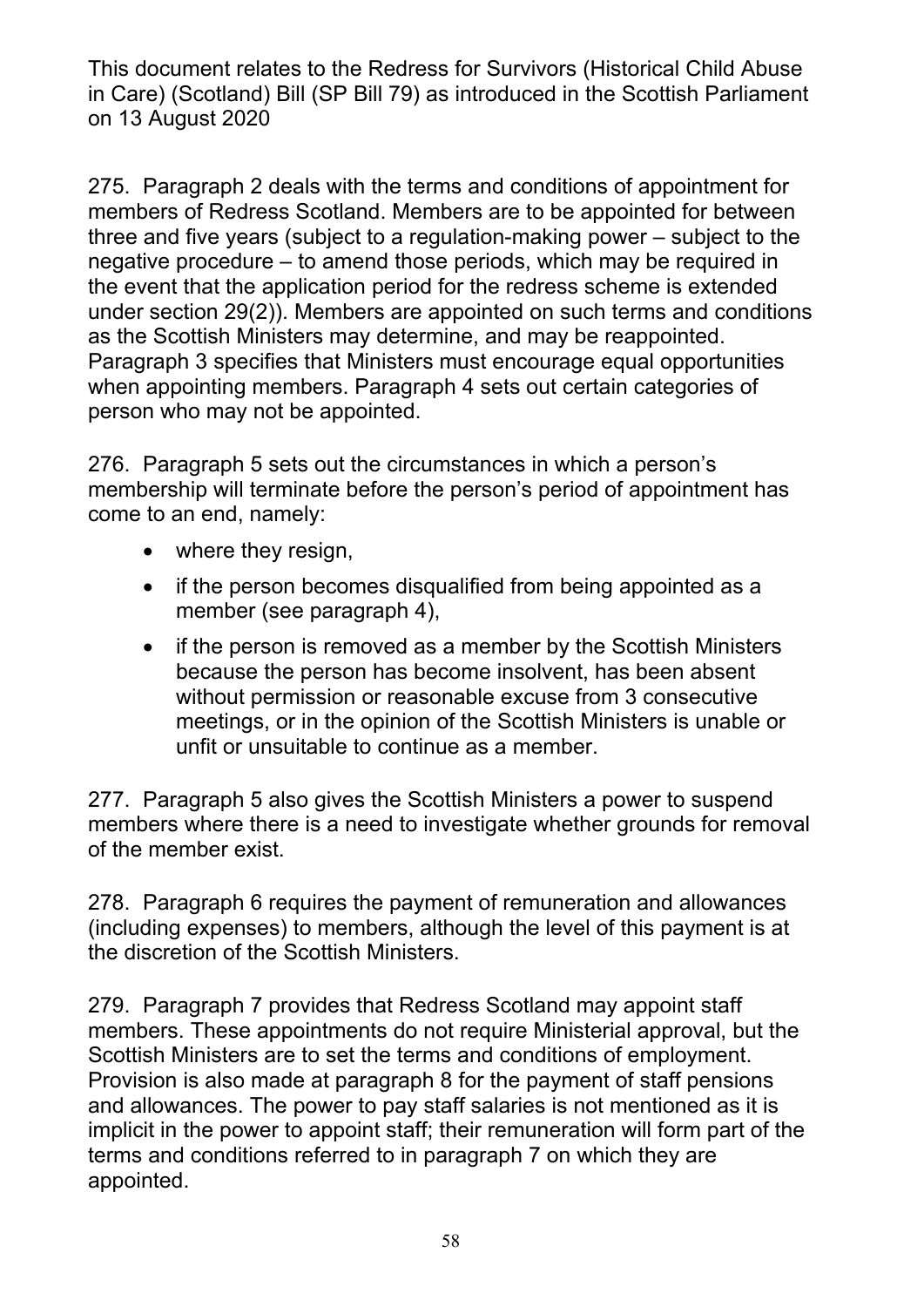280. Paragraph 9 allows Redress Scotland to set up and direct committees, the members of which need not be members of Redress Scotland itself, and provides powers to pay non-members remuneration and allowances (including expenses). However, the tasks which can be allocated to a committee which includes non-members is limited by paragraph 10.

281. Paragraph 10 permits Redress Scotland to delegate certain functions to members, committees or employees. This means that not everything that may, or must, be done by Redress Scotland need be done by the members as a collective body. The approval of its corporate plan, budgets, annual reports and accounts, or the exercise of Redress Scotland's functions in relation to the redress scheme under section 7, may not, however, be delegated under this provision.

282. Paragraph 11 states that the rules of procedure of Redress Scotland (and that of any of its committees) are to be prepared by Redress Scotland and approved by the Scottish Ministers.

283. Paragraph 12 provides that the validity of anything done by Redress Scotland or its committees is not affected by any vacancy in membership, defect in appointments of members or when a member's appointment is terminated early by virtue of paragraph 5.

284. Paragraph 13 provides for general powers for Redress Scotland to do anything necessary or expedient in connection with the performance of, or conducive to the exercise of, its functions. This, however, is subject to some limits – for example, in relation to borrowing or holding property. These general powers are intended to give the body a sufficiently wide range of powers to undertake any activity connected with its main functions.

285. Paragraph 14 enables the Scottish Ministers to give financial support, of various kinds, to Redress Scotland.

286. Paragraph 15 makes provision about the preparation and content of Redress Scotland's corporate plan. Following approval, the Scottish Ministers must publish the plan and lay a copy of it before the Scottish Parliament.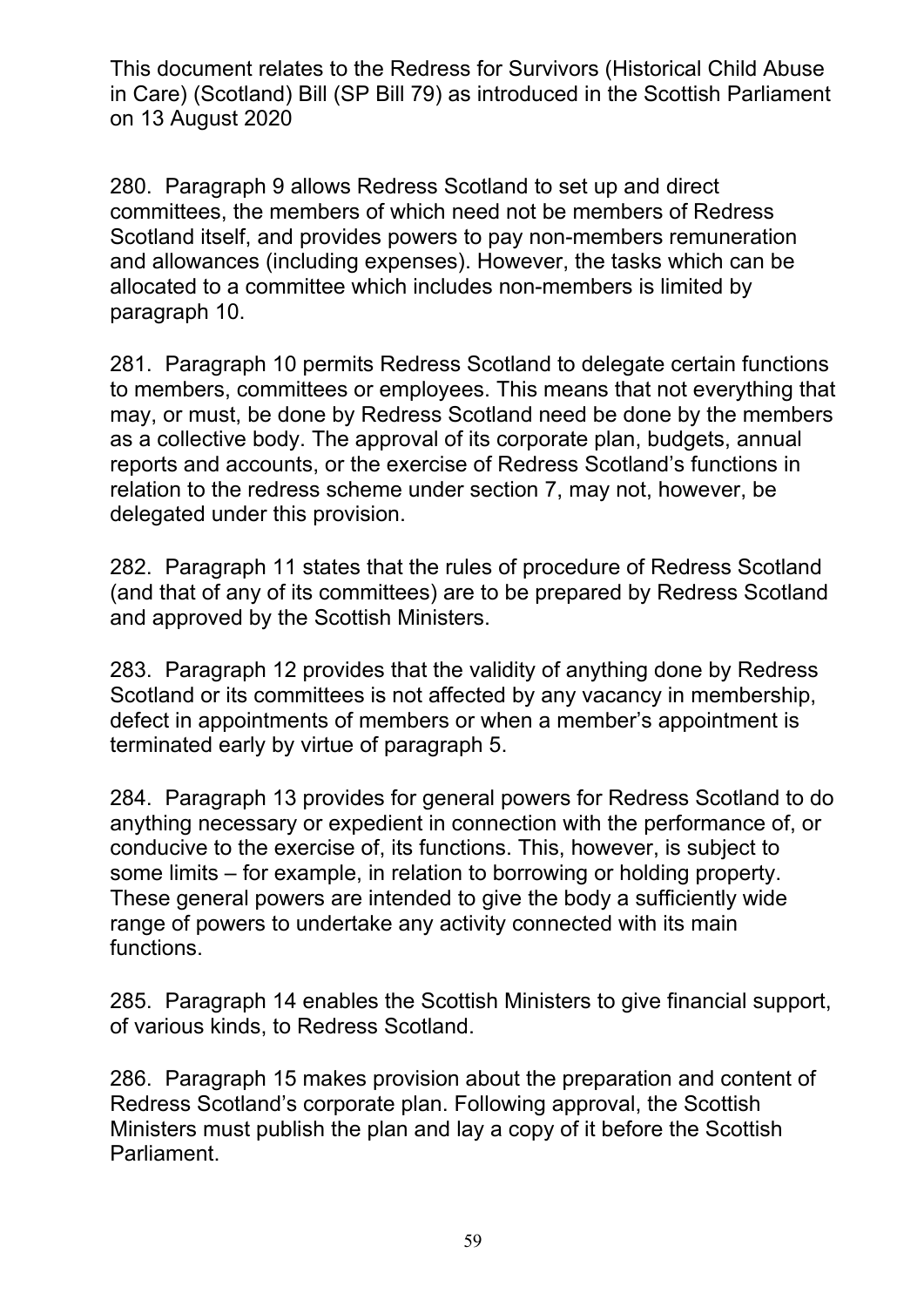287. Paragraph 16 requires Redress Scotland to keep accounts, and to prepare a statement of account for each financial year and send a copy to the Scottish Ministers. The Scottish Ministers must then submit them to the Auditor General for Scotland for audit. The phrase "financial year" is defined in schedule 1 of ILRA as a year ending with 31 March.

288. As Redress Scotland's accounts are required, by statute, to be sent to the Auditor General for Scotland for auditing, sections 21 and 22 of the Public Finance and Accountability (Scotland) Act 2000 ("the 2000 Act") apply. Amongst other things, those sections provide for the accounts, and the auditor's report on them, to be laid before the Scottish Parliament and published (see section 22(5) of the 2000 Act). In addition, the principal accountable officer for the Scottish Administration can designate someone to be the body's accountable officer (see section 15(3) of the 2000 Act), and the Auditor General for Scotland can look into whether the body has been using its resources appropriately (see section 23 of the 2000 Act).

289. Paragraph 17 requires Redress Scotland to report after each financial year on its activities during that year. The report must include an audited statement of its accounts, a general description of its activities, an assessment of the achievement of its objectives, and any other information the Scottish Ministers require. Redress Scotland must publish this report and send a copy of it to Ministers. The paragraph further requires that the Scottish Ministers lay the annual reports before the Scottish Parliament.

# Application of public bodies legislation

Ethical Standards in Public Life etc. (Scotland) Act 2000 290. Paragraph 18 of schedule 1 adds Redress Scotland to the list of devolved public bodies in schedule 3 of the Ethical Standards in Public Life etc. (Scotland) Act 2000 ("the Ethical Standards Act"). This means that Redress Scotland will need to:

- have a code of conduct for its members, whose compliance with the code will be policed by the Standards Commission for Scotland (see sections 3 and 9 of the Ethical Standards Act), and
- maintain a public register of its members' interests (see section 7 of the Ethical Standards Act).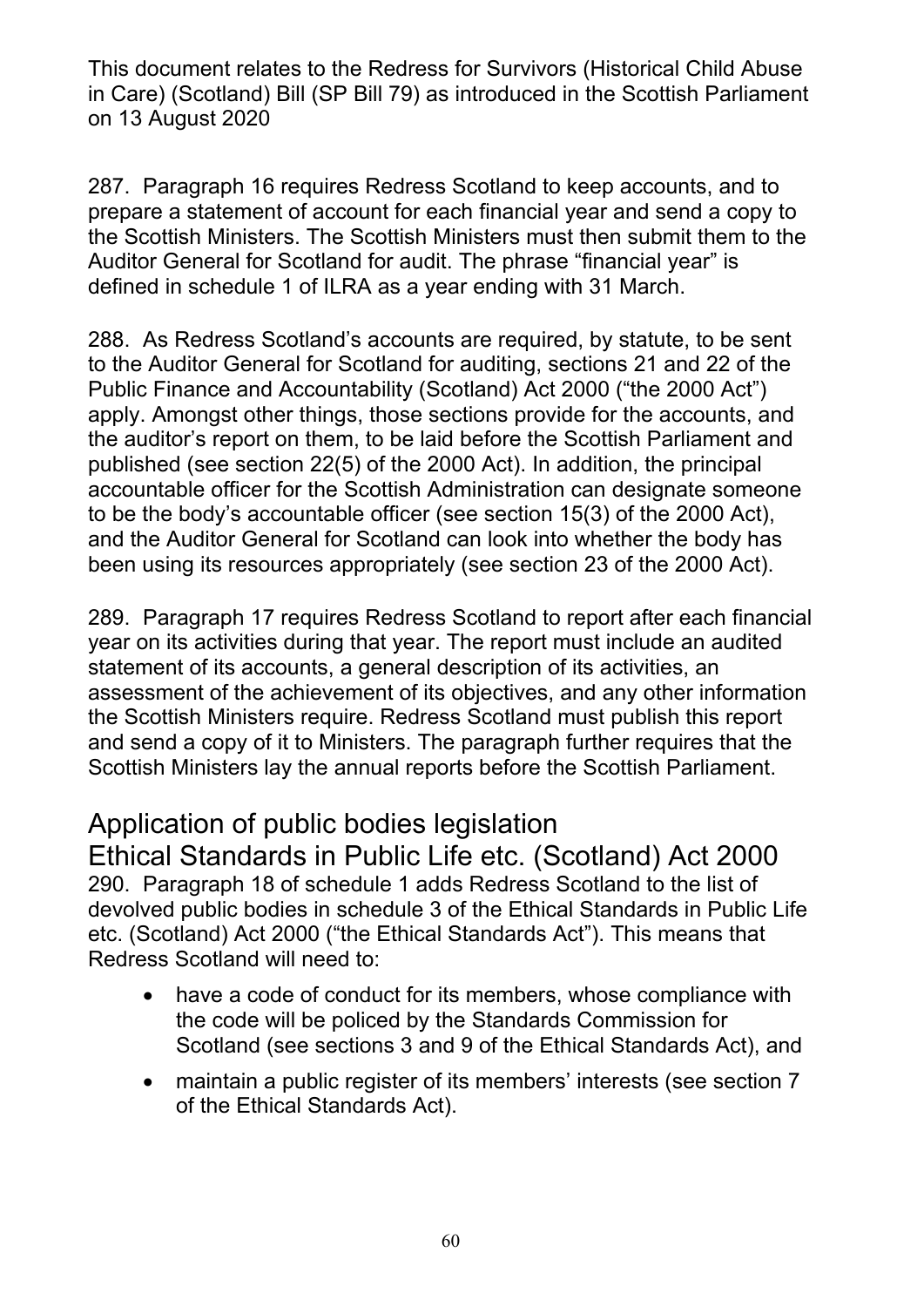# Scottish Public Services Ombudsman Act 2002

291. Paragraph 19 of schedule 1 adds Redress Scotland to the list of authorities in schedule 2 of the Scottish Public Services Ombudsman Act 2002 ("the 2002 Act"). The effect is to:

- make Redress Scotland amenable to investigation by the ombudsman (see section 5 of the 2002 Act),
- oblige it to have its own complaints handling procedure that complies with the statement of principles published by the ombudsman under section 16A of the 2002 Act,
- permit it to be made subject to the further requirement to have a complaints handling procedure that complies with a model complaints handling procedure prepared by the ombudsman (see sections 16B and 16C of the 2002 Act).

# Freedom of Information (Scotland) Act 2002

292. Paragraph 20 of schedule 1 adds Redress Scotland to the list of Scottish public authorities in schedule 1 of the Freedom of Information (Scotland) Act 2002 ("FOISA"). This means that Redress Scotland will be subject to the requirements that Act places on public bodies, including requirements to provide certain information to the public on request and to have in place a scheme for the pro-active publication of information it holds.

293. Being a public authority within the meaning of FOISA also makes Redress Scotland a "Scottish public authority" to which the Environmental Information (Scotland) Regulations 2004 apply.

294. In addition, as a public authority within the meaning of FOISA, Redress Scotland is a "public authority" or "public body" for the purposes of the General Data Protection Regulation by virtue of section 7 of the Data Protection Act 2018 (subject to the Secretary of State not making regulations under that section to remove its "public authority" status). The General Data Protection Regulation (also commonly referred to by the acronym "GDPR") is Regulation (EU) 2016/679 of the European Parliament and of the Council of 27 April 2016 on the protection of natural persons with regard to the processing of personal data and on the free movement of such data. There are particular rules applied to bodies classified as "public authorities" (over and above those applied to all data processors) in the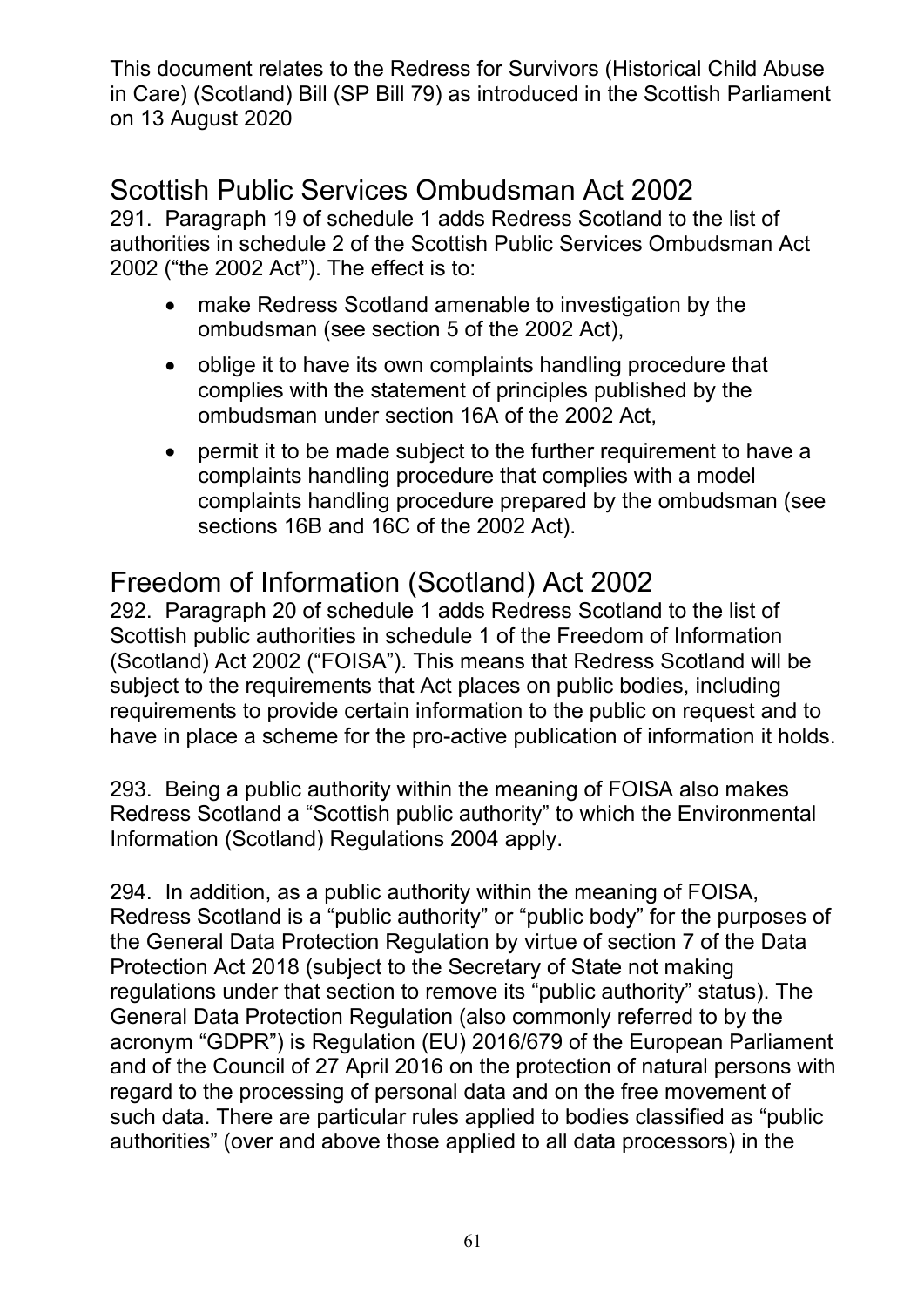GDPR and the Data Protection Act 2018. An analysis of those rules is beyond the scope of these Notes.

295. Further, being a public authority within the meaning of FOISA makes Redress Scotland subject to the duties imposed by section 44 of the Climate Change (Scotland) Act 2009 and, as such, liable to monitoring and investigation under Part 4 of that Act.

# Public Services Reform (Scotland) Act 2010

296. Paragraph 21(a) of schedule 2 adds Redress Scotland to the list of bodies in schedule 5 of the Public Services Reform (Scotland) Act 2010 ("the 2010 Act"). This means that it is a body in relation to which an order can be made under section 14 of the 2010 Act. Such an order can (subject to restrictions, and only after the Scottish Parliament has approved a draft of the order):

- modify, confer, abolish, transfer or provide for the delegation of any function of a public body,
- amend the constitution of a public body.

297. Paragraph 21(b) adds Redress Scotland to the list of bodies in schedule 8 of the 2010 Act. This means that Redress Scotland will be subject to the duties to report after each financial year on:

- expenditure (see section 31 of the 2010 Act), and
- the steps it has taken to promote and increase sustainable growth and improve its efficiency, effectiveness and economy (see section 32 of the 2010 Act).

# Public Records (Scotland) Act 2011

298. Paragraph 22 of schedule 1 adds Redress Scotland to the schedule of the Public Records (Scotland) Act 2011 and thereby makes it subject to the duties created by that Act to produce, implement and keep under review a records management plan.

# Procurement Reform (Scotland) Act 2014

299. Paragraph 23 of schedule 1 makes Redress Scotland subject to the procurement rules applicable to contracting authorities in the Procurement Reform (Scotland) Act 2014.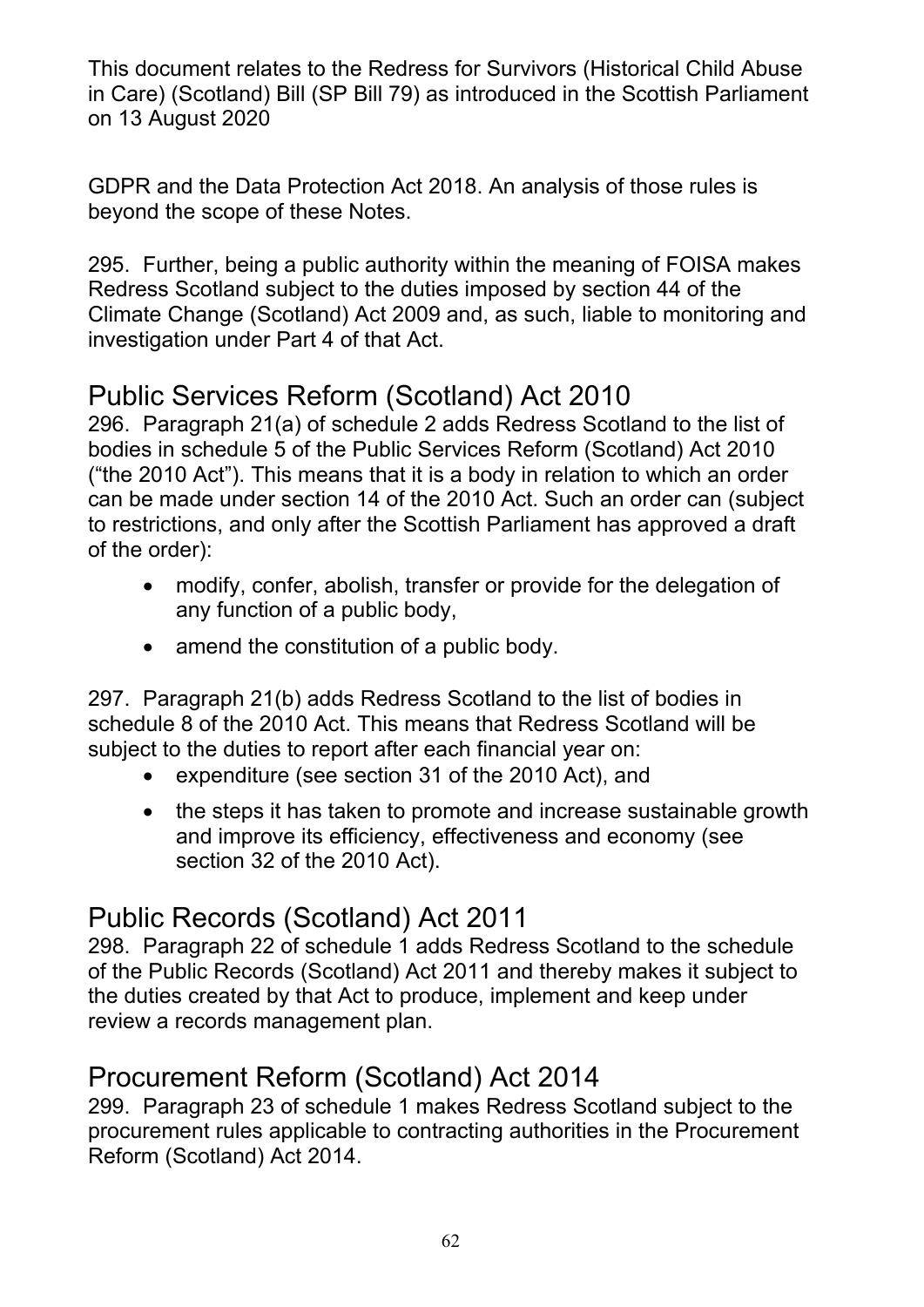# Gender Representation on Public Boards (Scotland) Act 2018

300. Paragraph 24 of schedule 1 adds Redress Scotland to the list of bodies in schedule 1 of the Gender Representation on Public Boards (Scotland) Act 2018 ("the 2018 Act"). This means that in appointing members to Redress Scotland, the Scottish Ministers must give preference to a woman if there are equally qualified candidates of either gender and appointing a woman would result in, or be a step towards, 50% of the membership being women (see section 4 of the 2018 Act). In addition, the 2018 Act requires that such steps as Ministers consider appropriate be taken to encourage women to apply to be members of Redress Scotland (see section 5 of the 2018 Act), and further steps to be taken to promote gender balance in the membership if the 50% target has not been reached by a particular date (see section 6 of the 2018 Act).

# Schedule 2: The National Confidential Forum

301. Section 94 of the Bill dissolves the National Confidential Forum ("the Forum"), which is a committee of the Mental Welfare Commission. Schedule 2 makes provision in respect of connected matters. Part 1 provides for continuing matters following the repeal of the Forum, while Part 2 repeals relevant sections of the Victims and Witnesses (Scotland) Act 2014 which established the Forum and makes adjustments to other legislation to take account of that repeal.

# Part 1 - Continuing matters

# Confidentiality and disclosure of information

302. Paragraph 1 of the schedule makes provision in relation to confidentiality and disclosure of information which will apply following the closure of the Forum. This includes setting out the persons to whom the paragraph applies, imposing a general prohibition on the disclosure of certain information, setting out the information which is not to be disclosed by those persons, and setting out the circumstances in which disclosure may be permissible.

303. Section 15(2) of ILRA provides that the repeal by an Act of the Scottish Parliament ("ASP") of another ASP does not affect an existing right or obligation accrued under the repealed ASP. So, any information which had been received prior to the dissolution of the Forum would remain subject to the confidentiality provisions in force whilst it was in operation.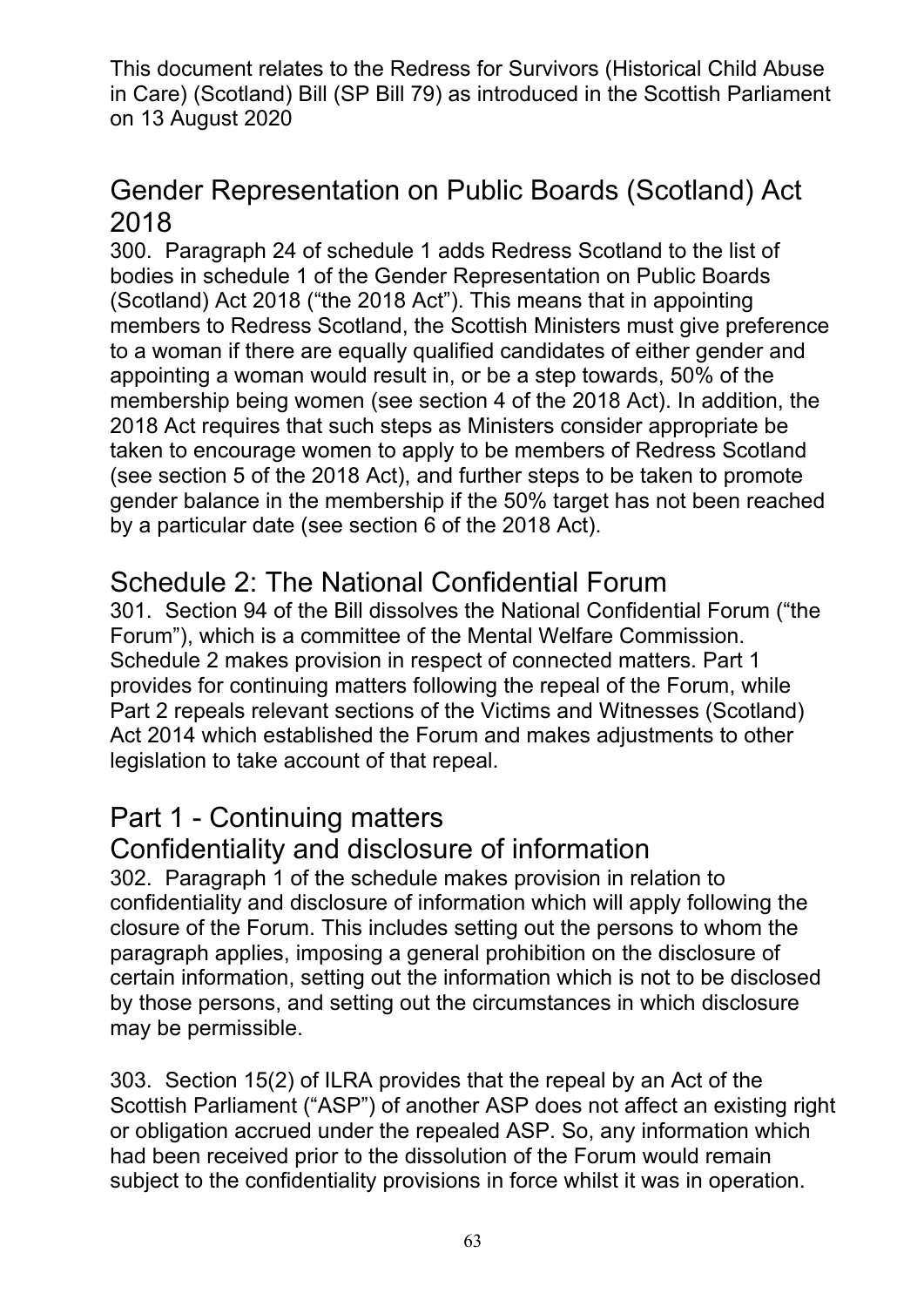However, this would not apply to someone who accessed the information after the repeal has taken place, as that person will not be subject to any existing obligation to maintain confidentiality or any existing right or obligation to disclose information in certain situations. Records accumulated during the Forum's existence will continue to be stored and may need to be accessed for particular purposes. Therefore, this has been dealt with by way of a repeal and a specific provision (which is tailored to the fact that the Forum will no longer exist) about the duty of confidentiality and the ability to disclose in certain circumstances.

304. The disclosure of relevant information is not prevented to the extent that it is a disclosure to another person referred to in paragraph 1(1) and is necessary for the purpose of enabling or assisting the carrying out of functions by the Mental Welfare Commission for Scotland, or it is necessary for the preparation of the Mental Welfare Commission's annual report. Paragraph 1(4) sets out that a court may order disclosure of relevant information in, or for the purposes of, civil and criminal proceedings, including for the purposes of the investigation of any offence or suspected offence, where this is necessary and to the extent necessary in the interests of justice.

# Public records

305. Paragraph 2 ensures that the Mental Welfare Commission for Scotland must continue to have a separate records management plan for the records related to the Forum following its closure.

# Part 2 - Consequential modifications

306. Part 2 of the schedule makes consequential modifications to other pieces of legislation to take account of the Forum's dissolution. References to the Forum are therefore removed from other enactments where they appear. The number of members of the Mental Welfare Commission is returned to between six and eight to take account of the fact that it is no longer necessary to have one person with skills relevant to the Forum's functions (which was the reason for increasing the number to between seven and nine).